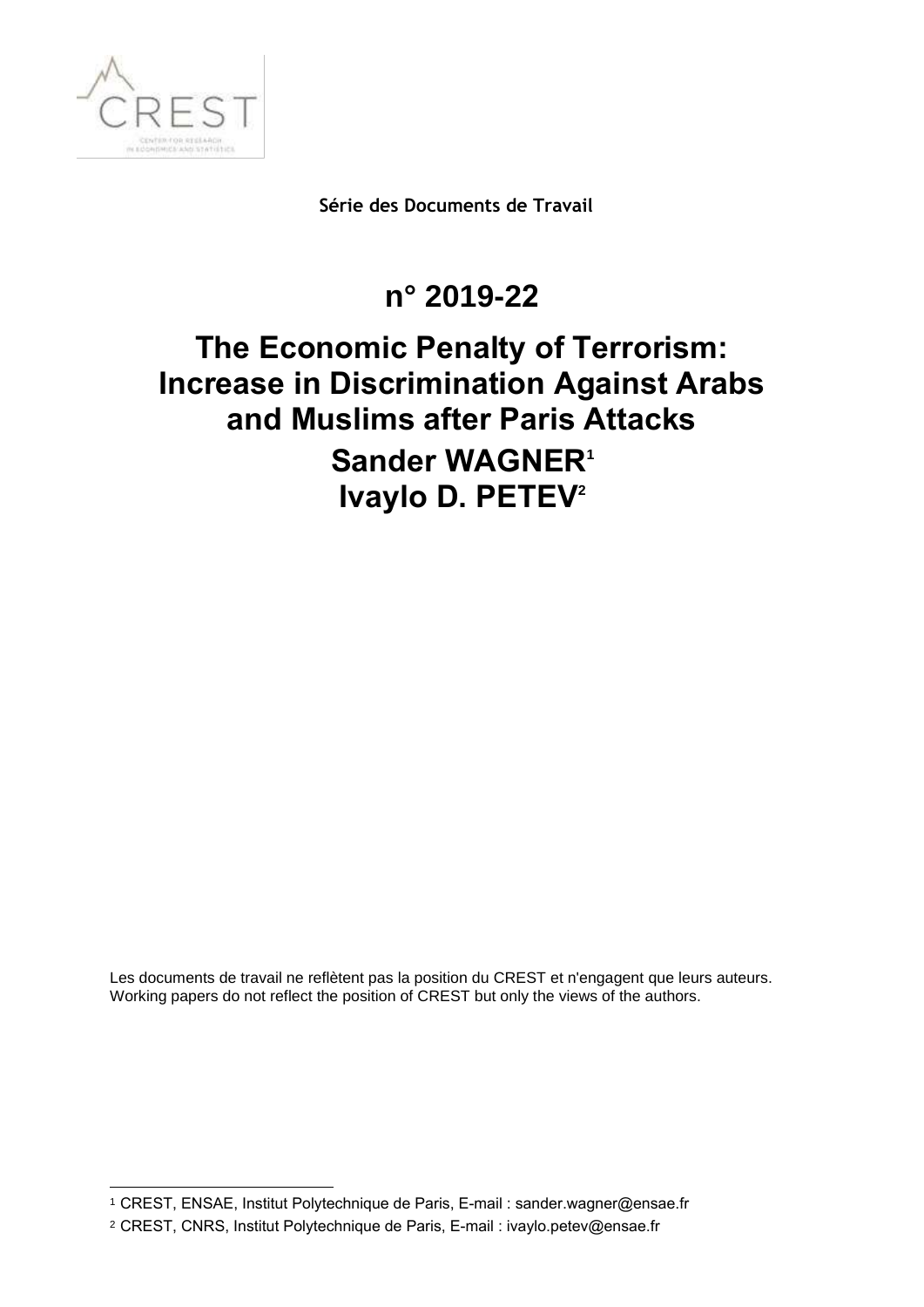## The Economic Penalty of Terrorism: Increase in Discrimination Against Arabs and Muslims after Paris Attacks

Sander Wagner<sup>\*1</sup> and Ivaylo D. Petev<sup>†2</sup>

<sup>1</sup>CREST, ENSAE, Institut Polytechnique de Paris <sup>2</sup>CREST, CNRS, Institut Polytechnique de Paris

November 6, 2019

<sup>\*</sup>sander.wagner@ensae.fr

<sup>†</sup> ivaylo.petev@ensae.fr

<sup>&</sup>lt;sup>1</sup>We benefited from the research assistance of Tom Seimandi and Jacques Aguilera and feedback of Diederik Boertien, Felix Tropf and Xavier D'Haultfoeuille. We thank Thomas Le Barbanchon and Roland Rathelot for sharing with us their data on name classifications. This research was supported by a grant of the French National Research Agency (ANR), "Investissements d'Avenir" (Labex ECODEC-ANR-11-LABX-0047).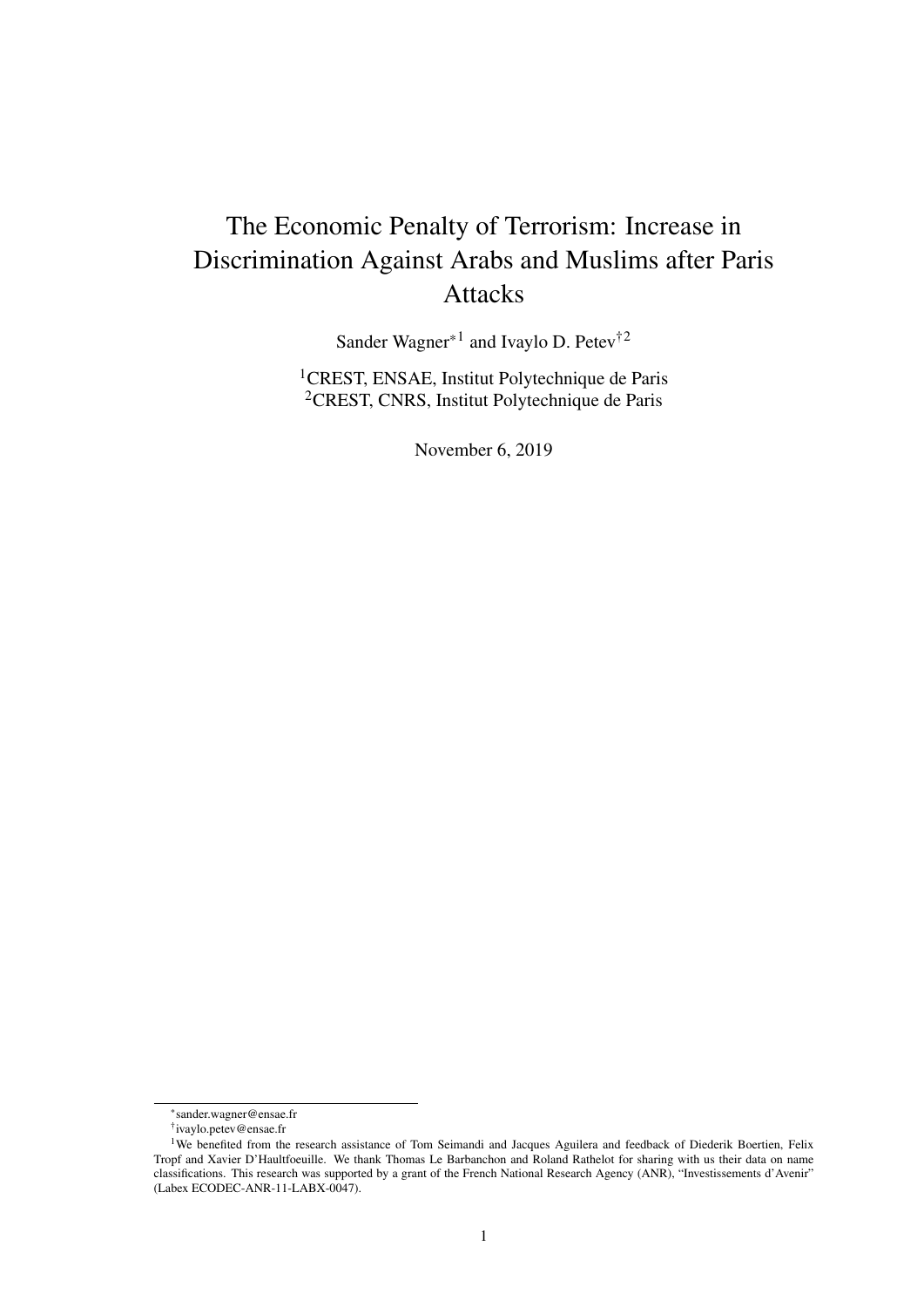#### Abstract

Economic transactions on online peer-to-peer platforms depend on buyers and sellers revealing personal information to facilitate exchanges with the unintended consequence that the information may become a source for discrimination. Using original panel data we show evidence of substantial discrimination against Arab/Muslim hosts in Airbnb's online rental market in Paris, France. Analysis of 41-months of online transaction data shows a substantial increase in discrimination following large-scale, deadly terrorist attacks in November 2015. Discrimination results in a foregone monthly revenue of at least 106 US dollars for Arab/Muslim hosts in the year before the November 2015 attacks, after which losses increase to at least 178 US dollars. Our results demonstrate the association of mass terrorism with a contraction of a large-scale market of the sharing economy, the cost of which falls disproportionately upon members of an ethnic and religious minority.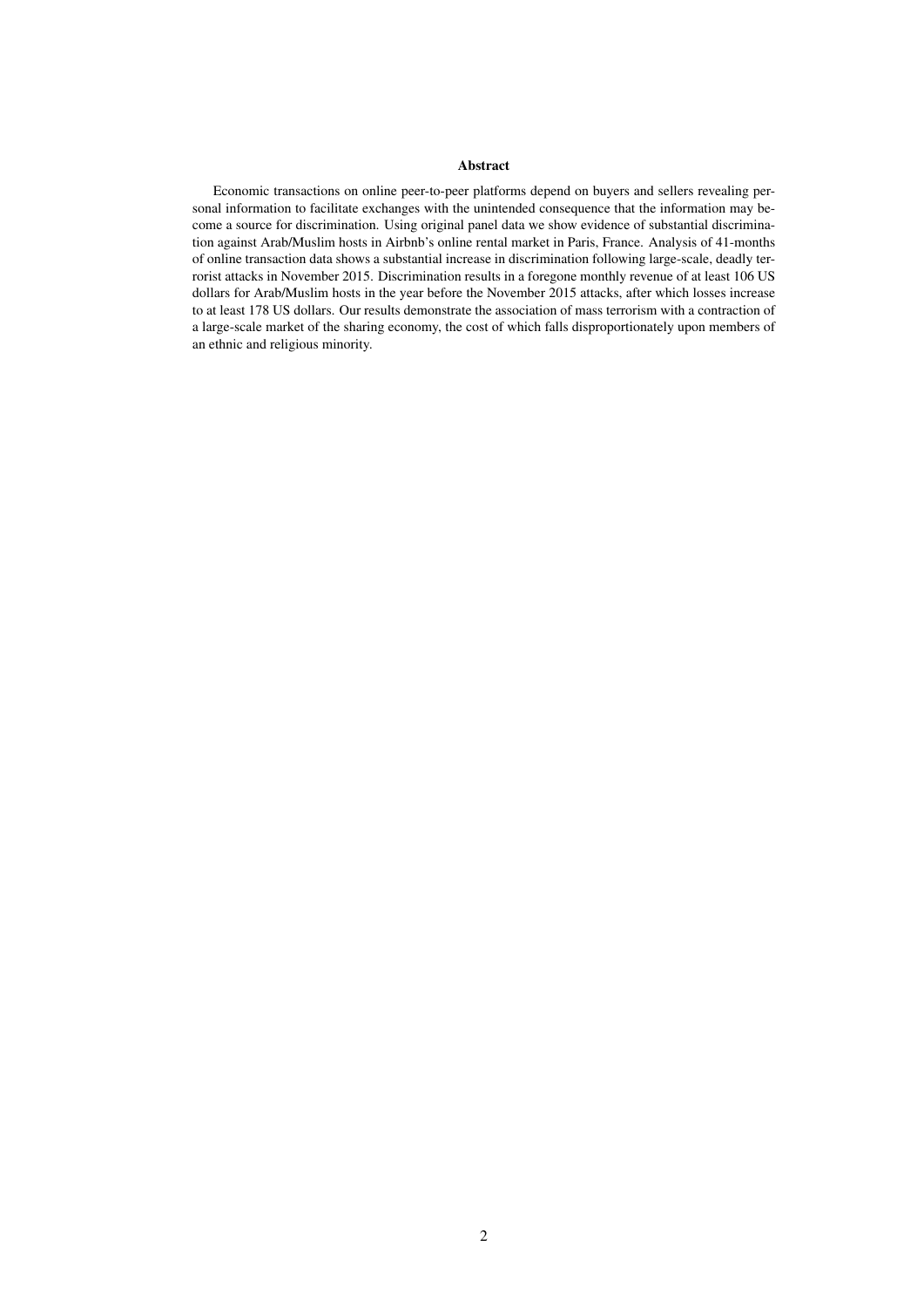### Introduction

The last two decades have been marked by the increase in frequency, lethality and visibility of Islamist terrorism in Western countries. An inevitable question is what influence the trend has on discrimination against individuals of Arab and Muslim descent. Terrorist attacks are rare, idiosyncratic and geographically situated local events. Their direct effect on discrimination in the general population is difficult to tell apart from the effect of alternative factors associated with changes in, among others, economic conditions [\(Legewie, 2013\)](#page-15-0), media coverage and political discourse [\(Spilerman and Stecklov, 2009;](#page-16-0) [Bail, 2012\)](#page-14-0). Consequently, researchers focus on the short temporal window around terrorist attacks. The evidence points to their effect on anti-immigrant sentiment and Arab-related prejudices [\(Echebarria-Echabe and Fernández-](#page-14-1)[Guede, 2006;](#page-14-1) [Finseraas and Listhaug, 2013;](#page-15-1) [Legewie, 2013\)](#page-15-0) whose repercussions have been shown, albeit not consistently [\(Braakmann, 2010\)](#page-14-2), to disadvantage individuals of Arab-Muslim descent in the housing [\(Gautier et al., 2009;](#page-15-2) [Ratcliffe and von Hinke, 2015\)](#page-16-1) and labour markets [\(Dávila and Mora, 2005;](#page-14-3) [Kaushal](#page-15-3) [et al., 2007;](#page-15-3) [Glover, 2019;](#page-15-4) [Rabby and Rodgers, 2011\)](#page-16-2). But the evidence does not link the effect directly and systematically to an increase in discrimination practices and the focus on the immediate aftermath of terrorist attacks leaves open the question of whether the observed effects have long-term consequences.

In this study we show evidence of a direct effect of terrorism on discrimination against Arab/Muslim individuals with a lasting fallout. Using panel data on a large-scale online market for temporary vacation rentals in the French capital, Paris, we record non-negligible levels of discrimination throughout the year prior to large-scale, multi-sited deadly terrorist attacks in November 2015. After this time point, we measure a sizeable increase in discrimination whose level persists beyond the recovery of the market to pre-attacks levels and until our last data point in April 20[1](#page-3-0)8, two and a half years following the tragic events<sup>1</sup>. Our findings have added importance given that they reveal the impact of terrorism on weakly institutionalised, daily exchanges between mostly private individuals in a sector of the economy, the peer-to-peer online market, which has grown to involve millions of individuals worldwide.

In the following pages, we begin with a brief description of recent evidence on day-to-day discrimination in the sharing economy. A subsequent section situates our study in the literature on the effects of terrorism. The rest of the paper develops around the analysis of the empirical evidence in data on a large online market for temporary vacation rentals.

#### Discrimination in the Sharing Economy

The sharing economy is expanding to ever more aspects of social life. At the same time evidence that online markets provide platforms for day-to-day discrimination between strangers is also growing. Systematic discrimination in the traditional economy is a staple finding of social science research [\(Pager](#page-15-5) [and Shepherd, 2008;](#page-15-5) [Rich, 2014;](#page-16-3) [Quillian et al., 2017\)](#page-16-4). The sharing economy differs in two important ways however: first, it facilitates market exchanges between mostly private individuals, and second, the conclusion of an exchange is facilitated by seller and buyer revealing personal information. This information offers otherwise unobservable cues about the quality and experience of the marketed good or service and about the trustworthiness of the exchange [\(Diekmann et al., 2014;](#page-14-4) [Abrahao et al., 2017\)](#page-14-5). On certain online platforms like the product market eBay, revealed personal information during an exchange is minimal and not necessarily mutual, though still a source susceptible to produce discrimination [\(Nunley et al., 2011;](#page-15-6) [Doleac and Stein, 2013;](#page-14-6) [Ayres et al., 2015\)](#page-14-7). But on peer-to-peer services, which involve the sharing of intimate personal space, during a commute for example, or the temporary rental, for instance, of one's vehicle or living quarters, the incentive for sellers and buyers to reveal, voluntarily and mutually, extensive personal information is so high as to become an essential feature of these market exchanges.

The spectacular growth of online peer-to-peer markets over the last decade results in hundreds of millions of individuals worldwide, who participate in market exchanges whereby they make choices based on the personal information of other private individuals. Absent sufficient legal safeguards [\(Todisco, 2015;](#page-16-5) [Leong and Belzer, 2017;](#page-15-7) [Calo and Rosenblat, 2017\)](#page-14-8) these choices are susceptible to reproduce long-standing prejudices and inequalities with economic consequences that disadvantage individuals on the basis of their

<span id="page-3-0"></span><sup>&</sup>lt;sup>1</sup>The series of coordinated, multi-site terrorist attacks, which took place on the night of the 13th and the 14th of November 2015 in Paris and the city's northern suburb, Saint-Denis, caused the death of 130 people including more than 350 injured, almost 100 of whom seriously. The attacks, for which the Islamic State of Iraq and the Levant claimed responsibility, were the second deadliest in the European Union since the Madrid train bombings in 2004. Of the nine immediate perpetrators of the attacks, two were Iraqis, the others were French and Belgian citizens.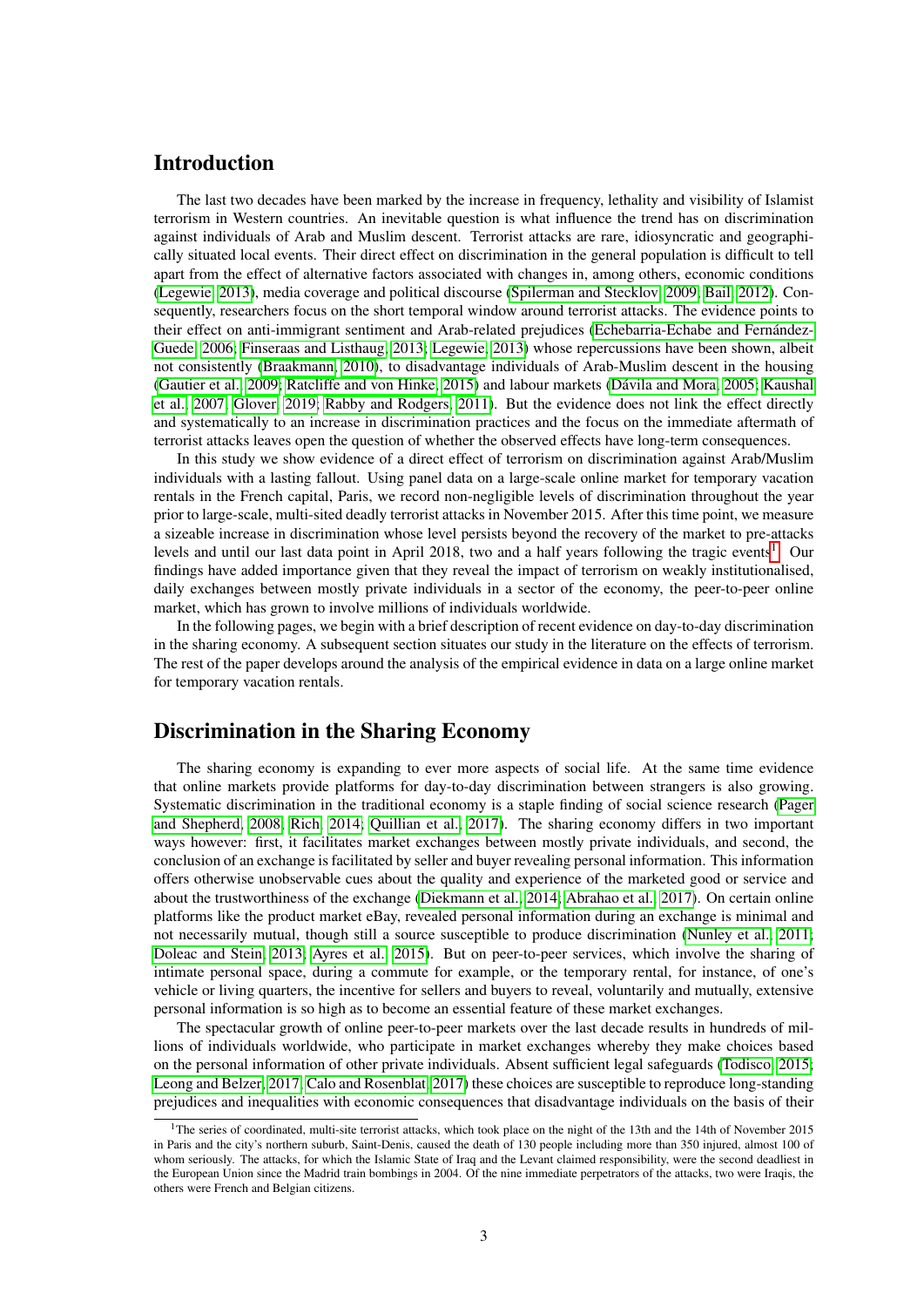gender, class, race, ethnicity and religion [\(Abrahao et al., 2017\)](#page-14-5). A growing list of studies of such online peer-to-peer platforms offers evidence on the troubling extent of observed day-to-day discrimination.

Consider a few telling examples. A field experiment of riding services by transportation companies Uber and Lyft in two large U.S. cities found longer waiting time and higher cancellation rates for passengers who use African American sounding names as well as longer, more expensive rides for female passengers [\(Ge](#page-15-8) [et al., 2016\)](#page-15-8). In a similar vein analysis of the data of a German ride-sharing company found a discriminatory price premium of 32% for passengers with typically Arab, Persian or Turkish names [\(Tjaden et al., 2018\)](#page-16-6). Several studies of the short-term rental company Airbnb showed lower acceptance rates in large U.S. cities for guests with African American names [\(Edelman and Luca, 2014;](#page-14-9) [Cui et al., 2016\)](#page-14-10) , lower rental price rates for apartments of African American hosts in New York City [\(Edelman and Luca, 2014\)](#page-14-9) and lower rental prices for Asian and Hispanic hosts in San Francisco [\(Kakar et al., 2018\)](#page-15-9).

Edelman's findings on discrimination are an important reference for our study because we also analyse data from an Airbnb market, in our case the market in the French capital Paris. His precursory work, along with the aforementioned subsequent studies, illustrates that discriminatory practices on the basis of racial and ethnic identity, for which there is extensive historical evidence in the context of the traditional housing market in the United States [\(Massey, 2005;](#page-15-10) [Pager and Shepherd, 2008\)](#page-15-5), take place, at equally troubling levels, in daily exchanges between private individuals in the much more recent sharing economy of short-term vacation rentals. Notwithstanding differences in both institutions and in ethnic composition of minorities in Europe, there, too, exists extensive evidence of discrimination in national housing markets [\(Flage, 2018\)](#page-15-11), including the French one [\(Acolin et al., 2016;](#page-14-11) [Bunel et al., 2017,](#page-14-12) [2018;](#page-14-13) [Le Gallo et al., 2018\)](#page-15-12). Bridging evidence from both continents, a recent study of Airbnb from six U.S., three Canadian and ten West European large or capital cities, including Paris, shows that Edelman's findings extend beyond the American case and apply, with comparable amplitude, to Arab/Muslim individuals, North American and European alike [\(Laouénan and Rathelot, 2017\)](#page-15-13).

Discrimination in these Airbnb studies refers to observed differences between individuals whose ethnoracial origin is inferred from names which are stereotypically associated with a particular origin. Correspondence audit studies, which track discrimination through the count of positive responses to rental requests by fictitious Airbnb guests, suffer from potential bias due to association of social status with unique names [\(Gaddis, 2017\)](#page-15-14). Studies using panel data on real Airbnb hosts, which measure discrimination based on variation in rental prices, limit the bias in so far as the data allow for the inclusion of controls for the characteristics of Airbnb listings. These capture elements of hosts' socio-economic status, among other potential determinants of a client's choice, associated with geographic location, rental availability and quality and reviews from previous guests. The addition of controls reduces observed raw differences significantly but does not erase completely the price gap, whose estimates range from 12% in New York City [\(Edelman and](#page-14-9) [Luca, 2014\)](#page-14-9) and 8 to 10% in San Francisco [\(Kakar et al., 2018\)](#page-15-9). [Laouénan and Rathelot](#page-15-13) [\(2017\)](#page-15-13) arrive at a lower overall estimate of 3.2% but their data originate from a considerably more heterogeneous population from sixteen cities and nine countries. A lingering question remains about whether the estimates reflect a taste for discrimination (i.e., racism) or statistical discrimination whereby clients use hosts' names as proxy for otherwise unobservable qualities of rentals between ethno-racial groups. Laouenan and Rathelot attribute three-quarters of the remaining price gap to statistical discrimination. Notwithstanding the variation in estimates across studies, the evidence appears conclusive as to the presence of systematic ethno-racial discrimination in the Airbnb market for temporary vacation rentals.

#### Terrorism's Effects on Discrimination

The presence of discriminatory practices in the sharing economy, the Airbnb market in particular, however consistent the evidence is across cities and ethno-racial minorities, leaves open the question of the likelihood of them increasing under the influence of a terrorist attack. The findings of recent research on the topic may seem to tilt the balance towards an affirmative answer. Studies have shown a systematic and widespread effect of terrorism on public opinion. A rise in anti-immigrant sentiment and Arab- and Muslim-related prejudices has been registered in European societies independent of whether terrorist attacks took place on local territory like the bombings in Madrid in 2004 [\(Legewie, 2013;](#page-15-0) [Echebarria-Echabe](#page-14-1) [and Fernández-Guede, 2006\)](#page-14-1) or far from home countries like the 9/11 events in the United States [\(Åslund](#page-16-7) [and Rooth, 2005;](#page-16-7) [Sheridan, 2006;](#page-16-8) [Schüller, 2016\)](#page-16-9) and the targeting of foreign nationals in Bali in 2002 [\(Legewie, 2013\)](#page-15-0) and in Mumbai in 2008 [\(Finseraas and Listhaug, 2013\)](#page-15-1). In some of these cases the shift in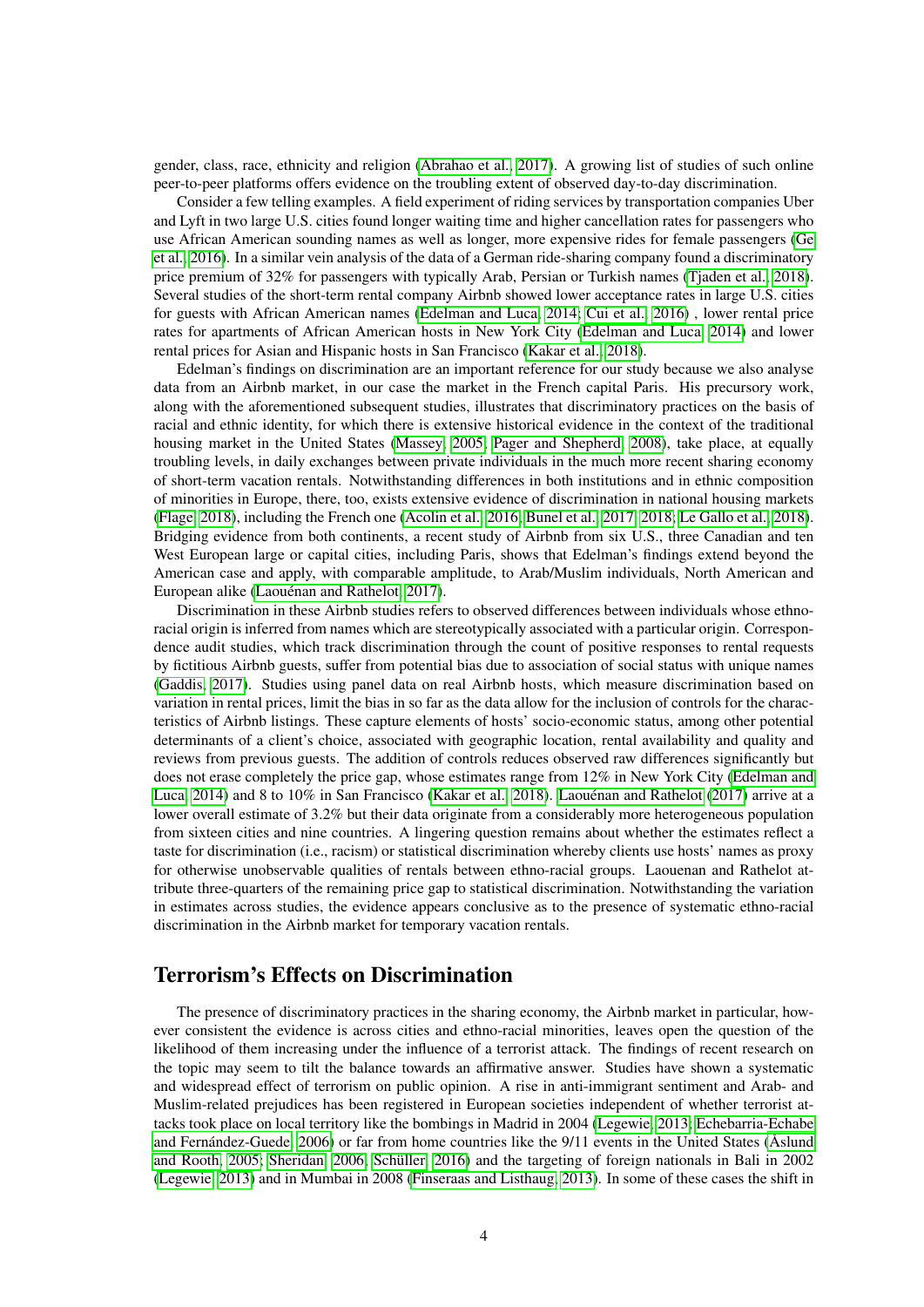public opinion has been linked to changes in behavior such as post-9/11 increases in party-defections (from left-wing membership), political donations and voting [\(Hersh, 2013\)](#page-15-15) as well as an outright change in the outcome in parliamentary elections occuring only three days after the Madrid bombings [\(Montalvo, 2011\)](#page-15-16). The effect of terrorism on public opinion has been also shown to have adverse economic consequences on Arab and Muslim minorities, observed in declines in earnings in the U.S. [\(Kaushal et al., 2007;](#page-15-3) [Dávila](#page-14-3) [and Mora, 2005\)](#page-14-3) and in employment in the U.S. [\(Rabby and Rodgers, 2011\)](#page-16-2) and in France [\(Glover, 2019\)](#page-15-4). And, in direct relation to our area of analysis, a decline in housing prices and sales in majority Muslim neighbourhoods has been measured in the aftermath of attacks in Amsterdam [\(Gautier et al., 2009\)](#page-15-2) and in London [\(Ratcliffe and von Hinke, 2015\)](#page-16-1).

But the evidence leaves out a few crucial blind spots. First of all, in so far as research on public opinion focuses on changes in the immediate aftermath of attacks, it is unclear how the effect reverberates over time. It has been shown [\(Hopkins, 2010\)](#page-15-17) that post-attack spikes in anti-immigrant sentiment dissipate rapidly, within a few months, in line with evidence on the short-term duration of associated psychological effects like post-traumatic stress disorder [\(Silver et al., 2002\)](#page-16-10), of behavioral reactions like the substitution of air travel after the attacks of 9/11 [\(Gigerenzer, 2006\)](#page-15-18) and of collective emotions and pro-social behavior following the November 2015 attacks in Paris [\(Garcia and Rimé, 2019\)](#page-15-19). Second, research tracking effects in a longer temporal window (i.e., one to three years) like some of the aforementioned studies on economic outcomes does not rely on perfectly settled evidence. There are also studies which find an effect of terrorism on attitudes but none on labor market outcomes for Arab-Muslim individuals in the U.S. [\(Wang, 2018\)](#page-16-11), Australia [\(Goel, 2010\)](#page-15-20), Sweden [\(Åslund and Rooth, 2005\)](#page-16-7) and Germany [\(Braakmann, 2009\)](#page-14-14) following the 9/11 attacks and in London following the 2007 bombings there [\(Braakmann, 2010\)](#page-14-2). Finally, in the studies that do observe an effect of terrorism, its translation into an increase in discrimination is largely assumed rather than measured directly, with explicit reference to individual or institutional practices that disadvantage ethnic minorities.

The Paris Airbnb market under scrutiny in our study provides the means to address these blind spots. It is a mature market in so far as it represents the largest Airbnb metropolitan economy with more than seventy thousand unique offerings. Individuals of Arab and/or Muslim origin, who we identify based on self-reported names on hosts' Airbnb profiles, make up a sizable population in this market. They are part of the largest ethnic minority in France [\(Tribalat, 2015;](#page-16-12) [Beauchemin et al., 2016\)](#page-14-15), many of whom are second or third generation French citizens and are concentrated in and around the city of Paris [\(Aubry and](#page-14-16) [Tribalat, 2011\)](#page-14-16). Given the relatively weak institutionalization and low legal safeguards [\(Todisco, 2015;](#page-16-5) [Leong and Belzer, 2017;](#page-15-7) [Calo and Rosenblat, 2017\)](#page-14-8) of the Airbnb market, peer-to-peer exchanges play a central enough role to assume that any observed differences disadvantaging Arab-Muslim hosts emanate primarily from interactions between hosts and guests who are mostly private individuals. Armed with panel data running from November 2014 to March 2018, we are thus able to track peer-to-peer exchanges, to verify the presence of any discrimination and to observe changes in the immediate aftermath of the large-scale, deadly terrorist attacks of November 2015 and beyond, up to two and a half years later. In the following sections we elaborate on how our research design deals with the aforementioned challenges as we present the data and the methodology and analyze the empirical results.

#### Data

To examine discrimination on the Airbnb market we analysed monthly panel data on all rentals listed in the city of Paris between November 2014 and March 2018. The data were purchased from AIRDNA, a short-term rental data and analytics company. They include exact monthly information on the number of days a property was listed as available and the number of days it was rented out in a given month along with the corresponding rental price. The data capture additional descriptive information on listing properties which is available to customers on the Airbnb website. We restrict the analysis to a sample of hosts whose names we can identify as uniquely French or Arab/Muslim. We analyze only monthly observations for which the hosts' properties were listed as available for rent for at least one day. The resulting dataset consists of 1,044,022 monthly observations for 72,991 distinct properties over a time period of 41 months.

We categorize variables into the following groups: dependent variables  $Y_i$ , host characteristics  $H_i$ , neighborhood characteristics  $N_i$ , time-invariant listing characteristics  $L_i$ , time variant listing characteristics  $l_{it}$  and reviews  $r_{it}$ .

Our two dependent variables are occupancy rate and log price. Occupancy rate is measured by dividing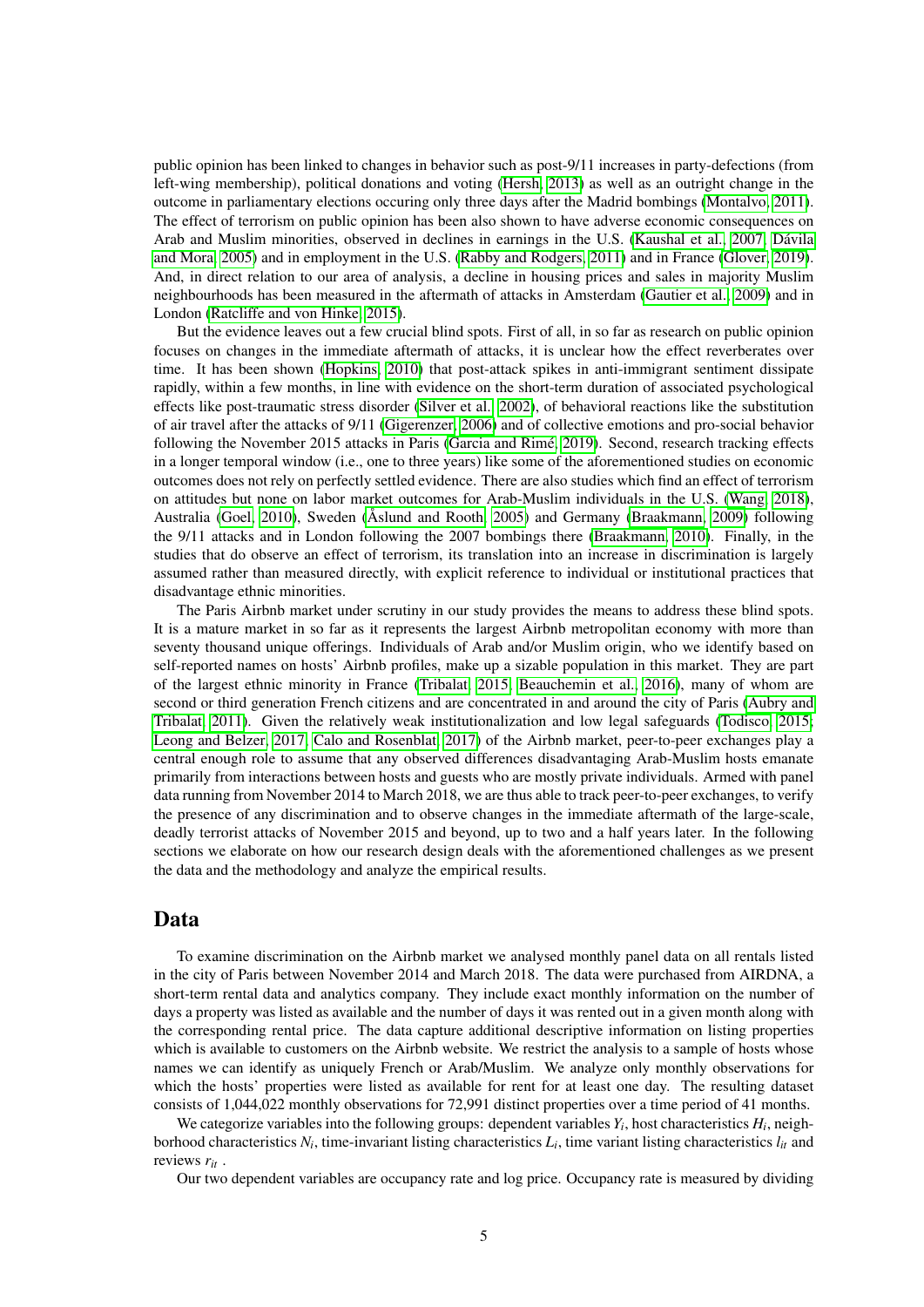|                        | <b>French</b><br>All Months | Arab/Muslim<br>All Months | <b>French</b><br>Jan. 2015 | Arab/Muslim<br>Jan. 2015 | <b>French</b><br>Jan. 2018 | Arab/Muslim<br>Jan. 2018 |
|------------------------|-----------------------------|---------------------------|----------------------------|--------------------------|----------------------------|--------------------------|
| Female                 | 0.52                        | 0.54                      | 0.51                       | 0.56                     | 0.51                       | 0.53                     |
|                        | (0.50)                      | (0.50)                    | (0.50)                     | (0.50)                   | (0.50)                     | (0.50)                   |
| Avg. Daily Rate in USD | 128.68                      | 105.89                    | 138.09                     | 114.82                   | 146.04                     | 116.92                   |
|                        | (105.37)                    | (73.58)                   | (102.49)                   | (66.38)                  | (121.13)                   | (85.48)                  |
| Occupancy Rate         | 0.28                        | 0.24                      | 0.24                       | 0.25                     | 0.28                       | 0.23                     |
|                        | (0.35)                      | (0.33)                    | (0.30)                     | (0.31)                   | (0.35)                     | (0.34)                   |
|                        |                             |                           |                            |                          |                            |                          |
| No. of Days Reserved   | 7.00                        | 6.05                      | 5.34                       | 6.07                     | 7.09                       | 6.02                     |
|                        | (9.36)                      | (8.98)                    | (7.79)                     | (8.51)                   | (9.77)                     | (9.33)                   |
| No. of Days Listed     | 24.75                       | 26.21                     | 22.15                      | 23.33                    | 26.02                      | 27.37                    |
|                        | (8.72)                      | (7.75)                    | (9.99)                     | (9.54)                   | (8.87)                     | (7.66)                   |
| Revenue in USD         | 867.73                      | 626.15                    | 667.56                     | 649.42                   | 972.02                     | 697.26                   |
|                        | (1543.10)                   | (1168.65)                 | (1118.62)                  | (1024.81)                | (1746.17)                  | (1427.96)                |
| No. of Guests          | 3.12                        | 2.98                      | 3.31                       | 3.24                     | 3.10                       | 2.93                     |
|                        | (1.54)                      | (1.37)                    | (1.58)                     | (1.44)                   | (1.56)                     | (1.43)                   |
| No. of Bedrooms        | 1.10                        | 0.93                      | 1.21                       | 1.03                     | 1.10                       | 0.92                     |
|                        | (0.81)                      | (0.73)                    | (0.83)                     | (0.77)                   | (0.82)                     | (0.73)                   |
| No. of Bathrooms       | 1.10                        | 1.06                      | 1.12                       | 1.09                     | 1.10                       | 1.06                     |
|                        | (0.39)                      | (0.31)                    | (0.40)                     | (0.34)                   | (0.40)                     | (0.28)                   |
| Shared Room            | 0.01                        | 0.01                      | 0.00                       | 0.01                     | 0.01                       | 0.02                     |
|                        | (0.09)                      | (0.12)                    | (0.07)                     | (0.07)                   | (0.09)                     | (0.13)                   |
| Private Room           | 0.11                        | 0.12                      | 0.09                       | 0.10                     | 0.12                       | 0.13                     |
|                        | (0.31)                      |                           | (0.29)                     |                          |                            |                          |
|                        |                             | (0.32)                    |                            | (0.30)                   | (0.32)                     | (0.33)                   |
| Entire Home/ Apartment | 0.88                        | 0.87                      | 0.91                       | 0.89                     | 0.87                       | 0.85                     |
|                        | (0.32)                      | (0.34)                    | (0.29)                     | (0.31)                   | (0.33)                     | (0.35)                   |
| Cancellation: Strict   | 0.37                        | 0.32                      | 0.47                       | 0.45                     | 0.39                       | 0.34                     |
|                        | (0.48)                      | (0.47)                    | (0.50)                     | (0.50)                   | (0.49)                     | (0.47)                   |
| Cancellation: Moderate | 0.29                        | 0.26                      | 0.33                       | 0.33                     | 0.30                       | 0.26                     |
|                        | (0.46)                      | (0.44)                    | (0.47)                     | (0.47)                   | (0.46)                     | (0.44)                   |
| Cancellation: Flexible | 0.33                        | 0.42                      | 0.19                       | 0.23                     | 0.31                       | 0.40                     |
|                        | (0.47)                      | (0.49)                    | (0.40)                     | (0.42)                   | (0.46)                     | (0.49)                   |
| No. of Photos          | 14.75                       | 12.67                     | 18.18                      | 17.73                    | 14.60                      | 12.32                    |
|                        | (10.05)                     | (9.35)                    | (10.62)                    | (11.81)                  | (10.02)                    | (8.80)                   |
| Minimum Stay           | 1.47                        | 1.33                      | 1.53                       | 1.43                     | 1.54                       | 1.38                     |
|                        | (0.56)                      | (0.52)                    | (0.53)                     | (0.51)                   | (0.65)                     | (0.58)                   |
| Instantbook            | 0.17                        | 0.21                      | 0.12                       | 0.17                     | 0.21                       | 0.24                     |
|                        |                             |                           | (0.33)                     | (0.38)                   | (0.41)                     |                          |
|                        | (0.37)                      | (0.41)                    |                            |                          |                            | (0.43)                   |
| <b>Business Ready</b>  | 0.21                        | 0.19                      | 0.41                       | 0.40                     | 0.05                       | 0.03                     |
|                        | (0.41)                      | (0.39)                    | (0.49)                     | (0.49)                   | (0.21)                     | (0.16)                   |
| Super Host             | 0.06                        | 0.03                      | 0.09                       | 0.04                     | 0.09                       | 0.05                     |
|                        | (0.25)                      | (0.17)                    | (0.28)                     | (0.19)                   | (0.29)                     | (0.22)                   |
| No. of Reviews         | 14.94                       | 12.80                     | 19.48                      | 20.58                    | 19.92                      | 16.91                    |
|                        | (28.21)                     | (25.84)                   | (27.32)                    | (26.99)                  | (36.32)                    | (32.20)                  |
| Rating: Overall        | 8.94                        | 8.65                      | 8.48                       | 8.18                     | 9.15                       | 8.82                     |
|                        | (1.69)                      | (1.73)                    | (2.61)                     | (2.69)                   | (1.16)                     | (1.34)                   |
| Rating: Communication  | 9.41                        | 9.30                      | 8.86                       | 8.68                     | 9.60                       | 9.47                     |
|                        | (1.69)                      | (1.69)                    | (2.69)                     | (2.81)                   | (1.11)                     | (1.18)                   |
| Rating: Accuracy       | 9.21                        | 8.99                      | 8.65                       | 8.38                     | 9.43                       | 9.16                     |
|                        | (1.72)                      | (1.76)                    | (2.64)                     | (2.74)                   | (1.17)                     | (1.35)                   |
| Rating: Cleanliness    | 8.92                        | 8.56                      | 8.42                       | 8.09                     | 9.11                       | 8.68                     |
|                        |                             |                           |                            |                          |                            |                          |
|                        | (1.80)                      | (1.90)                    | (2.64)                     | (2.74)                   | (1.32)                     | (1.58)                   |
| Rating: Check In       | 9.38                        | 9.23                      | 8.82                       | 8.57                     | 9.58                       | 9.42                     |
|                        | (1.70)                      | (1.72)                    | (2.67)                     | (2.82)                   | (1.11)                     | (1.23)                   |
| Rating: Location       | 9.26                        | 9.17                      | 8.69                       | 8.47                     | 9.50                       | 9.38                     |
|                        | (1.69)                      | (1.67)                    | (2.65)                     | (2.78)                   | (1.09)                     | (1.16)                   |
| Observations           | 942720                      | 101302                    | 7897                       | 594                      | 26558                      | 3159                     |

<span id="page-6-0"></span>Table 1: Descriptive Statistics: Mean (Standard Deviation)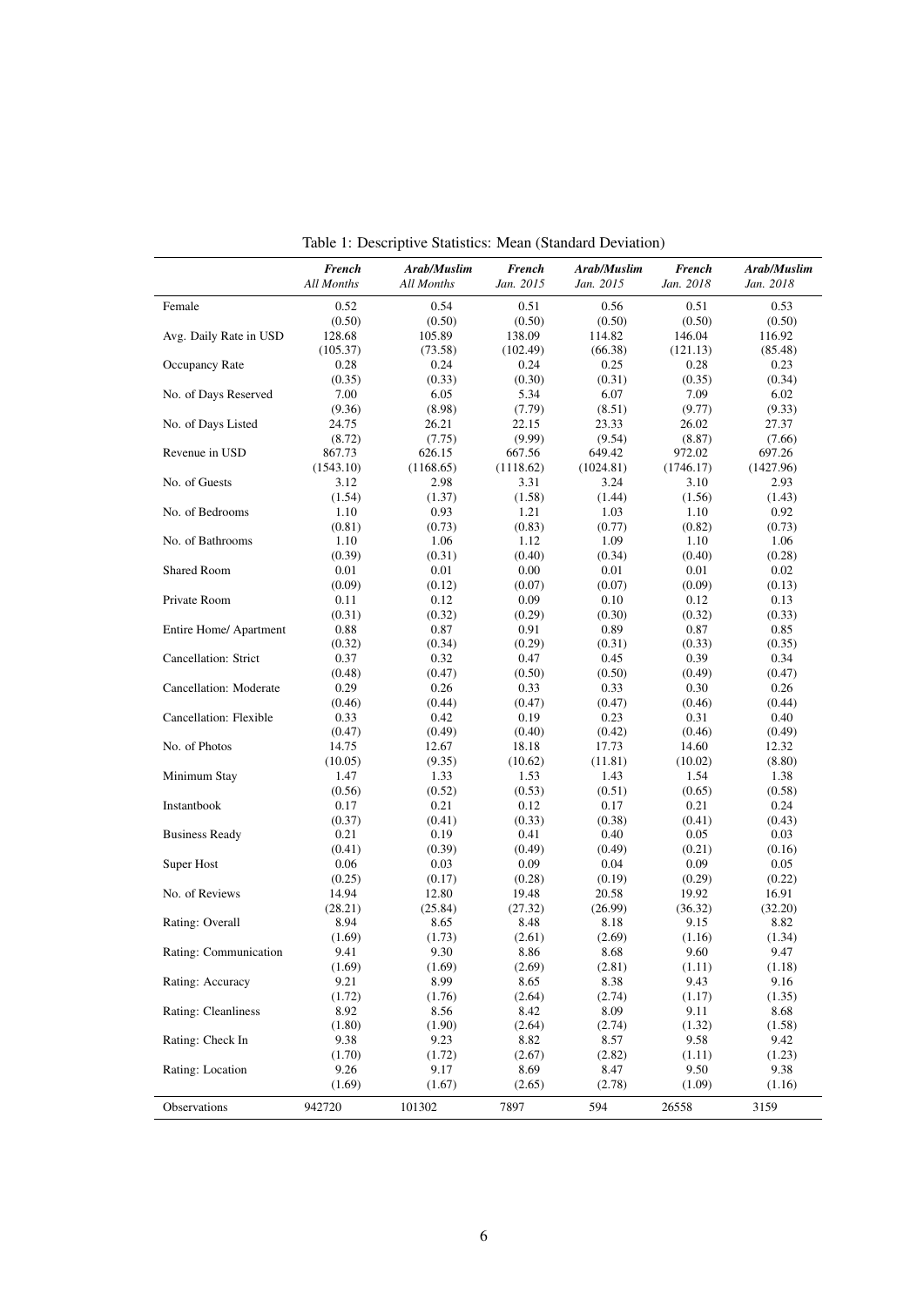the number of days a listing was rented out in a given month by the number of days it was listed as available for rental on the website. A listing on Airbnb has several prices as hosts can set different rates depending on length of visit. Further, cleaning fees are added to the overall price. Most work done on Airbnb so far looks at the daily price rate hosts demand [\(Edelman and Luca, 2014;](#page-14-9) [Laouénan and Rathelot, 2017\)](#page-15-13). Our data has the advantage that in addition to scraped prices from the Airbnb website we have information on when and for what price a listing was rented out. This allows us to measure the rate a listing was rented out for each day it was booked. Taking the average of those daily prices for all days a listing was rented out in a month gives our price variable. We take the log of the price variable in order to obtain coefficients that can be interpreted as elasticities. The advantage of this approach is that we exclude properties with listed prices but no solicited rental and hence measure discrimination on prices actually paid by consumers. This also avoids having our price data distorted by host strategies, such as setting high daily prices and low weekly or monthly rates in order to attract more long term rentals, etc. The disadvantage is that listings, which were not rented out in a given month, are excluded from the sample. In modelling price, we therefore use a limited sample of 522,991 monthly observations. In order to assure that different results for price and occupancy rate are not driven by this sample reduction for the price variable, we redo all analysis on occupancy rates on this smaller sample as a robustness check.

Discrimination, our explanatory variable of interest, is measured via Airbnb host names. We classified these as distinctly Arab/Muslim or typically French using lists of names applied in two previous studies [\(Laouénan and Rathelot, 2017;](#page-15-13) [Behaghel et al., 2015\)](#page-14-17). We complement these lists with publicly available data on the French government's<opengouv.fr> website which is based on [work](https://www.behindthename.com/) on the etymology of first names.

As control variables we incorporate all information on the characteristics of the listing that is visible to a visitor of the Airbnb website with the exception of visual content and written descriptions. Time invariant listing information includes the number of guests, the number of bedrooms, the number of bathrooms, and dummy variables for the type of the listing, which can either be a shared room (with another guest or inhabitant), a private room (in a house or apartment generally inhabited by the host or shared with other guests) or an entire home/apartment. Time variant listing information includes dummies for whether the cancellation policy is strict, moderate or flexible, resulting in different possible times and reimbursements for cancellation; the number of photos listed on the listing site; the minimum stay period specified; if instantbooking is enabled; if a host has superhost status; and if a listing has business ready status. The appendix provides detailed descriptions of these certification variables.

Review variables measure the amount and type of reviews a listing has received by former guests up to the month we observe the listing. They include the number of reviews, the overall rating as well as the rating for quality of communication, accuracy of descriptions, cleanliness, check-in and location. The overall rating for a listing is shown on a scale of 0.0 to 5.0 and thus includes 50 possible values. The ratings on particular items go up to 5 stars, with the possibility of showing half stars, and thus include 10 categories. We re-scaled all rating variables to go from 0 to 10.

Finally, we create neighbourhood variables to control for the spatial distribution of listings. Using geocoded information on the listings we divided the city into 81 neighborhood zones which we use as dummy controls. We further assigned listings to 13 designated tourist zones as published by the Mairie de Paris (Paris City Hall) on their [Open Data website,](https://opendata.paris.fr/explore/?sort=modified) which overlap with the 81 neighborhood zones. We included each of these tourist zones as additional dummy control variables for spatial effects. (Fig[.3](#page-20-0) in the Appendix displays the 81 Airbnb districts in grey and the 13 tourist zones in blue and Fig[.4](#page-21-0) and Fig[.5](#page-22-0) show the distribution of Arab/Muslim names and prices across the 81 zones.)

Table [1](#page-6-0) summarizes descriptive statistics of these variables for the entire panel as well for the January 2015 and January 2018 monthly cross-sections. The latter provide monthly snapshots of data from the beginning and end of our sample, which are comparable without being affected by monthly seasonality patterns.

Since Airbnb is a marketplace in which listings can enter and exit we also looked at its evolution over time. The number of available listings tripled over the 41 months we observed with hosts having Arab/Muslim names making up 7% of available listings in November 2014 and 9% in March 2018 (see Fig. [6\)](#page-22-1). There was no notable effect of the November 2015 terrorist attacks on the upward trend in the number of listings or on the relative share of listings by Arab/Muslim hosts. Throughout the entire observed time period we also found no substantive differences between the rates of French and Arab/Muslim host listings exiting the market, which we defined as the last date a listing was actively rented out (see Fig. [7\)](#page-23-0).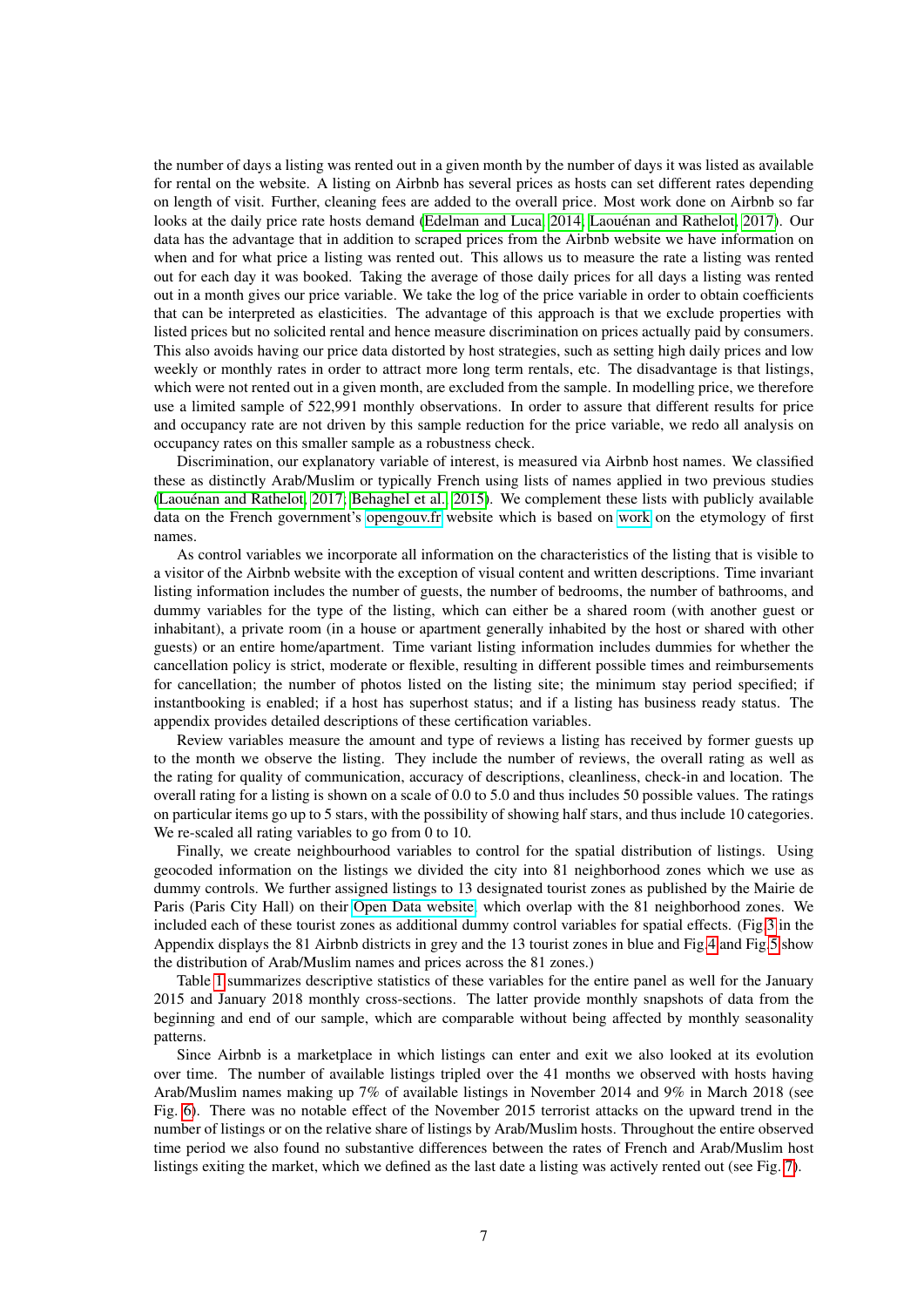#### Methods

We use three different methodological approaches to measure discrimination against Arab/Muslim hosts. First, we estimate a random effects panel model predicting log price and occupancy rates using host and listing characteristics, which gives us an indication of the average price and occupancy rate discount hosts with Arab/Muslim names face, conditional on the characteristics of their listings. Second, we run repeated OLS regressions, for every month in our sample and look at the monthly coefficients for being Arab/Muslim hosts which gives us a sense of the evolution of discrimination over time and allows us to assess the effects of the November 2015 terrorist attacks. Third, we employ fixed effects models, using a difference in difference strategy to look specifically at how the average strength of discrimination changes from the time period before to that after the November 2015 attacks.

To assess average levels of discrimination across the entire observed time period we estimate three nested random effects models. We first look at raw differences between hosts beyond the effect of time controls, then examine these differences following the inclusion of effects of listing characteristics and neighbourhoods and, in a third model, of reviews.

Model (1) looks at the raw effect of host name  $H_i$  on occupancy rate or log price  $y_i$ , after controlling only for a set of monthly time dummies  $d_t$ :

$$
y_{it} = \alpha + \beta H_i + \eta_t d_t + v_{it} \tag{1}
$$

Model (2) adds neighborhood spatial controls  $N_i$  and controls for time invariant listing characteristics,  $L_i$  and time variant ones  $l_{it}$ :

$$
y_{it} = \alpha + \beta H_i + \gamma N_i + \delta_1 L_i + \delta_2 l_{it} + \eta_t d_t + \nu_{it}
$$
\n<sup>(2)</sup>

Model (3) adds information on reviews *rit*:

$$
y_{it} = \alpha + \beta H_i + \gamma N_i + \delta_1 L_i + \delta_2 l_{it} + \gamma r_{it} + \eta_t d_t + v_{it}
$$
\n<sup>(3)</sup>

The coefficient  $\beta$  captures how much lower occupancy rates are and by what percentage prices are lower for hosts with typically Arab/Muslim instead of French names, conditional on the controls included in each model. We used log price and thus obtain an elasticity for price, but not log occupancy rate, since we have many values of zero for occupancy rates in our data. A key assumption of the random effects model is that the individual (listing) level error term is not correlated with the predictors. Under this assumption we can interpret β as the degree of discrimination a host faces due to his or her ethnicity. The fact that a guest's booking decision is made based on the information on the website, which we incorporate in the last two models, lends credibility to this assumption.

To evaluate if discrimination against Arab/Muslim hosts changed over time we estimate Ordinary Least Squares (OLS hereafter) regression models for each month *t* in our panel. The dependent and explanatory variables remain the same as in the random effects model. The  $\beta_t$  now yields the effect of having an Arab/Muslim name compared to a French name in month *t*. We use an event study approach, analyzing the evolution of coefficients, to discern whether discriminatory patterns changed around the date of the November 2015 terrorist attacks in Paris.

Finally we assess the effects of the November 2015 attacks again estimating a listing fixed effects model. The advantage of this approach is that any time invariant listing characteristics - in particular, the description of listings, the quality of photos and the neighborhood - will not bias our estimates. However, we cannot include our variable on whether hosts have Arab/Muslim or French names because this is a time-invariant characteristic. Instead we use a difference in differences strategy, by looking at the interaction of being a host with an Arab/Muslim name with observations following the November 2015 attacks:

$$
y_{it} = \alpha + \beta p a_t + \gamma A / M_i * p a_t + \delta l_{it} + \theta r_{it} + \eta L D_i + v_{it}
$$
\n<sup>(4)</sup>

We now only include the listing time variant characteristics  $l_{it}$  and review variables  $r_{it}$  as controls.  $LD_i$  are the listing dummies included in the listing fixed effects approach and *pa* is a post-attacks dummy variable, which takes the value of 1 for observations after the November 2015 attacks up to March 2018 and the value of 0 for those prior to November 2015. We exclude observations for November 2015 from the sample. Our parameter of interest is the coefficient γ for our interaction variable *A*/*M* ∗ *pa*, which estimates whether the effect on price and occupancy rates of being an Arab/Muslim host changes after the November 2015 attacks.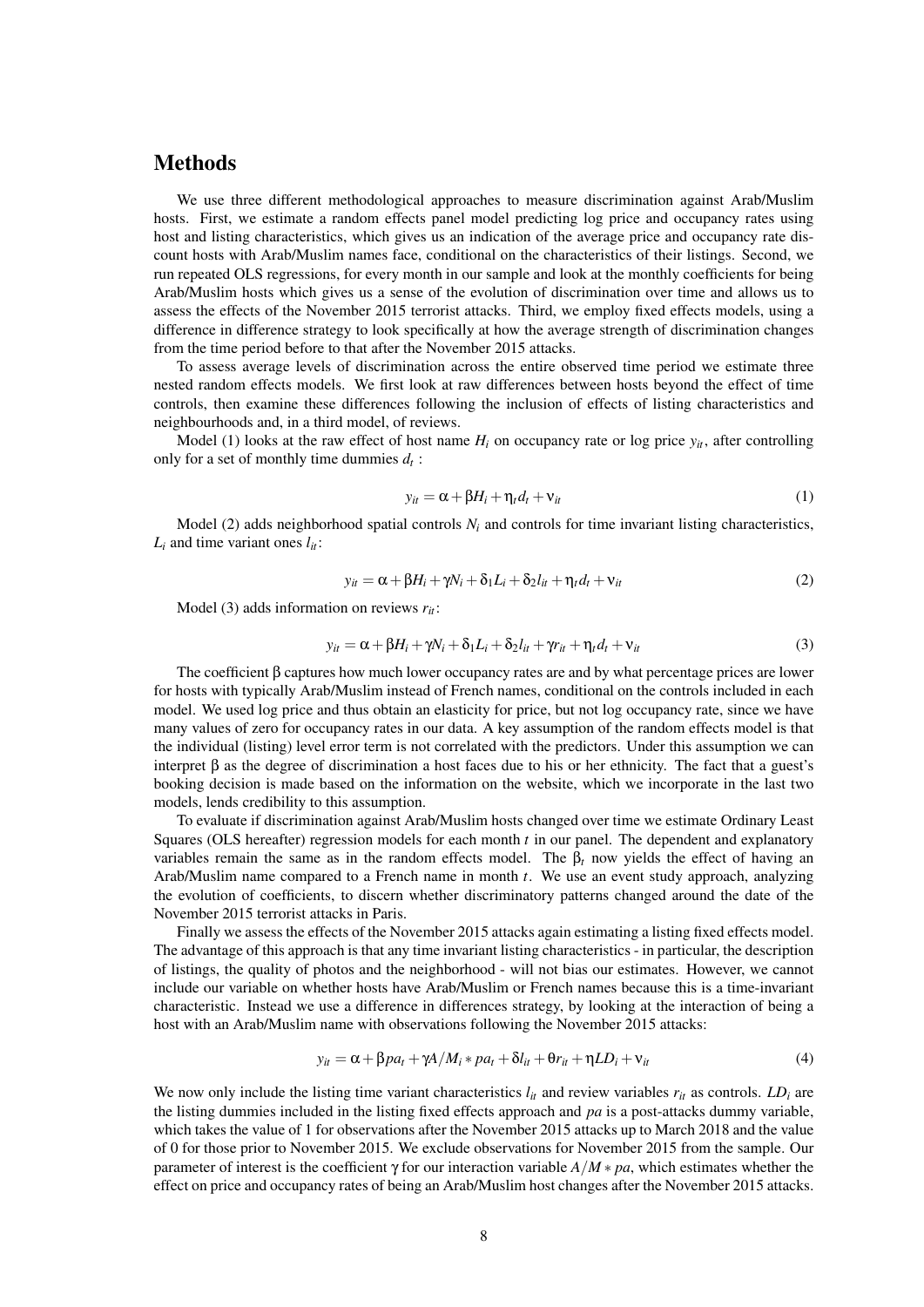

Discrimination against Hosts

<span id="page-9-0"></span>Figure 1: Selected coefficients from random effects models for listing price and occupancy rate with 95% confidence intervals. Price coefficients are elasticities, occupancy rate coefficients indicate change in percentage levels.

While the listing fixed effects model has the advantage of controlling for unobserved time-invariant listing characteristics, its disadvantage is that the sample of hosts we estimate these effects on is significantly smaller and more selective. Only listings which were in the sample before and after the attacks can be used for estimating γ. Therefore the model does not measure the amount of discrimination faced by newly entering, less experienced and less certified hosts and the sample is biased towards listings with high survival times. Assessing the effects of the terrorist attacks via repeated OLS thus assures a more representative sample representing the entire market, whereas assessing it via a fixed effects model eliminates worries about any omitted variable bias stemming from non-time varying characteristics.

Using the results from these estimations we proceed to calculate counterfactual revenues for Arab/Muslim hosts. We increase the observed average daily price and occupancy rate of all Arab/Muslim hosts in our sample by the percentage reflected in the repeated monthly OLS regression coefficients for having an Arab/Muslim name. Based on the counterfactual occupancy rate and monthly price we calculate a counterfactual revenue from which we derive the average monthly as well as the cumulative foregone revenue of all Arab/Muslim hosts. We identify the additional costs resulting from the November 2015 attacks based on a comparison of the average monthly loss of individual hosts before and after the month of the attacks and the amount of additional losses resulting from average discrimination being higher after the attacks. As a robustness check we use estimations from the listing fixed effects models to calculate the additional revenue loss resulting from stronger discrimination after the terrorist attacks. (see Annex Section [C](#page-18-0) for a more detailed description)

Since we exclude listings that were not rented out in a given month in the sample used for estimating price, but not in the sample used for estimating occupancy rate, we checked the robustness of our results by redoing the occupancy rate analysis on the sample used for price estimations.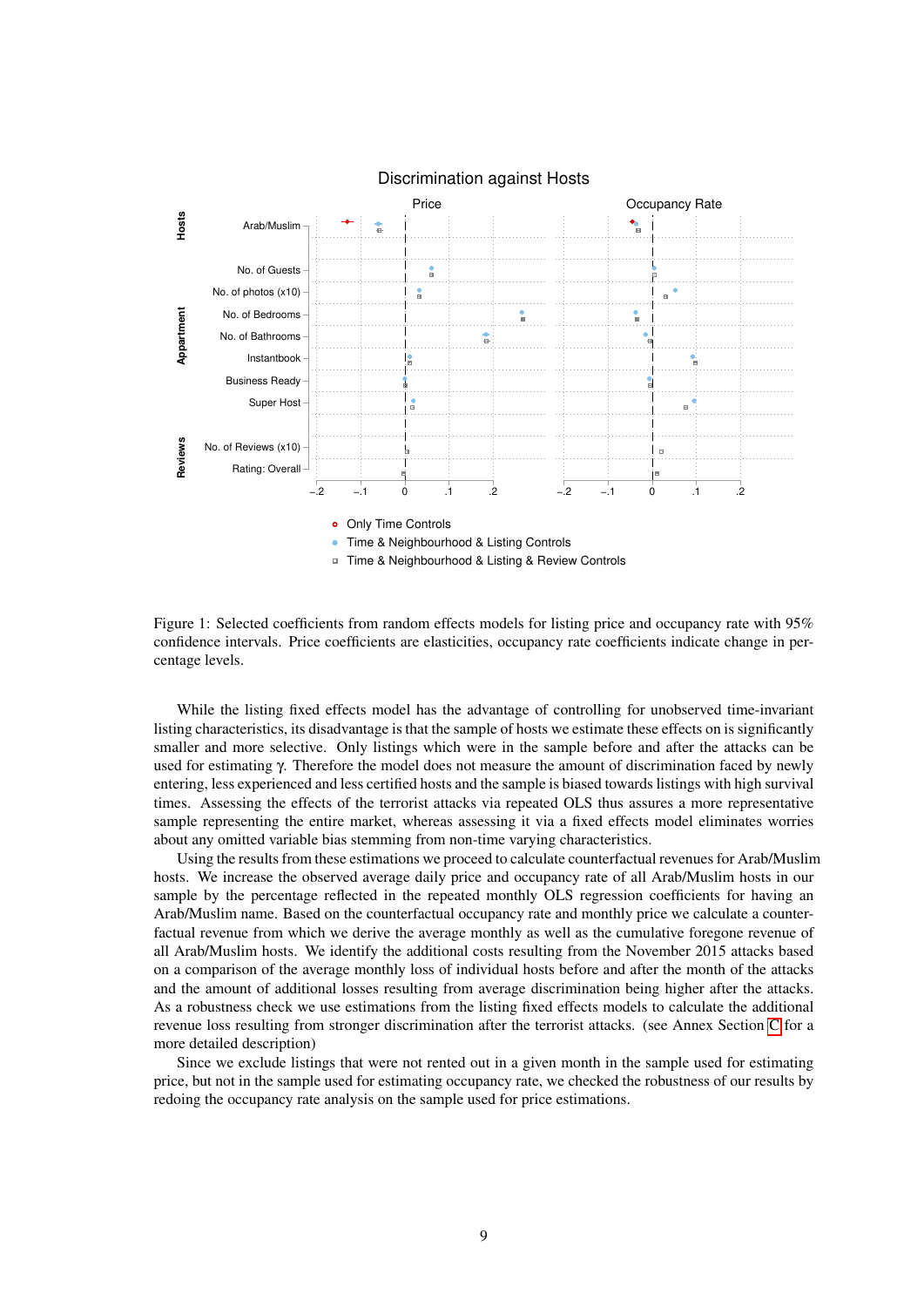

<span id="page-10-0"></span>Figure 2: Left side: Average monthly occupancy rate and price for Arab/Muslim (A/M) and French listings. Right side: Coefficients for hosts with A/M names including 95% confidence intervals from repeated monthly OLS regressions on occupancy rate and price. Models include all controls except reviews. Fitted linear prediction lines calculated separately on coefficients before and after November 2015 attacks.

#### Results

The first step in our analysis was to measure the overall level of discrimination against hosts with typically Arab/Muslim names via random effects panel models. With these measurements at hand, we then analyzed how discrimination evolved over time, using repeated OLS models and then looked in particular at changes around the November 2015 Paris terrorist attacks via listing fixed effects models.

The results from the random fixed effects model in Fig[.1,](#page-9-0) show economically meaningful discrimination based on ethnic/religious characteristics. For reasons of parsimony we display only select control variables (see Appendix Table [4](#page-27-0) for full results). Overall, listings of hosts with Arab/Muslim names have lower price and occupancy levels. We find for listings of Arab/Muslim hosts a 13% lower price level and a 4.5% lower occupancy rate. Note that the size of the coefficients is not directly comparable between models for price and occupancy rate because they measure elasticities (percentage change in price) in the first case and, in the latter, deviations from the occupancy rate, which has a sample average of 28%, in absolute percentage terms. We provide an estimate of the relative effect of differences in price and occupancy rates in the section on costs at the end of the following subsection.

The above raw differences result in part from variations in the quality and location of listings. Following the introduction of controls for listing characteristics (and reviews), differences in price levels decline to a disadvantage of 6.0% (5.8% with review controls); for occupancy rates, estimates drop to a disadvantage of 3.6% (3.2%) for hosts with Arab/Muslim names. In sum, we find that hosts with Arab/Muslim names incur a clear disadvantage in revenue due to both lower prices and lower occupancy rates relative to hosts with typically French names.

#### Increases in Discrimination after November 2015 Attacks

Having established the average amount of discrimination, we proceeded to explore whether the strength of discrimination changed over time, in particular around November 2015 when Paris was struck by a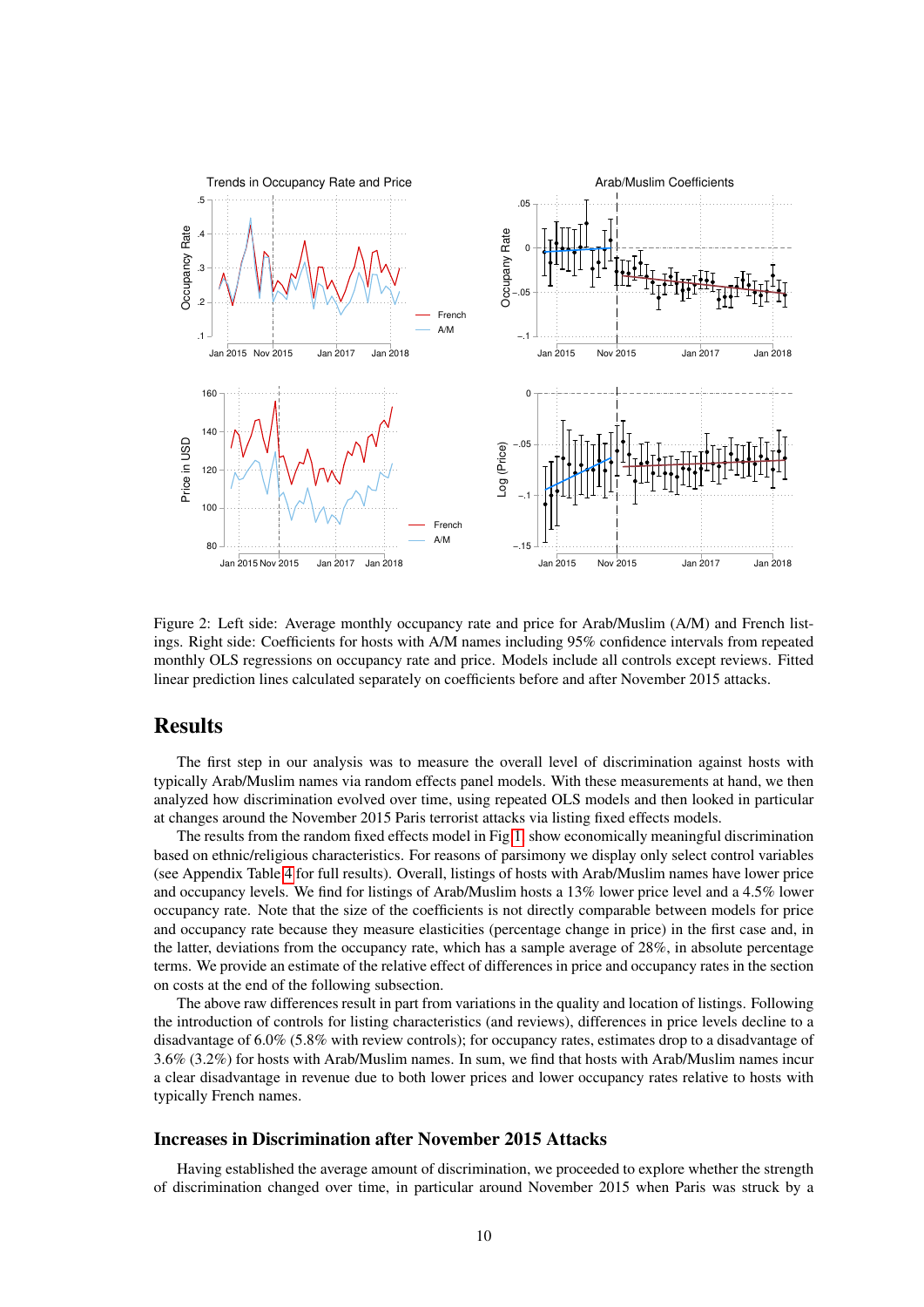series of coordinated multi-site, lethal terrorist attacks. The Islamic State of Iraq and the Levant claimed responsibility and all immediate perpetrators, mostly French and Belgian citizens, appeared to be of Arab descent and Muslim confession. The events led to a logical contraction of the Airbnb market. In our data, the effect is visible in the abrupt and substantial drop in average price and occupancy rates of listings; price levels took over a year to recover to the pre-attacks levels (left side of Fig. [2\)](#page-10-0). Given the symbolic associations of the attacks, a rise in discrimination against Airbnb hosts with Arab/Muslim names is an expected outcome we test for.

The historical trends of price and occupancy rate displayed on the left side of Fig. [2](#page-10-0) reveal a substantive change concomitant with the month of the attacks. Prior to November 2015 there is no visible and statistically significant difference between the occupancy rates of hosts with French or Arab/Muslim names. But for every month thereafter, listings of Arab/Muslim hosts display lower rates. The effect appears to add onto differences in price levels. The trend in price rates is visibly sensitive to the attacks but the price gap of around 20\$ between hosts with French and Arab/Muslim names remains stable around November 2015 and throughout the entire period. The terrorist attacks appear to increase discrimination against Arab/Muslim hosts by adding a penalty on occupancy beyond and over a pre-existing price gap.

We corroborated the conclusions from the descriptive trends via repeated OLS regressions, modelling monthly price and occupancy rate separately for each month. The models measure the effect of being an Arab/Muslim host conditional on listing characteristics. We estimated models with and without listing reviews; results being broadly similar, we display the coefficients of models without controls for reviews on the right side of Fig. [2](#page-10-0) (see Appendix Fig. [11](#page-30-0) - [14](#page-33-0) for results without any controls and with review controls). The graph displays coefficients and confidence intervals showing the effects of being a host with an Arab/Muslim name relative to a French name on price and occupancy rates in each month. Coefficients for the models with log(price) as dependent variable show fluctuations in the trend, indicating a decline in the price gap at the beginning of the time period in the last months of 2014. The overall trend is nonetheless stable over time with an average price differential in the range of 5-8% at the expense of Arab/Muslim hosts. The coefficients for the effect of a host having an Arab/Muslim name show no difference in occupancy rates before the month of the attacks. A persistent and stable gap opens after that point however, with Arab/Muslim hosts incurring a 2-5% lower occupancy rate.

In an additional test of the effect of the terrorist attacks we estimated models with listing fixed effects, displayed in table [2](#page-12-0) (full results are in Appendix Table [7\)](#page-37-0). The advantage of these models is that all unobserved non-time varying characteristics do not influence our estimates, nor do any differences in listing characteristics of hosts who enter the market after November 2015. The disadvantage is that we cannot estimate the overall level of discrimination against Arab/Muslim hosts, since the ethnic/religious affiliation of host names is a time-invariant characteristic. As discussed in the methods section, we do however model the change in strength of discrimination before and after the attacks. The parameter identifying this change is calculated on a smaller sample of hosts with higher survival times and better certification. This is because listings had to be present in the data before and after the attacks to identify the influence of host characteristics on changes in price and occupancy rates within individual listings. This also means that new market entrants after the November 2015, and them being potentially treated differently, is not captured by these models. This notwithstanding, the fixed effects models show a significant drop in occupancy rates for Arab/Muslim hosts (2.3%) after the attacks, with the effect size being only slightly smaller than in the repeated OLS models. Additionally, and in contrast to the repeated OLS regressions, the listing fixed effects approach shows a 1.8% higher price penalty for Arab/Muslim hosts after the terrorist attacks. In spite of this difference, the two modelling approaches yield a consistent picture of the rise in discrimination against hosts with Arab/Muslim names following the attacks. Specifically, in our subsequent estimation of monetary losses associated with the rise in discrimination after November 2015, the results from both approaches arrive at cost estimates in a comparable range and both identify the decline in occupancy rates among Arab/Muslim listings as the main driver (around two-thirds) of rising costs for hosts with Arab/Muslim names (see Appendix Table [10\)](#page-40-0).

#### Calculating Revenue Loss

Based on our results we provide estimates of how much revenue hosts with Arab/Muslim names lost due to observed differences in price and occupancy rates. These estimates give an intuitive, monetary measure of the effect of discrimination as well as a unit for comparing the contribution of price and occupancy rate differences to lowering the revenue of minority hosts. We calculated counterfactual scenarios for the addi-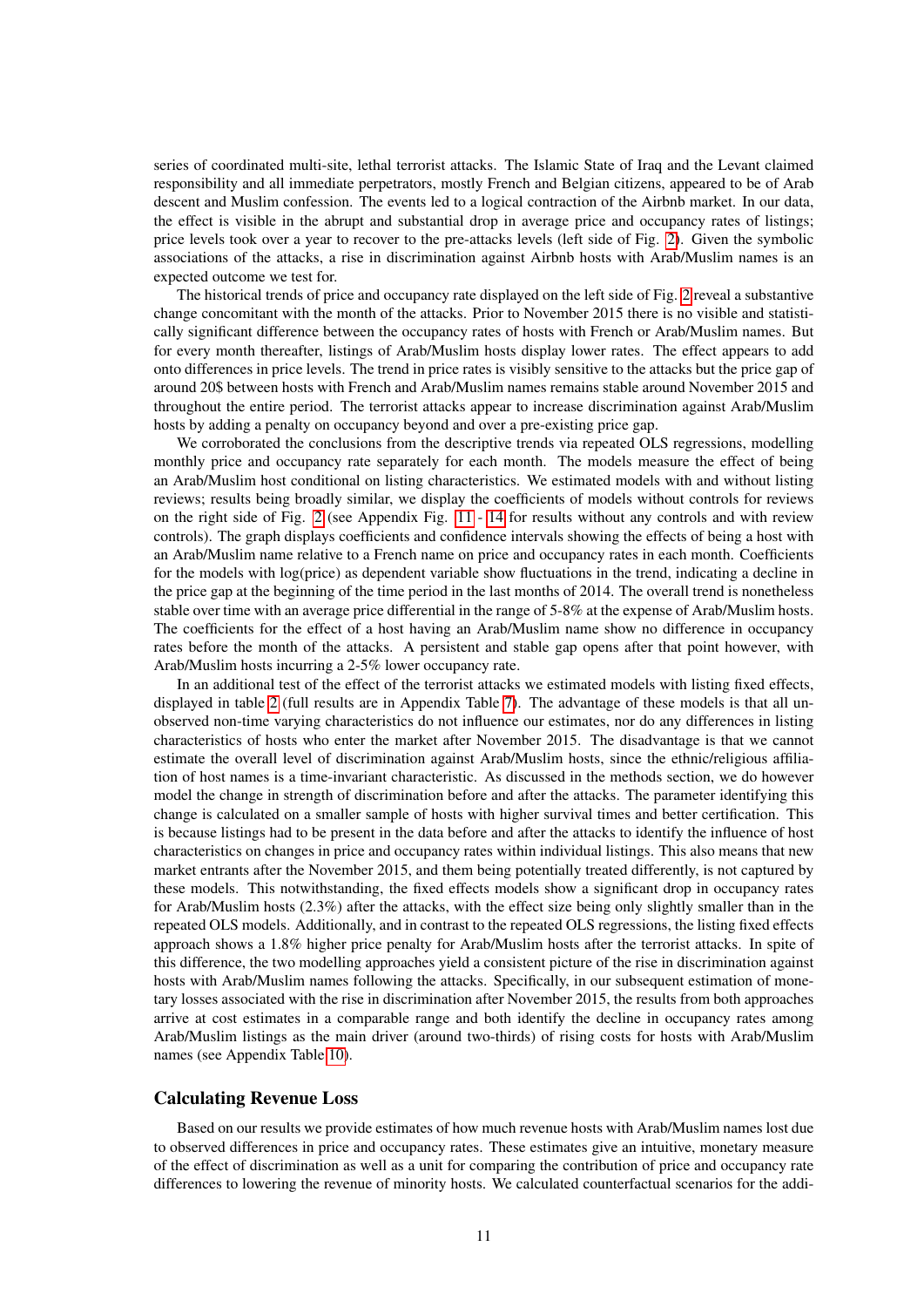|                                |              | Occupancy Rate |              |              | log(Price)   |              |
|--------------------------------|--------------|----------------|--------------|--------------|--------------|--------------|
|                                | (1)          | (2)            | (3)          | (1)          | (2)          | (3)          |
| Post Attacks                   | 0.000229     | $-0.0125***$   | $-0.0376***$ | $-0.0268***$ | $-0.0339***$ | $-0.0665***$ |
|                                | (0.26)       | $(-13.82)$     | $(-34.78)$   | $(-39.92)$   | $(-49.26)$   | $(-87.16)$   |
| $A/M * Post Attacks$           | $-0.0195***$ | $-0.0228***$   | $-0.0261***$ | $-0.0171***$ | $-0.0184***$ | $-0.0227***$ |
|                                | $(-5.97)$    | $(-7.01)$      | $(-7.24)$    | $(-6.69)$    | $(-7.21)$    | $(-9.01)$    |
| <b>Listing Characteristics</b> |              | X              | X            |              | X            | $\mathbf{x}$ |
| <b>Reviews</b>                 |              |                | X            |              |              | X            |
| <b>Observations</b>            | 1026416      | 1026416        | 839390       | 514702       | 514702       | 480427       |
| Listings                       | 72981        | 72981          | 54175        | 65280        | 65280        | 52390        |
| $R^2$                          | 0.00186      | 0.0650         | 0.0803       | 0.00904      | 0.185        | 0.0449       |

<span id="page-12-0"></span>Table 2: Estimates From Listing Fixed-Effects Regressions

*t* statistics in parentheses

<sup>∗</sup> *p* < 0.05, ∗∗ *p* < 0.01, ∗∗∗ *p* < 0.001

tional amount of revenue that listings would have received under the assumption that differences in price and/or occupancy rates for hosts with Arab/Muslim names are null, after controlling for listing characteristics. More precisely, we inferred the potential gains for price and occupancy rates from the coefficients for having an Arab/Muslim name in repeated monthly OLS regression models with controls for listing characteristics. The sample of analysis includes listings for which there are observations for monthly price - a necessary condition to estimate counterfactual prices (see Appendix section [C](#page-18-0) for details on the modelling approach and Appendix Tables [9](#page-39-0) and Table [10](#page-40-0) for additional results). In Table [3](#page-13-0) we report observed average monthly revenue of Arab/Muslim and French listings along with estimates for average monthly revenue gains for hosts with Arab/Muslim names under three scenarios of absence of differences: in occupancy rates only, in price only, and in both. We report results for the entire sample and for the sub-samples of observations before  $(11/2014 - 10/2015)$  and after  $(12/2015 - 03/2018)$  the terrorist attacks.

On average the observed revenue of listings of hosts with French names is 1.713 \$ US, while that of hosts with Arab/Muslim names is 1.392 \$, resulting in a difference of 321 \$. Following controls for listing characteristics, the difference drops to 208 \$ (169 \$ with review controls). Differences in price and occupancy rates contribute almost equal parts to observed differences in revenue between hosts with French and Arab/Muslim names. Note that the revenue gains under the scenarios modelling counterfactual occupancy rate and price separately do not add up to the value of the scenario which models them jointly because a higher occupancy rate yields even greater returns if price is higher and vice versa.

A comparison of the estimates for two sub-samples of observations, one prior and the other following the terrorist attacks of November 2015, illustrates how discrimination changed in size and substance. For one, we can note that it increased overall as we find an increase in the differences in observed average monthly revenues for French and Arab/Muslim listings. Average monthly revenue for hosts with Arab/Muslim names declined from 1502 \$ before the attacks to 1383 \$ after, while it increased from 1603 \$ to 1738 \$ for those with French names. Similarly, after controlling for listing characteristics we find that the revenue difference attributable to having Arab/Muslim names increased from 121 \$ (106 \$ with review controls) prior to the attacks to 220 \$ (178 \$) thereafter. Second, discrimination changed in substance. Price differences accounted almost entirely for estimated revenue losses in Arab/Muslim listings before November 2015. After this month, the effect of differences in occupancy rates overcomes, by a substantial margin, the contribution of price differences to discrimination against hosts with Arab/Muslim names.

In addition, we provide estimates of the overall market revenue forgone on Arab/Muslim listings. We estimate that the revenue lost across all hosts of Arab/Muslim listings ranged from 5.5 million \$ (model with review controls) to 6.2 million \$ (without review controls). Absent any differences in price and occupancy rates, this would have corresponded to a 10% increase in the total revenue that Arab/Muslim hosts collected between November 2014 and March 2018. Absent differences in price only, the result would have been an additional revenue of 3.5-3.6 million \$. Absent differences in occupancy rates only, this number would have amounted to 2.3-2.9 million \$ of additional revenue.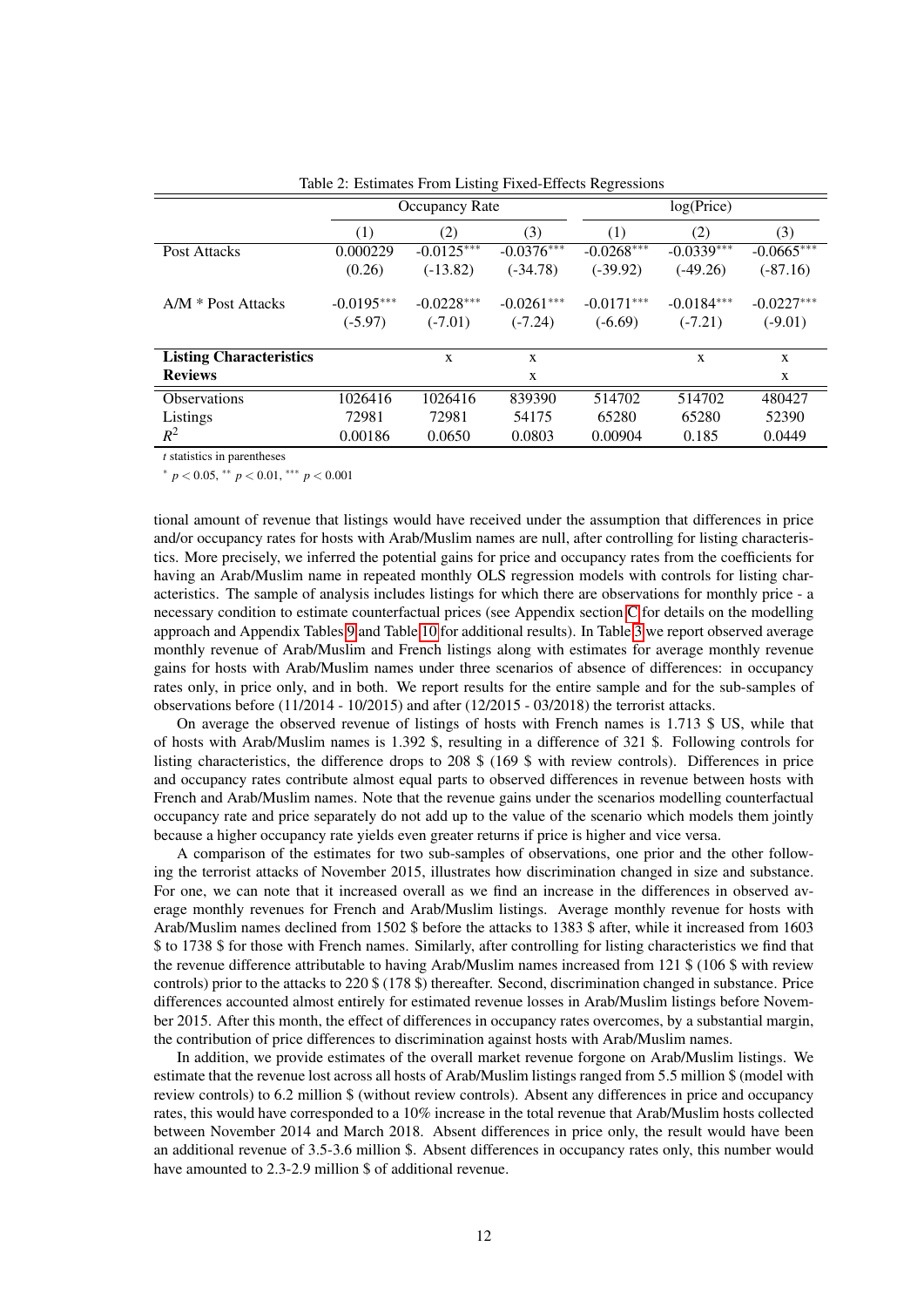|                                                                                                                     |                      | Overall                   |                          |                      | <b>Pre-Attack</b>        |                          |                      | Post-Attack               |                          |
|---------------------------------------------------------------------------------------------------------------------|----------------------|---------------------------|--------------------------|----------------------|--------------------------|--------------------------|----------------------|---------------------------|--------------------------|
|                                                                                                                     | Calc                 | Ctrls                     | Ctrls & Revs             | Calc                 | Ctrls                    | Ctrls & Revs             | Calc                 | Ctrls                     | Ctrls & Revs             |
| Revenue $(A/M)$ in \$<br>Revenue (French) in \$                                                                     | 1.392.69<br>1.713.34 |                           |                          | 1.501.67<br>1.603.01 |                          |                          | 1.383.27<br>1.737.81 |                           |                          |
| Add. Revenue (AM) w/o OR Diff \$<br>Add. Revenue (AM) w/o Price Diff \$<br>Add. Revenue (AM) w/o OR & Price Diff \$ |                      | 104.28<br>96.55<br>207.97 | 83.54<br>81.22<br>169.48 |                      | 6.31<br>114.20<br>121.04 | 2.97<br>102.51<br>105.72 |                      | 117.05<br>94.87<br>219.93 | 93.94<br>78.87<br>178.11 |

<span id="page-13-0"></span>Table 3: Average monthly revenue of listings and additional revenue of hosts with Arab/Muslim (A/M) names under the assumption that occupancy rate (OR) and/or price differences associated with ethnic/religious origin of host name do not exist. Calculations for entire sample and separately for sample of observations prior and post November 2015

#### **Conclusion**

In this study we focused on an emblematic market place of the sharing economy and its sensitivity to terrorist attacks. Like researchers before us [\(Edelman et al., 2017;](#page-14-18) [Edelman and Luca, 2014;](#page-14-9) [Laouénan](#page-15-13) [and Rathelot, 2017\)](#page-15-13), we found evidence of substantive day-to-day discrimination against a traditionally disadvantaged ethno-religious minority - individuals with Arab/Muslim names advertising properties for rent on Airbnb's market in Paris. Already high, the penalties increased following the deadly terrorist attacks of November 2015. Adding onto a prior price disadvantage, Arab/Muslim hosts incurred a penalty in occupancy whose rate began declining relative to hosts with typically French names only after the month of the attacks and lingered for almost two and a half years, up to March 2018 (our last data point).

Notwithstanding the idiosyncrasy of the tragic events of November 2015, the size of the rental market in Paris renders these findings emblematic of the potential influence of mass terrorism. Large competitive markets are expected to price out discrimination over time and to recover quicker from exogenous shocks. Our 41-month long stretch of data on Airbnb's largest metropolitan market illustrates the limits of market forces to curb discrimination over time and their susceptibility to the potential of terrorism to amplify prejudices in economic decisions by private individuals. Furthermore, economic theory, under the assumption that markets adjust to equilibrium instantaneously, would have predicted changes in discriminatory patterns to be directly observable in price differences. We detected changes in occupancy rates instead. This illustrates the importance of observing a broader range of outcomes to fully capture discriminatory practices. In this respect, the sharing economy acts as a precious and rich source for real-time data collection to monitor the substance and evolution of discriminatory practices.

The analysis of discrimination with observational data like ours is subject to omitted variable bias. In our particular case this may result from missing data on the content of visuals and on written descriptions of Airbnb properties as well as from any unobserved micro-level neighbourhood differences, each of which, if correlated with host ethnicity, may bias model estimates. This possibility notwithstanding, our findings on changes in discrimination after the attacks are less susceptible to omitted variable bias. The repeated monthly OLS regression models, which yielded the estimates for change in discrimination after November 2015, relied on the assumption that unobserved non-time varying characteristics as well as any differences in listing characteristics of hosts entering the market following the month of the attacks did not influence our estimates. The Airbnb market is logically dynamic both with regard to new entries and to the evolution of individual listings. We therefore complemented the models with a fixed effects approach which relaxed the above assumption and yielded broadly similar results.

In conclusion, our analysis complemented past findings on the persistence and intensity of day-to-day discrimination in online peer-to-peer markets and showed evidence on their sensitivity to terrorist attacks. Neither of these is an exclusive feature of the sharing economy. Evidence of discrimination in the traditional economy is aplenty [\(Pager and Shepherd, 2008;](#page-15-5) [Quillian et al., 2017;](#page-16-4) [Adida et al., 2010\)](#page-14-19) and not lacking with regard to the effects of terrorism [\(Gautier et al., 2009;](#page-15-2) [Dávila and Mora, 2005;](#page-14-3) [Kaushal et al., 2007;](#page-15-3) [Glover, 2019;](#page-15-4) [Ratcliffe and von Hinke, 2015\)](#page-16-1). But as the sharing economy and its characteristic reliance on revealed personal information of buyers and sellers has grown to become an essential feature of contemporary economies, our findings invite further scrutiny on these new markets by researchers and policy makers willing to understand the specific mechanisms of discrimination and to limit its consequences.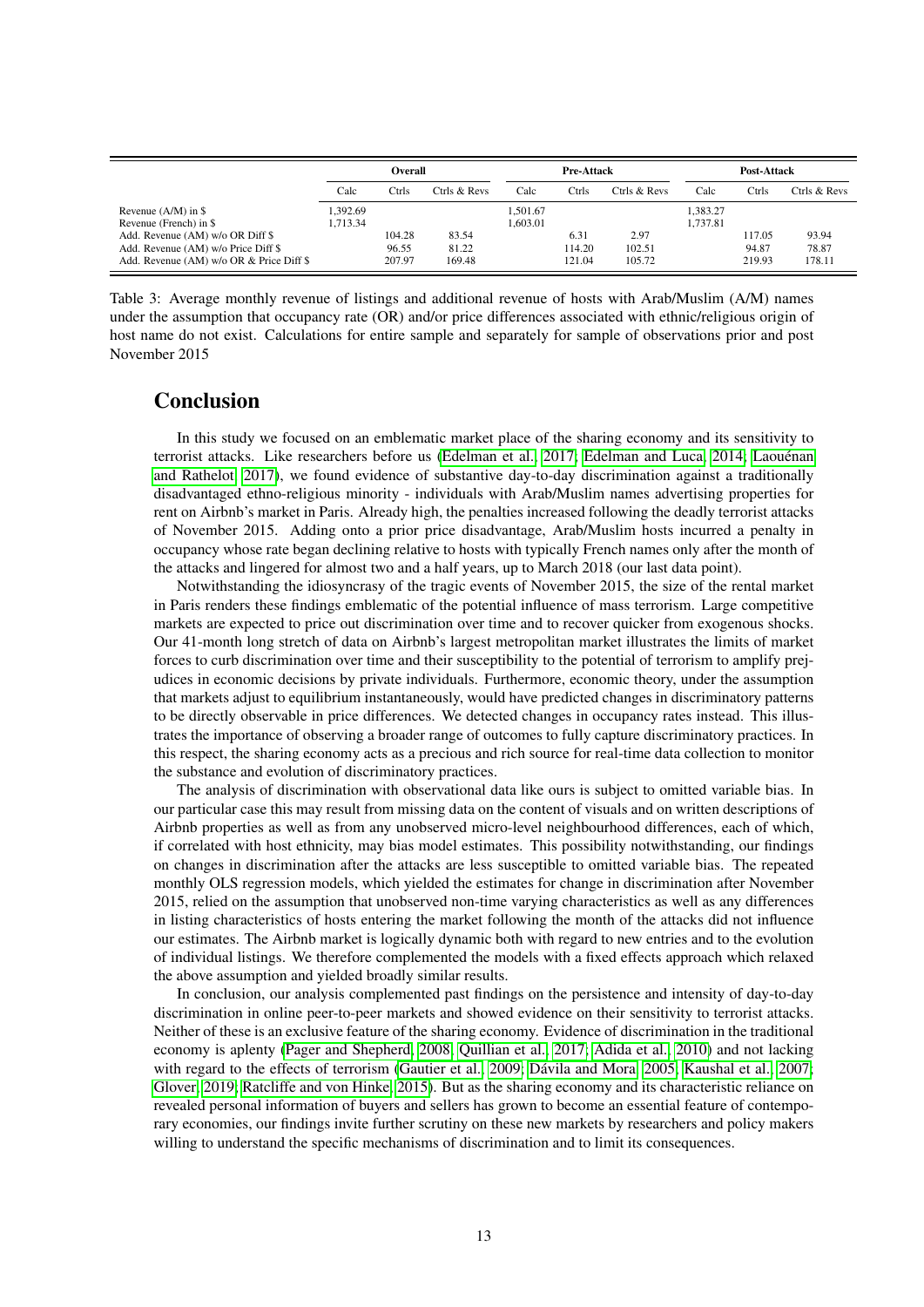### References

- <span id="page-14-5"></span>Abrahao, B., Parigi, P., Gupta, A., and Cook, K. S. (2017). Reputation offsets trust judgments based on social biases among Airbnb users. *Proceedings of the National Academy of Sciences*, 114(37):9848– 9853.
- <span id="page-14-11"></span>Acolin, A., Bostic, R., and Painter, G. (2016). A field study of rental market discrimination across origins in france. *Journal of Urban Economics*, 95(C):49–63.
- <span id="page-14-19"></span>Adida, C. L., Laitin, D. D., and Valfort, M.-A. (2010). Identifying barriers to Muslim integration in France. *Proceedings of the National Academy of Sciences*, 107(52):22384–22390.
- <span id="page-14-16"></span>Aubry, B. and Tribalat, M. (2011). Les concentrations ethniques en France : évolution 1968-2005. *Espace populations sociétés*, 3:493–507.
- <span id="page-14-7"></span>Ayres, I., Banaji, M., and Jolls, C. (2015). Race effects on eBay. *The RAND Journal of Economics*, 46(4):891–917.
- <span id="page-14-0"></span>Bail, C. A. (2012). The fringe effect: Civil society organizations and the evolution of media discourse about islam since the september 11th attacks. *American Sociological Review*, 77(6):855–879.
- <span id="page-14-15"></span>Beauchemin, C., Hamel, C., and Simon, P. (2016). *Trajectoires et Origines: Enquête sur la Diversité des Populations en France*. INED Editions.
- <span id="page-14-17"></span>Behaghel, L., Crépon, B., and Le Barbanchon, T. (2015). Unintended effects of anonymous résumés. *American Economic Journal: Applied Economics*, 7(3):1–27.
- <span id="page-14-14"></span>Braakmann, N. (2009). The Impact of September 11th, 2001 on the Employment Prospects of Arabs and Muslims in the German Labor Market. *Journal of Economics and Statistics (Jahrbuecher fuer Nationaloekonomie und Statistik)*, 229(1):2–21.
- <span id="page-14-2"></span>Braakmann, N. (2010). Islamistic terror and the labour market prospects of arab men in england: Does a country's direct involvement matter? *Scottish Journal of Political Economy*, 57(4):430–454.
- <span id="page-14-13"></span>Bunel, M., l'Horty, Y., Mbaye, S., Parquet, L. D., and Petit, P. (2018). Vous ne dormirez pas chez moi ! Tester la discrimination dans l'hébergement touristique. Working Papers halshs-01878182, HAL.
- <span id="page-14-12"></span>Bunel, M., l'Horty, Y., Parquet, L. D., and Petit, P. (2017). Les Discriminations Dans L'Acces Au Logement A Paris : Une Experience Controlee. Working Papers halshs-01521995, HAL.
- <span id="page-14-8"></span>Calo, R. and Rosenblat, A. (2017). The taking economy: Uber, information, and power. *Columbia Law Review*, 117:1623–1690.
- <span id="page-14-10"></span>Cui, R., Li, J., and Zhang, D. (2016). Discrimination with incomplete information in the sharing economy: Evidence from field experiments on Airbnb. *SSRN Electronic Journal*, pages 1–38.
- <span id="page-14-4"></span>Diekmann, A., Jann, B., Przepiorka, W., and Wehrli, S. (2014). Reputation formation and the evolution of cooperation in anonymous online markets. *American Sociological Review*, 79(1):65–85.
- <span id="page-14-6"></span>Doleac, J. and Stein, L. (2013). The visible hand: Race and online market outcomes. *Economic Journal*, 123(11):F469–F492.
- <span id="page-14-3"></span>Dávila, A. and Mora, M. T. (2005). Changes in the earnings of Arab Men in the US between 2000 and 2002. *Journal of Population Economics*, 18(4):587–601.
- <span id="page-14-1"></span>Echebarria-Echabe, A. and Fernández-Guede, E. (2006). Effects of terrorism on attitudes and ideological orientation. *European Journal of Social Psychology*, 36(2):259–265.
- <span id="page-14-9"></span>Edelman, B. and Luca, M. (2014). Digital discrimination: The case of Airbnb.com. Harvard Business School Working Papers 14-054, Harvard Business School.
- <span id="page-14-18"></span>Edelman, B., Luca, M., and Svirsky, D. (2017). Racial discrimination in the sharing economy: Evidence from a field experiment. *American Economic Journal: Applied Economics*, 9(2):1–22.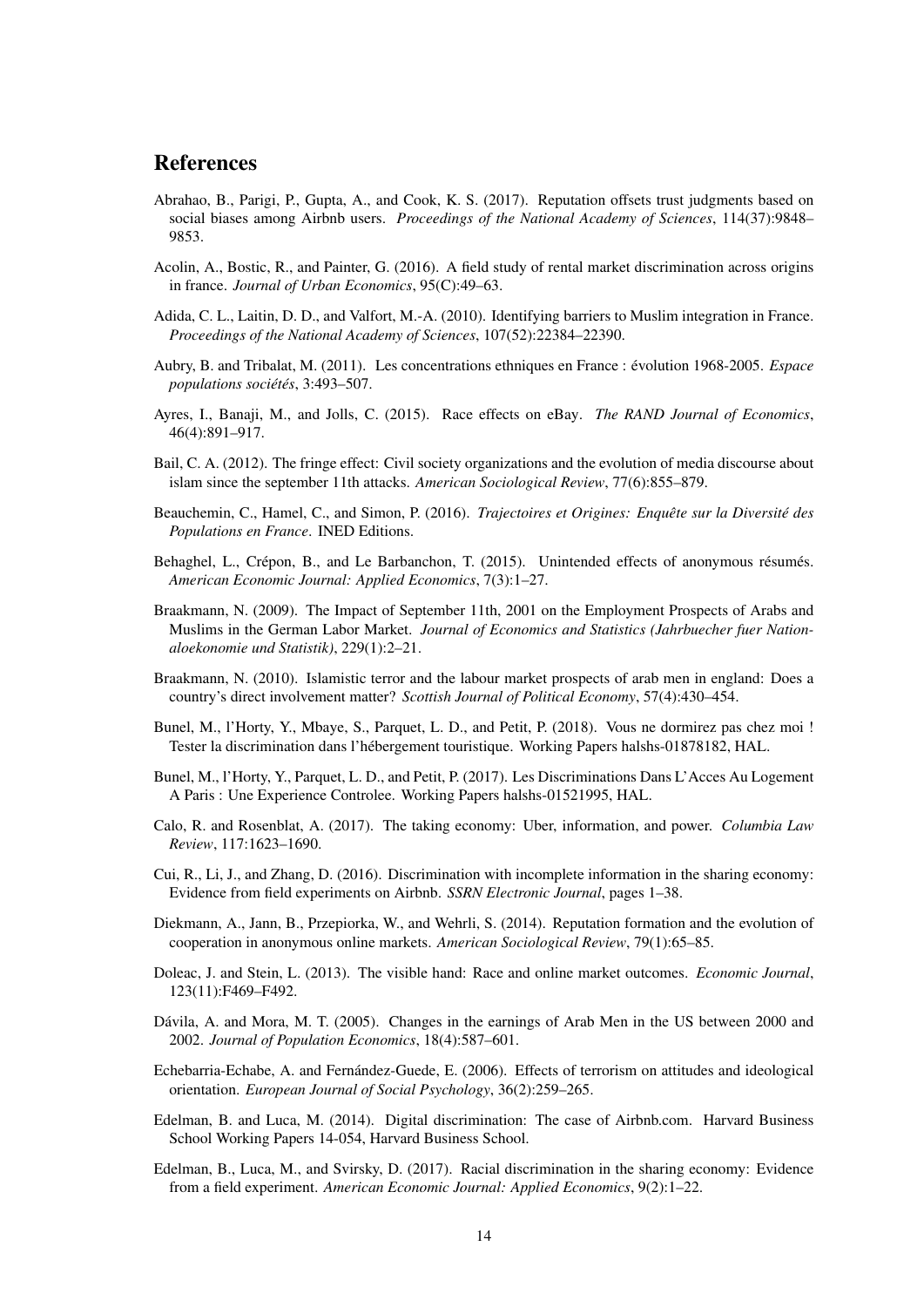- <span id="page-15-1"></span>Finseraas, H. and Listhaug, O. (2013). It can happen here: The impact of the Mumbai terror attacks on public opinion in Western Europe. *Public Choice*, 156(1):213–228.
- <span id="page-15-11"></span>Flage, A. (2018). Ethnic and gender discrimination in the rental housing market: Evidence from a metaanalysis of correspondence tests, 2006–2017. *Journal of Housing Economics*, 41(C):251–273.
- <span id="page-15-14"></span>Gaddis, S. M. (2017). How black are Lakisha and Jamal? Racial perceptions from names used in correspondence audit studies. *Sociological Science*, 4(19):469–489.
- <span id="page-15-19"></span>Garcia, D. and Rimé, B. (2019). Collective emotions and social resilience in the digital traces after a terrorist attack. *Psychological Science*, 30(4):617–628. PMID: 30865565.
- <span id="page-15-2"></span>Gautier, P. A., Siegmann, A., and Van Vuuren, A. (2009). Terrorism and attitudes towards minorities: The effect of the Theo van Gogh murder on house prices in Amsterdam. *Journal of Urban Economics*, 65(2):113–126.
- <span id="page-15-8"></span>Ge, Y., Knittel, C. R., MacKenzie, D., and Zoepf, S. (2016). Racial and gender discrimination in transportation network companies. NBER Working Papers 22776, National Bureau of Economic Research, Inc.
- <span id="page-15-18"></span>Gigerenzer, G. (2006). Out of the frying pan into the fire: behavioral reactions to terrorist attacks. *Risk Analysis*, 26(2):347–351.
- <span id="page-15-4"></span>Glover, D. (2019). Job search and intermediation under discrimination: Evidence from terrorist attacks in France. Chaire SPP Working Paper 2019-02.
- <span id="page-15-20"></span>Goel, D. (2010). Perceptions of immigrants in australia after 9/11\*. *Economic Record*, 86(275):596–608.
- <span id="page-15-15"></span>Hersh, E. D. (2013). Long-term effect of September 11 on the political behavior of victims' families and neighbors. *Proceedings of the National Academy of Sciences*, 110(52):20959–20963.
- <span id="page-15-17"></span>Hopkins, D. J. (2010). Politicized places: Explaining where and when immigrants provoke local opposition. *The American Political Science Review*, 104(1):40–60.
- <span id="page-15-9"></span>Kakar, V., Voelz, J., Wu, J., and Franco, J. (2018). The visible host: Does race guide Airbnb rental rates in San Francisco? *Journal of Housing Economics*, 40(C):25–40.
- <span id="page-15-3"></span>Kaushal, N., Kaestner, R., and Reimers, C. (2007). Labor market effects of September 11th on Arab and Muslim residents of the United States. *The Journal of Human Resources*, 42(2):275–308.
- <span id="page-15-13"></span>Laouénan, M. and Rathelot, R. (2017). Ethnic discrimination on an online marketplace of vacation rental. Université Paris1 Panthéon-Sorbonne (Post-Print and Working Papers) hal-01514713, HAL.
- <span id="page-15-12"></span>Le Gallo, J., L'Horty, Y., Du Parquet, L., and Petit, P. (2018). Les discriminations dans l'accès au logement en France : un testing de couverture nationale. Working Papers halshs-01878188, HAL.
- <span id="page-15-0"></span>Legewie, J. (2013). Terrorist events and attitudes toward immigrants: A natural experiment. *American Journal of Sociology*, 118(5):1199–1245.
- <span id="page-15-7"></span>Leong, N. and Belzer, A. (2017). The new public accommodations: Race discrimination in the platform economy. *105 Georgetown Law Journal*, 1271.
- <span id="page-15-10"></span>Massey, D. S. (2005). Racial discrimination in housing: A moving target. *Social Problems*, 52(2):148–151.
- <span id="page-15-16"></span>Montalvo, J. G. (2011). Voting after the bombings: A natural experiment on the effect of terrorist attacks on democratic elections. *The Review of Economics and Statistics*, 93(4):1146–1154.
- <span id="page-15-6"></span>Nunley, J. M., Owens, M. F., and Howard, R. S. (2011). The effects of information and competition on racial discrimination: Evidence from a field experiment. *Journal of Economic Behavior & Organization*, 80(3):670–679.
- <span id="page-15-5"></span>Pager, D. and Shepherd, H. (2008). The sociology of discrimination: Racial discrimination in employment, housing, credit, and consumer markets. *Annual Review of Sociology*, 34(1):181–209.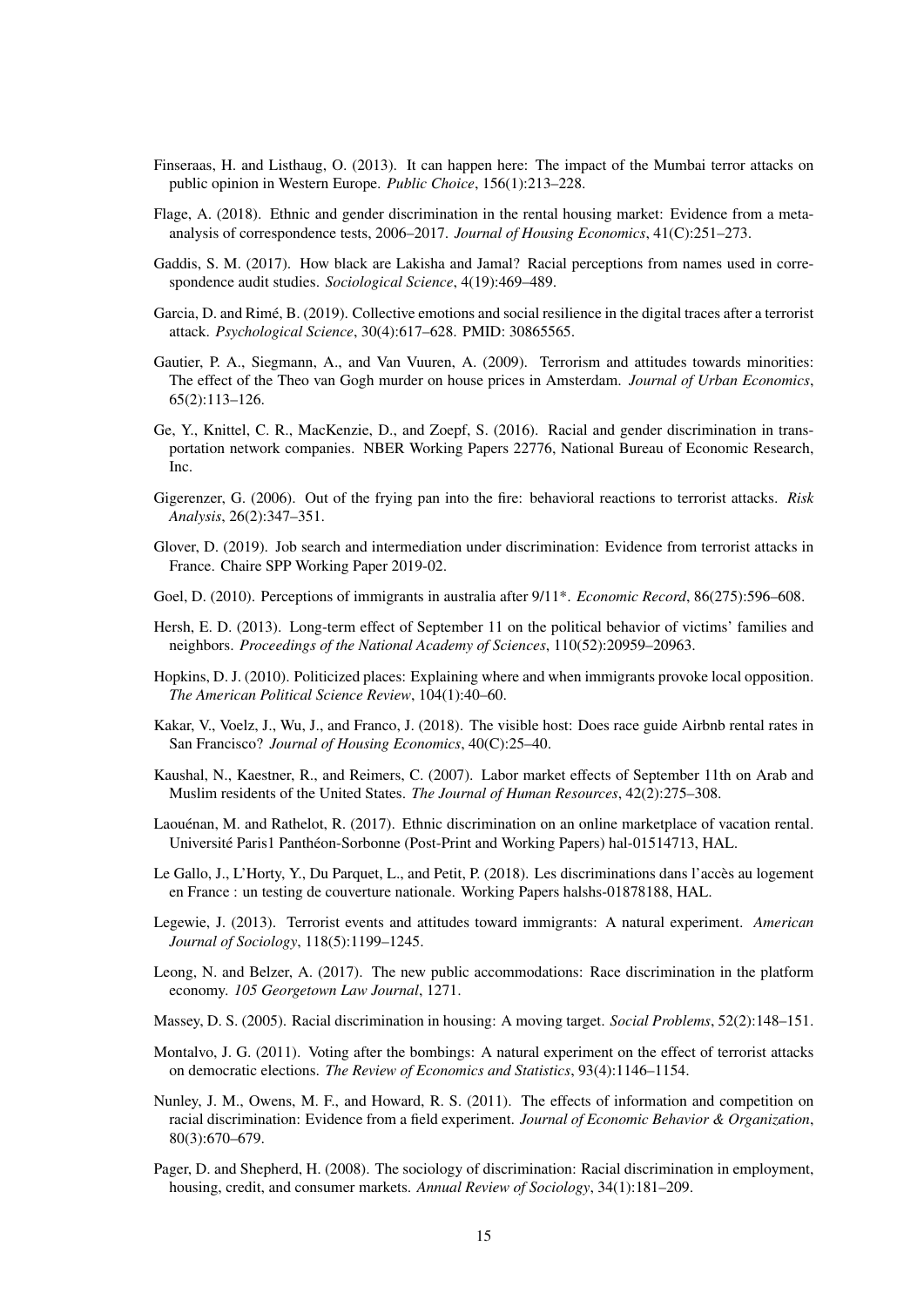- <span id="page-16-4"></span>Quillian, L., Pager, D., Hexel, O., and Midtbøen, A. H. (2017). Meta-analysis of field experiments shows no change in racial discrimination in hiring over time. *Proceedings of the National Academy of Sciences*, 114(41):10870–10875.
- <span id="page-16-2"></span>Rabby, F. and Rodgers, W. (2011). Post 9-11 u.s. muslim labor market outcomes. *Atlantic Economic Journal*, 39(3):273–289.
- <span id="page-16-1"></span>Ratcliffe, A. and von Hinke, S. (2015). The London bombings and racial prejudice: Evidence from the housing and labor market. *Economic Inquiry*, 53(1):276–293.
- <span id="page-16-3"></span>Rich, J. (2014). What do field experiments of discrimination in markets tell us? A meta analysis of studies conducted since 2000. IZA Discussion Papers 8584, Institute for the Study of Labor (IZA).
- <span id="page-16-9"></span>Schüller, S. (2016). The effects of 9/11 on attitudes toward immigration and the moderating role of education. *Kyklos*, 69(4):604–632.
- <span id="page-16-8"></span>Sheridan, L. P. (2006). Islamophobia pre– and post–september 11th, 2001. *Journal of Interpersonal Violence*, 21(3):317–336. PMID: 16443594.
- <span id="page-16-10"></span>Silver, R. C., Holman, E. A., McIntosh, D. N., Poulin, M., and Gil-Rivas, V. (2002). Nationwide Longitudinal Study of Psychological Responses to September 11. *JAMA*, 288(10):1235–1244.
- <span id="page-16-0"></span>Spilerman, S. and Stecklov, G. (2009). Societal responses to terrorist attacks. *Annual Review of Sociology*, 35(1):167–189.
- <span id="page-16-6"></span>Tjaden, J. D., Schwemmer, C., and Khadjavi, M. (2018). Ride with Me—Ethnic Discrimination, Social Markets, and the Sharing Economy. *European Sociological Review*, 34(4):418–432.
- <span id="page-16-5"></span>Todisco, M. (2015). Share and share alike? Considering racial discrimination in the nascent room-sharing economy. *Stanford Law Review Online*, 67:121–129.
- <span id="page-16-12"></span>Tribalat, M. (2015). An estimation of the foreign-origin populations of France in 2011. *Espace Populations Sociétés*, 2015/1-2.
- <span id="page-16-11"></span>Wang, C. (2018). The impact of 9/11 on the self-employment outcomes of arab and muslim immigrants. *International Migration Review*, 52(2):430–457.
- <span id="page-16-7"></span>Åslund, O. and Rooth, D.-O. (2005). Shifts in attitudes and labor market discrimination: Swedish experiences after 9-11. *Journal of Population Economics*, 18(4):603–629.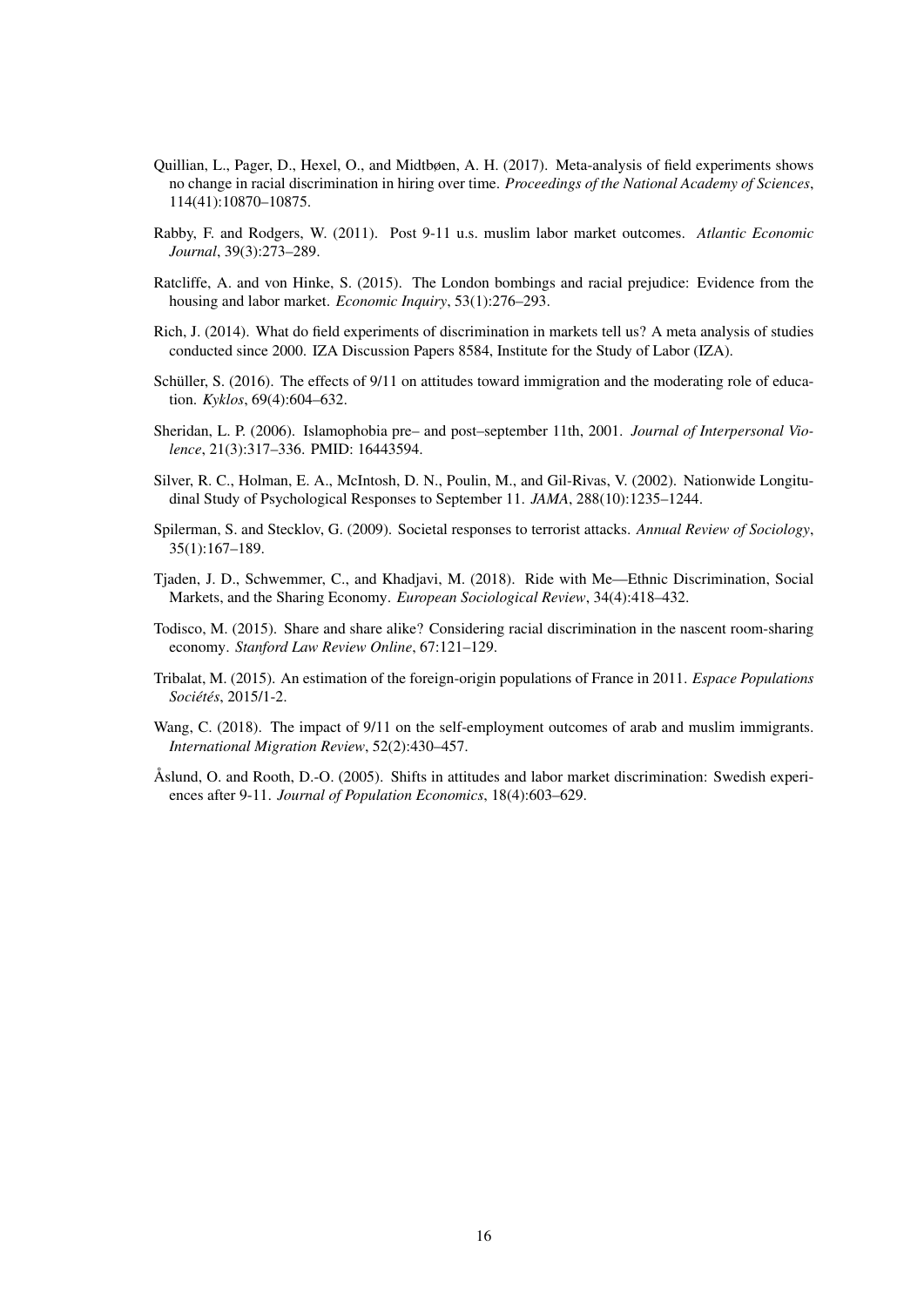## Appendix

#### A Supplementary Airbnb Listing Variable Information

Instantbooking means that a listing can be rented out without asking/contacting the host in advance. Superhost is a status given to hosts by Airbnb if they have an overall rating above 4.8, at least 10 visits within the last year, or at least 100 nights and 3 visits, 0 cancellations and a response rate of 90% within 24 hours to messages sent to them by guests. Business ready is a certification given to listings, which provide a given list of amenities ranging from wireless internet and a laptop friendly work-space to such things as smoke detectors and shampoo, towels and hair dryers. Business ready hosts must also have at least 5 stars for 60% of their overall, cleanliness and accuracy reviews, propose an entire home for rent and respond to 90% of guest requests within 24 hours.

#### B Additional Results and Robustness Checks

First we provide some additional information on our spatial controls. As noted neighborhood variables are used to control for the spatial distribution of listings. Using geocoded information on the listings we divided the city into 81 neighborhood zones which we use as dummy controls. We further assigned listings to 13 designated tourist zones as published by the Mairie de Paris (Paris City Hall) on their [Open Data web](https://opendata.paris.fr/explore/?sort=modified)[site,](https://opendata.paris.fr/explore/?sort=modified) which overlap with the 81 neighborhood zones. We included each of these tourist zones as additional dummy control variables for spatial effects. Fig[.3](#page-20-0) displays the 81 Airbnb districts in grey and the 13 tourist zones in blue. Fig[.4](#page-21-0) shows variation in prices across the 81 neighborhood zones designated by Airbnb, which we use as neighborhood controls  $N_i$ . Fig[.5](#page-22-0) presents the distribution across the 81 zones of hosts with Arab/Muslim names. It illustrates their under-representation in the central districts of Paris.

We also provide additional descriptive statistics to better understand the development of the Airbnb market in Paris. Fig. [6](#page-22-1) shows the number of active listings in our sample for each month. There was no notable effect of the November 2015 terrorist attacks on the upward trend in the number of listings. The share of listings with hosts having Arab/Muslim names increased over the observed time period from 7% in November 2014 to 9% in March 2018. Fig. [7](#page-23-0) shows the percentage of listings exiting the market. We defined exit as the last month a listing was available for rental before disappearing from the website without returning at a later date. We find a drop in exits shortly before the November 2015 attacks, for which we have no coherent explanation, and an uptick after them. Changes in exits and differences in exit rates between French and Arab/Muslim host listings yield no consistent story of an effect of the attacks.

Since we displayed price levels in the main text for illustrative purposes, Fig. [8](#page-24-0) shows the trend in log (price) which is the dependent variable we use in our regression models on price.

The monthly revenue of a host is the product of the occupancy rate, the number of days a listing was available and the average monthly price. We model occupancy rate and price in our paper since they are the variables most directly linked to discriminatory behavior. Fig. [9](#page-25-0) shows the average number of days listings of Arab/Muslim and French hosts were made available in each month. Three things stand out: 1) Arab/Muslim hosts consistently make their listings available for more days than French hosts; 2) hosts react to the November 2015 attacks by making their listings available for more days; 3) the difference between French and Arab/Muslim hosts in the number of days listed is reduced after the attacks. Fig. [10](#page-26-0) shows trends in monthly revenue. Prior to the attacks Arab/Muslim hosts and French hosts have very similar monthly revenues, with Arab/Muslim hosts making up for lower prices by having their listings available for more days. After the attacks a clear gap in revenue emerges.

Table [4](#page-27-0) displays estimates of the random effects model, which we used to obtain the Fig. [1.](#page-9-0) Variables for the number of reviews and photos were divided by ten for easier display of coefficients. We implemented the same setup of random effects models using monthly price in US \$ (taken in levels instead of logs) and monthly revenue as dependent variables. The results can be seen in Table [5.](#page-28-0) We generally do not use revenue as the dependent variable as it depends on the number of days listings were made available, which is a variable more dependent on host preferences than consumer discrimination (even though it might also react to discriminatory patterns). All models show a penalty of at least 8\$ on average daily price and a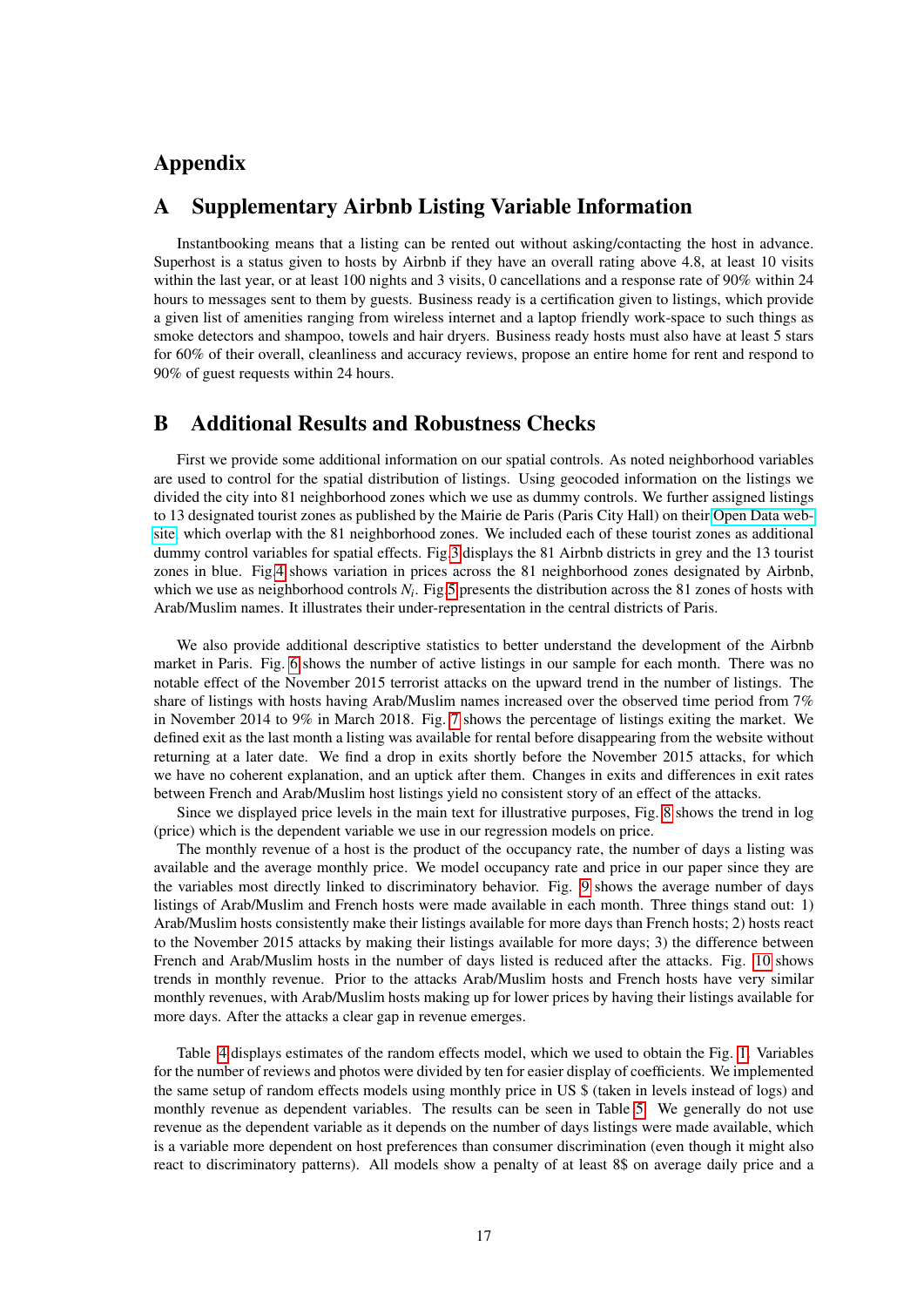monthly revenue penalty of at least 110\$ for male and female hosts with Arab/Muslim names compared with French male hosts.

Since we exclude listings that were not rented out in a given month in the sample used for estimating price, but not in the sample used for estimating occupancy rate, we checked the robustness of our results by redoing the occupancy rate analysis on the sample used for price estimations. Results can be found in Tab. [6.](#page-29-0) Overall, results are very similar.

We also estimated additional versions of the repeated monthly OLS models. While in the main text results for log price and occupancy rate, from the models with listing controls and without review controls are displayed, the monthly raw differences from models without any controls, are found in Fig[.11](#page-30-0) and Fig[.12.](#page-31-0) The models including listing and review controls can be seen in Fig[.13](#page-32-0) and Fig[.14.](#page-33-0) They show slightly weaker overall discrimination but a similar break in occupancy rates occurring after the November 2015 attacks.

We also estimated repeated OLS models taking revenue as the dependent variable. Fig. [15](#page-34-0) shows results from the model controlling for listing characteristics and Fig. [16](#page-35-0) from the model controlling for listing characteristics and reviews. They confirm that the marked drop in occupancy rates for Arab/Muslim hosts resulted in significantly lower revenues after the November 2015 attacks.

### <span id="page-18-0"></span>C Calculation of Monetary Losses

To assess the monetary consequences of the observed discriminatory patterns we construct counterfactual scenarios. We calculate the additional amount of money Arab/Muslim listings would have made under the assumption that price differences associated with the ethnic/religious origin of host name do not exist.

Monthly Revenue  $rev_{lt}$  in month *t* for listing *l* is calculated by multiplying the number of days a listing was available  $d_l$  with its occupancy rate  $o_l$  and the average daily price rate for that month  $p_l$ :  $rev_l$  =  $p_{lt} * o_{lt} * d_{lt}.$ 

The first column of Table [3](#page-13-0) shows the average monthly revenue as well as the total revenue of all Arab/Muslim and French listings in our sample. Reported values are for a sample, which excludes monthly observations of listings that were not rented out in a given month. The reason for this sample selection is that we cannot calculate a counterfactual price for these listings. This explains the higher average monthly revenues, compared to those reported in Table [1,](#page-6-0) which includes revenues of zero for listings that were available for rental but not rented out.

Total revenue for all our listings *l* in the 41 months *t* we observe is calculated as  $rev^{tot} = \sum_{l,t} rev_{lt}$ . Average monthly revenue is defined as  $rev^{avg} = \frac{rev^{tot}}{\sum_{x} w_i}$  $\frac{rev^{tot}}{\sum_t #l_t}$  where  $#l_t$  is the number of active listings in month *t*. More intuitively expressed, we calculate the average revenue across all monthly sample observations. The total revenue of all French host listings in our sample between November 2014 and March 2018 was 818 million \$ and that of Arab/Muslim hosts was 63 million \$. The average monthly revenue of a French host listing was 1713 \$ per month and that of an Arab/Muslim listing 1392 \$.

We then proceed to calculate counterfactual revenues for Arab/Muslim hosts. Our first step is to use the coefficients from the repeated monthly OLS models (2), including controls but no reviews, and (3), including controls and reviews, to calculate counterfactual occupancy rates and prices. Recall that coefficients  $\beta_t$ tell us the effect of being an Arab/Muslim host relative to being a French host on price and occupancy rate in a given month. We calculate the counterfactual occupancy rate as  $\tilde{or}_{lt} = or_{lt} - \beta_{t,or}$  and the counterfactual price as  $\tilde{p}_l = p_{lt} * (1 - \beta_{t,p})$ . The differences in the method of calculation stem from the fact that our price coefficients capture elasticities whereas those for occupancy rate capture changes in percentage levels. We use the resulting values to calculate a counterfactual revenue for each month for the Arab/Muslim host population:  $r \epsilon \tilde{\nu}_{lt} = \tilde{p}_{lt} * \tilde{\nu}_{lt} * d_{lt}$ , where  $d_{lt}$  are the number of days the listing was available. To separately assess the monetary cost resulting from price and occupancy rate differences we also calculate the counterfactual revenue using only counterfactual price  $(\tilde{p}_l t * o_l t * d_l t)$  or only counterfactual occupancy rate  $(p_l t * \tilde{o_l} t * d_l t)$ . We then proceed to calculate the foregone gains in revenue via  $revgain = r\tilde{ev}_{lt} - rev_{lt}$ .

Table 1 in the main text shows the average foregone monthly revenue gains of Arab/Muslim hosts calculated for the entire sample, the sub-sample including only observations prior to the November 2015 attacks and the sub-sample of observations after the attacks. We obtain that revenue would have been between 169\$ (with review controls) and 208\$ (without review controls) higher per month if the differences we measure on occupancy rate and price were absent. The foregone revenue prior to the attacks ranges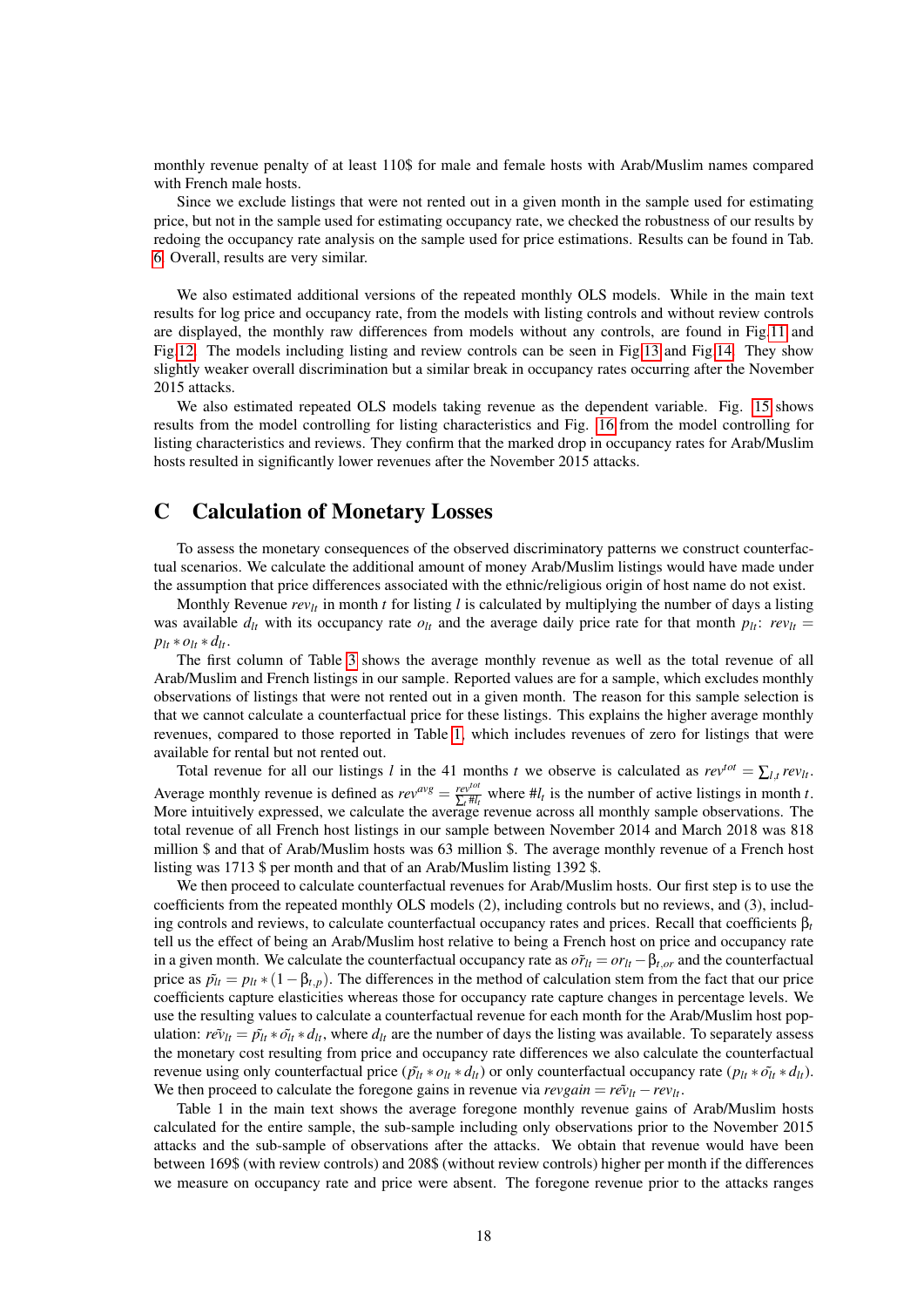between 106\$ (with review controls) and 121\$ (no review controls) and is much lower than that after the attacks, which ranges between 178\$ (with review controls) and 220\$ (no review controls).

Differences in revenue between French and Arab/Muslim hosts are the result of three sets of factors: 1) the better quality of listings of French hosts which in turn have higher predicted price and occupancy rate on average; 2) the higher number of days listings of Arab/Muslim hosts are listed as available compared to those of French hosts which leads to higher revenue for Arab/Muslim hosts; and 3) the price and occupancy rate difference between Arab/Muslim and French hosts after controlling for listing characteristics (and reviews) which we interpret as a consequence of discrimination. Table 1 in the main text reports the average revenue differences and how much they would have changed if we were to correct for discrimination. In order to account for differences in the number of days listings were made available, we report Table [9](#page-39-0) average revenue similar to that in Table 1 in the main text but here reported values are per day listed rather than per month. Note that monthly revenue net of discrimination is similar for Arab/Muslim hosts and French hosts prior to the attacks but there remain significant differences in revenue per listing day. This is due to the higher number of days Arab/Muslim hosts made listings available. In addition to revenue differences per day listed, Table [9](#page-39-0) also includes the total of lost revenue summed over all listings and over all 41 months of observations. It ranges between 7.7 million \$ (review controls) and 9.5 million \$ (no review controls).

Finally Table [10](#page-40-0) presents results from two alternative approaches we use to measure the cost of additional discrimination associated with the November 2015 terrorist attacks. In the first approach, instead of estimating repeated OLS regression models on a monthly basis, we estimate one OLS regression in which we compare the level of discrimination in every month after November 2015 to the average level of discrimination that we observe over the entire period before November 2015. For the purpose, we exclude observations from November 2015, use the period prior to the attacks as our reference period and include monthly dummy variables  $m_t^p$  for all months after the attacks. We also control for the host having an Arab/Muslim name with  $H_i$  and then interact hosts having an Arab/Muslim name with the set of monthly dummies for months after the attacks:

$$
y_{it} = \alpha + \beta H_i + \beta_t^p H_i * m_t^p + \gamma N_i + \delta_1 L_i + \delta_2 \gamma l_{it} + \zeta r_{it} + \eta_t d_t^p + \nu_{it}
$$
\n<sup>(5)</sup>

The coefficients  $\beta_t^p$  illustrate how much stronger differences in price or in occupancy rate associated with the host having an Arab/Muslim name were in each month *t* after the attacks compared to the average effect of having an Arab/Muslim name prior to the attacks. We use the  $\beta_t^p$  coefficients from the models to calculate foregone revenue for Arab/Muslim hosts in the sub-sample of observations for the period between December 2015 and March 2018. The results illustrate how much additional revenue was foregone due to the higher post-attacks penalty for being an Arab/Muslim host. It ranges from 85\$ (controls with reviews) to 110\$ (controls without reviews) per month per Arab/Muslim listing. This corresponds to a total revenue loss of 3.4 million \$ (controls with reviews) or 4.4 million \$ (controls without reviews). Almost the entirety of this additional loss is explained by the increase in occupancy rate differences between Arab/Muslim and French listings.

In the second modelling approach, we calculate the effect of the terrorist attacks on revenue using the estimates from the fixed effects models. As a caveat, recall that in the fixed effects models we estimate the coefficients for changes in discriminatory patterns on a sub-sample of listings for which there are observations prior to and after the terrorist attacks. The advantage of this estimation is that estimates are not affected by unobserved time-invariant listing characteristics. Here we make use of the models' γ coefficients which are estimates of the interaction variable *A*/*M* ∗*PostAttacks*, in other words, they capture the increase in discrimination following the month of the attacks. We use them to calculate counterfactual revenues for Arab/Muslim listings after November 2015. The associated coefficients are reported in Table [7.](#page-37-0) The values for revenue loss are similar to those obtained by the calculation with coefficients from the repeated OLS regression models. Monthly revenue lost due to stronger discrimination after the attacks is 89.24 \$ per listing per month (with controls and no reviews) or 104.73\$ (with controls and reviews). The total sum of all revenue lost in that period is estimated at 3.6 million \$ (with controls and no reviews) or 4.2 million \$ (with controls and reviews). The amount of overall foregone revenue due to the attacks is comparable between the repeated OLS models and the fixed effects models. However, in the results from the repeated OLS models the entire additional revenue loss results from changes in occupancy rates, whereas in the fixed effects approach about 3/4 of the additional revenue loss is due to changes in occupancy rate and 1/4 is due to changes in price.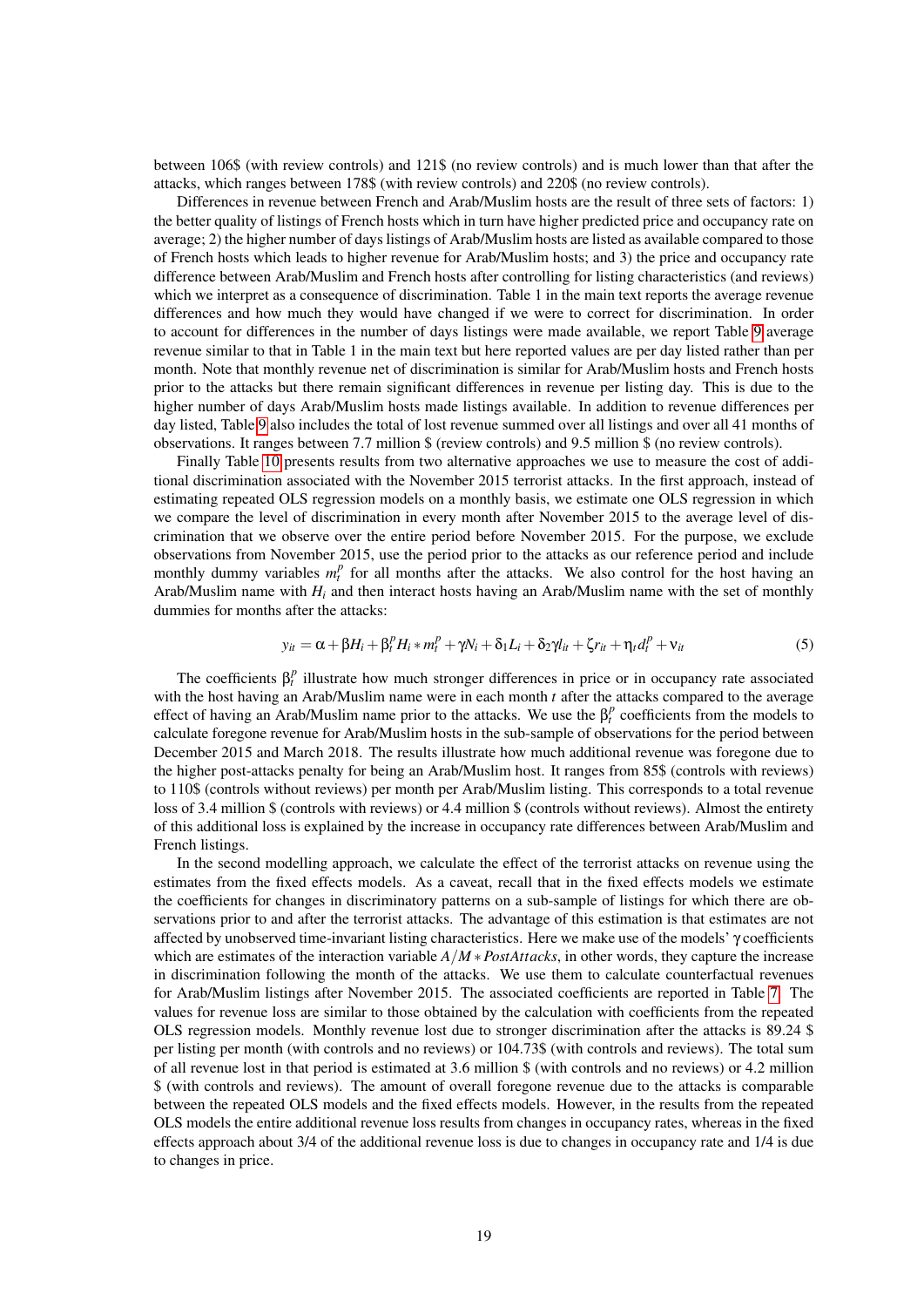

<span id="page-20-0"></span>Figure 3: In Blue: 13 Tourist Zones as Designated by the Open Data Site of the Mairie de Paris. In Grey: 81 District Zones.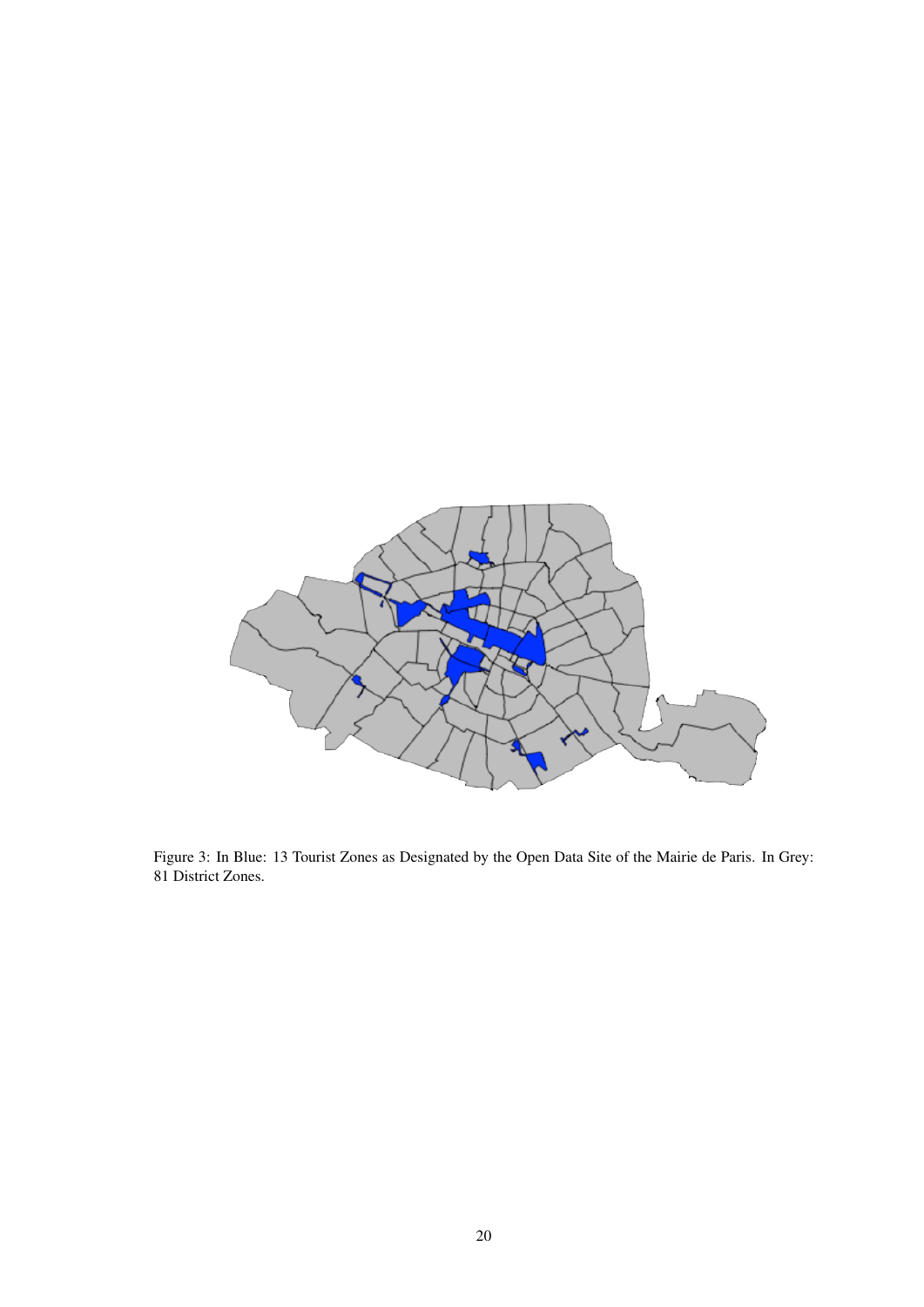<span id="page-21-0"></span>

Figure 4: Average Monthly Price of All Listings March 2014 - November 2018 in USD by Neighborhood Zone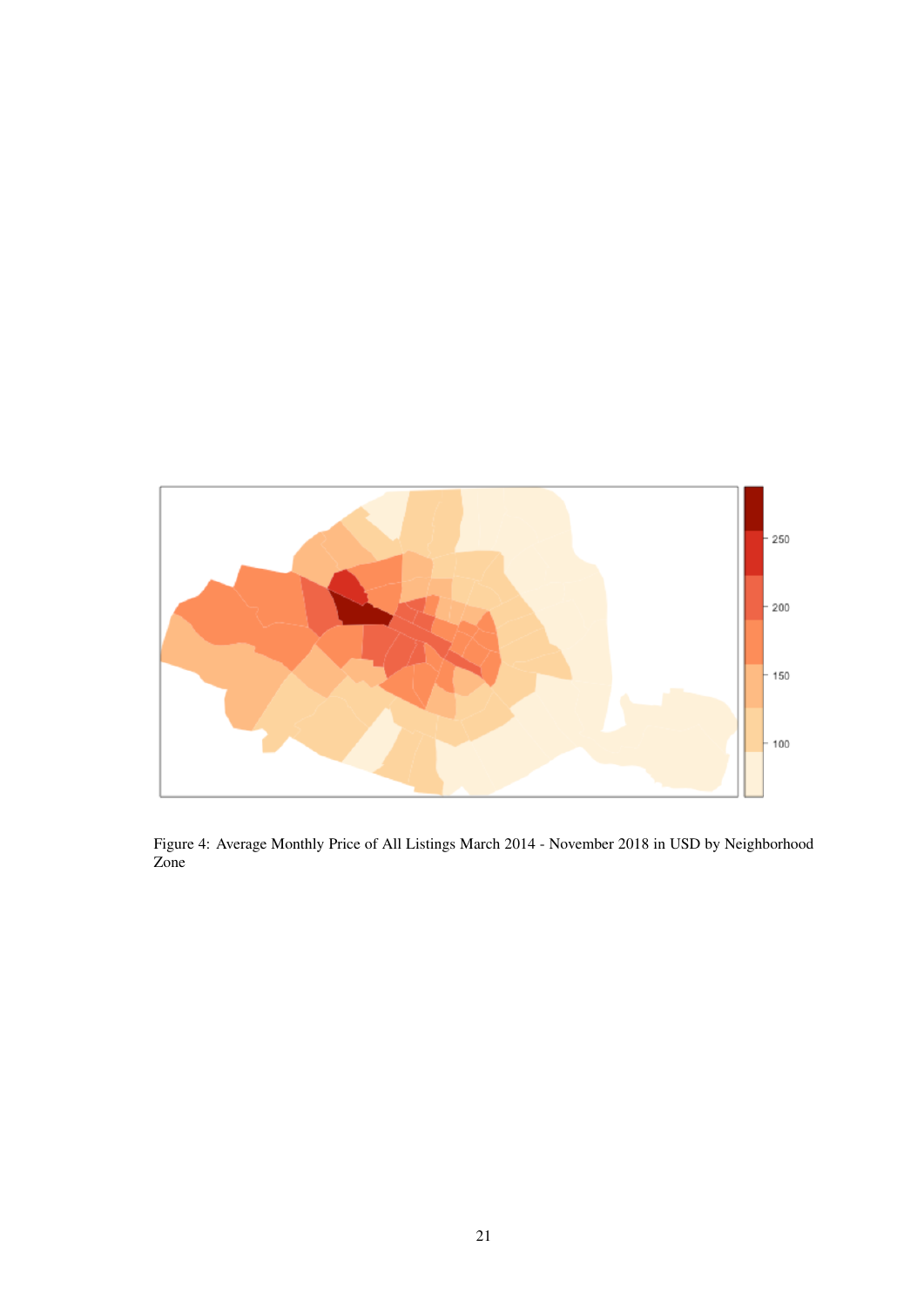

Figure 5: Percentage of Hosts with Arab/Muslim Names for All Listings March 2014 - November 2018 by Neighborhood Zone

<span id="page-22-0"></span>

<span id="page-22-1"></span>Figure 6: Number of French and Arab/Muslim Listings Available for Rental by Month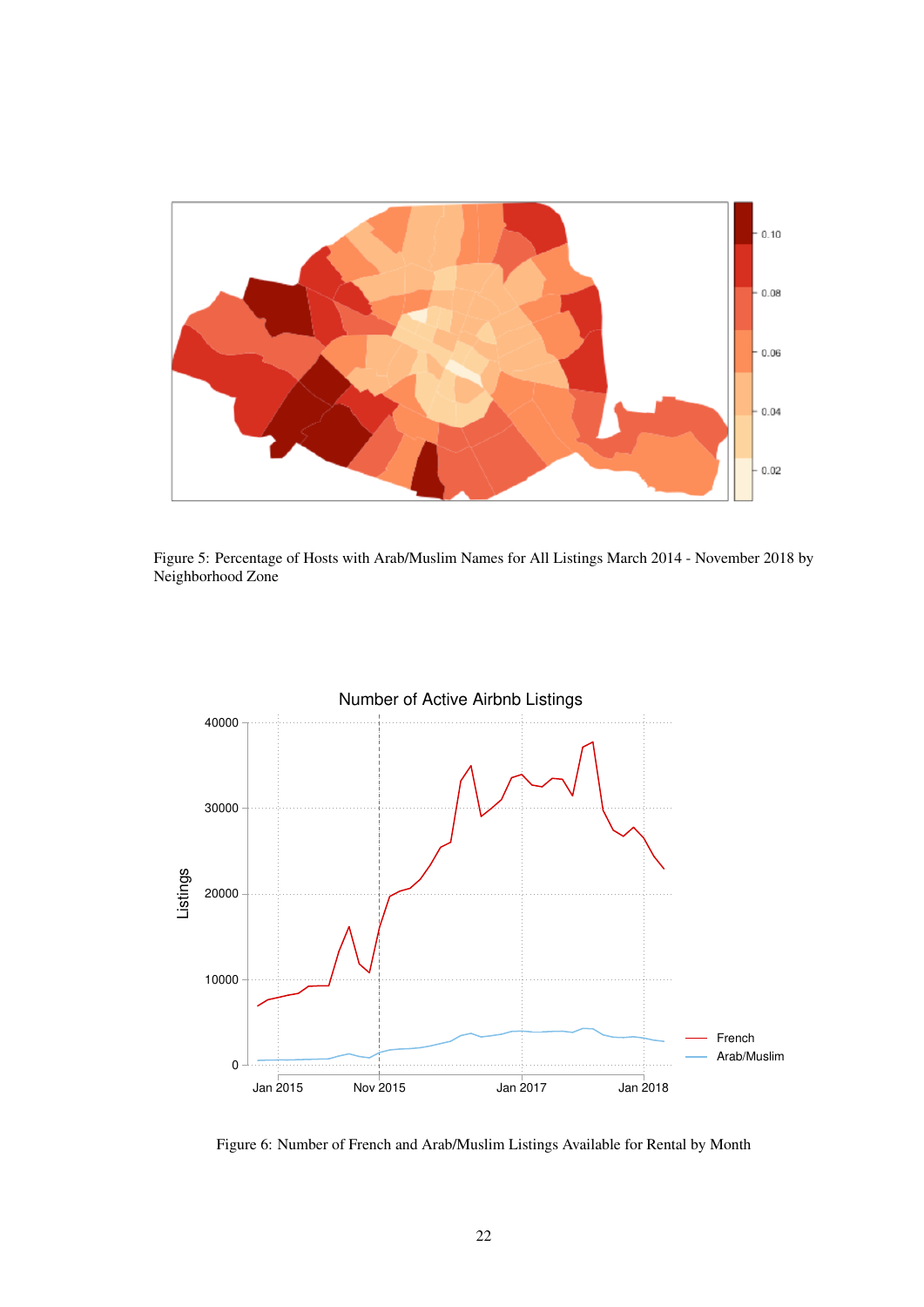

<span id="page-23-0"></span>Figure 7: Proportion of Listings Exiting the Airbnb Market Each Month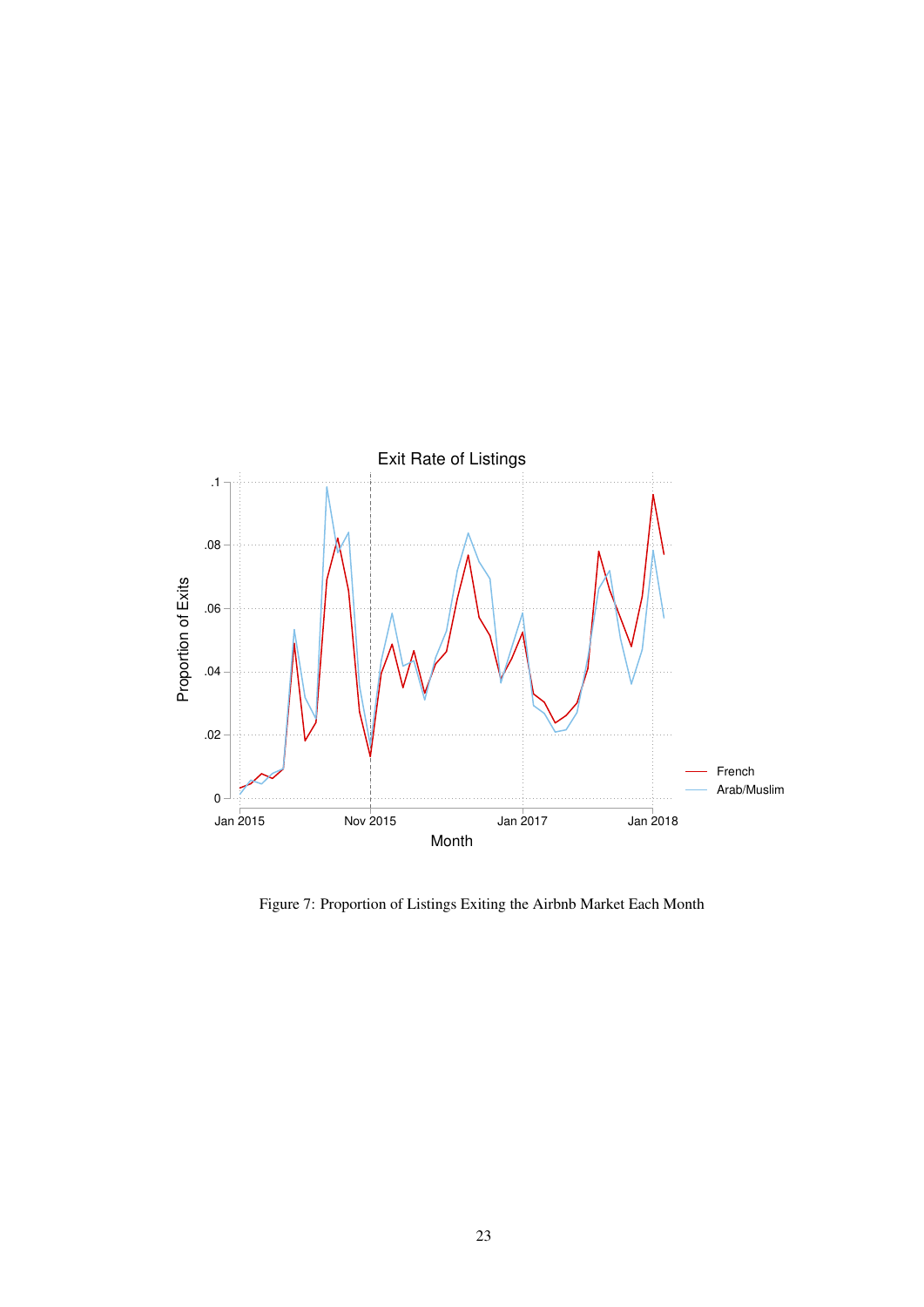

<span id="page-24-0"></span>Figure 8: Monthly Average Log(Price) for Listings Rented Out in a Given Month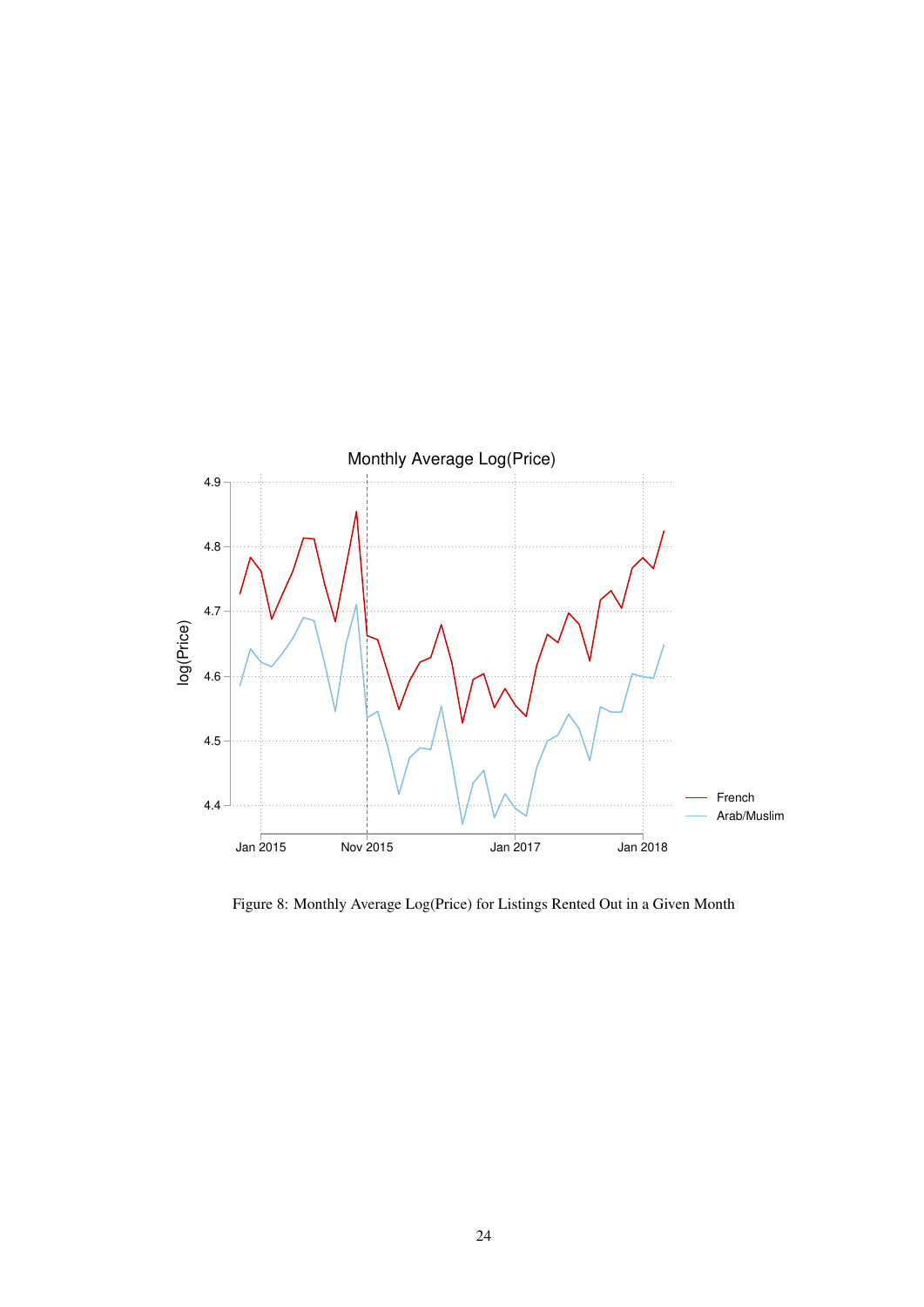

<span id="page-25-0"></span>Figure 9: Average Number of Days a Listing is Available for Rental in a Given Month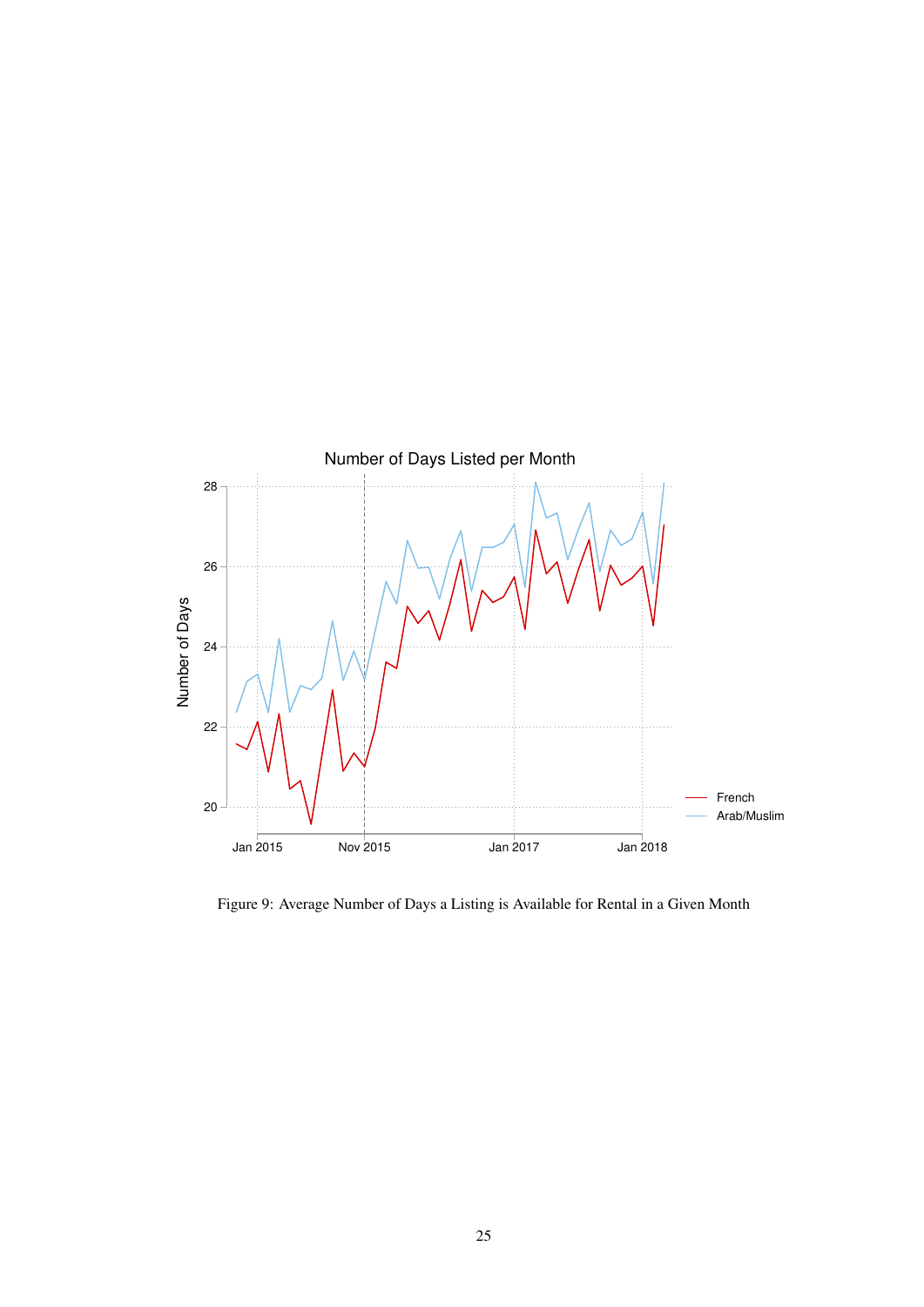

<span id="page-26-0"></span>Figure 10: Average Monthly Listing Revenue (Including Listings with Zero Revenue)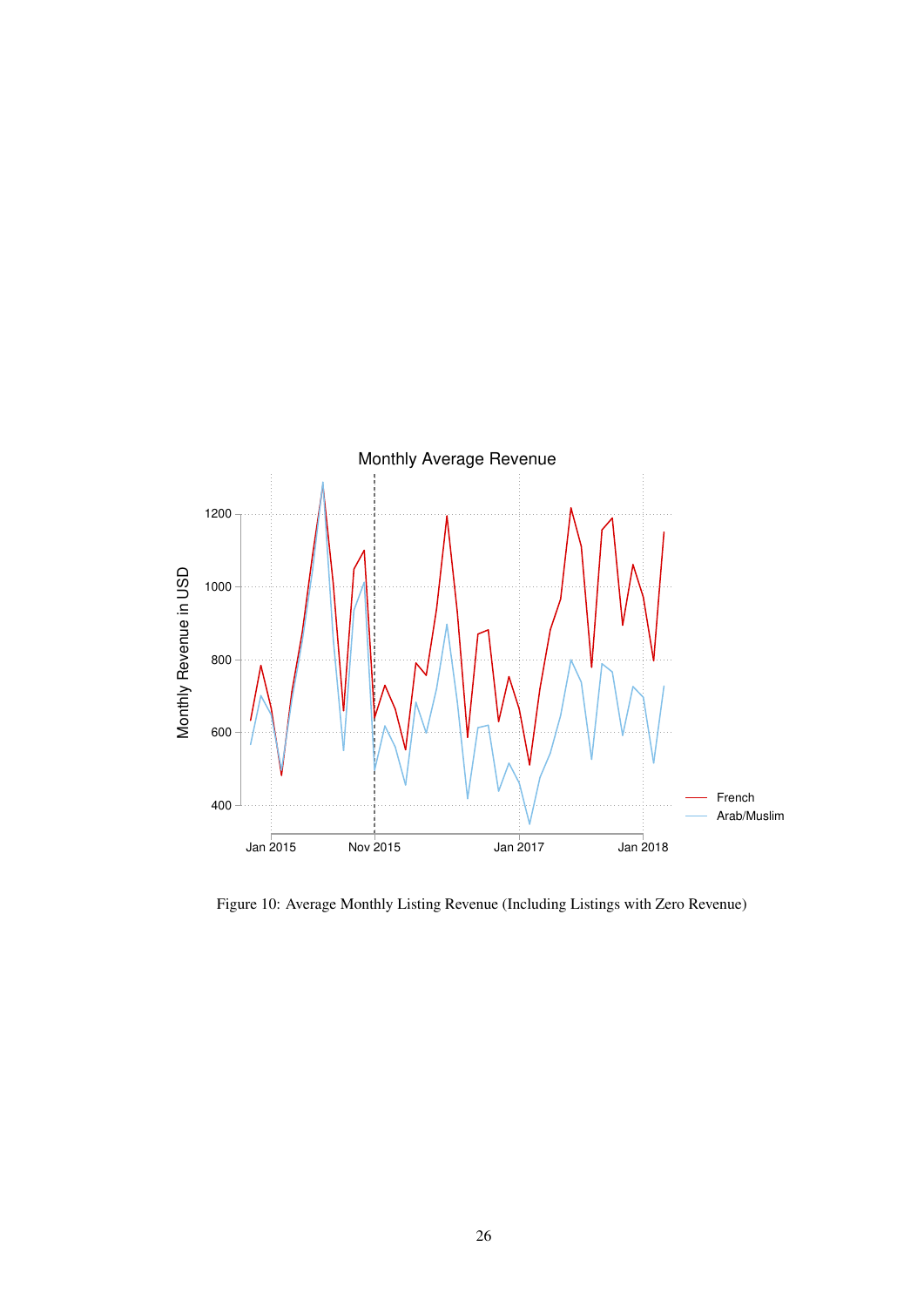|                                                 |              | <sub>.</sub><br>Occupancy  |                            |             | Log (Price)                | --------                   |
|-------------------------------------------------|--------------|----------------------------|----------------------------|-------------|----------------------------|----------------------------|
|                                                 | (1)          | (2)                        | (3)                        | (1)         | (2)                        | (3)                        |
| Arab/Muslim                                     | $-0.0452***$ | $-0.0363***$               | $-0.0317***$               | $-0.131***$ | $-0.0602***$               | $-0.0576***$               |
|                                                 | $(-14.69)$   | $(-12.67)$                 | $(-10.25)$                 | $(-18.09)$  | $(-14.42)$                 | $(-13.43)$                 |
| No. of Guests                                   |              | $0.00430***$               | $0.00505***$               |             | $0.0604***$                | $0.0595***$                |
|                                                 |              | (6.71)                     | (7.19)                     |             | (96.85)                    | (93.59)                    |
| No. of photos $(x10)$                           |              | $0.0524***$                | $0.0300***$                |             | $0.0327***$                | $0.0318***$                |
|                                                 |              | (68.69)                    | (37.02)                    |             | (47.73)                    | (46.18)                    |
| No. of Bedrooms                                 |              | $-0.0377***$               | $-0.0352***$               |             | $0.265***$                 | $0.268***$                 |
|                                                 |              | $(-26.96)$                 | $(-23.47)$                 |             | (142.12)                   | (141.24)                   |
| No. of Bathrooms                                |              | $-0.0153***$               | $-0.00547$                 |             | $0.184***$                 | $0.185***$                 |
|                                                 |              | $(-5.66)$                  | $(-1.90)$                  |             | (46.65)                    | (46.02)                    |
| Instantbook                                     |              | $0.0919***$                | $0.0974***$                |             | $0.0112***$                | $0.0105***$                |
|                                                 |              | (82.05)                    | (79.15)                    |             | (13.89)                    | (12.88)                    |
|                                                 |              | $-0.00665***$              | $-0.00509***$              |             | $-0.000339$                | 0.000115                   |
| <b>Business Ready</b>                           |              | $(-6.62)$                  | $(-4.57)$                  |             | $(-0.45)$                  | (0.15)                     |
|                                                 |              |                            |                            |             |                            |                            |
| Super Host                                      |              | $0.0949***$<br>(59.45)     | $0.0761***$<br>(44.86)     |             | $0.0191***$<br>(19.46)     | $0.0172***$<br>(17.44)     |
|                                                 |              |                            |                            |             |                            |                            |
| Minimum Stay                                    |              | $-0.0298***$<br>$(-34.65)$ | $-0.0253***$<br>$(-26.33)$ |             | $-0.0153***$<br>$(-22.12)$ | $-0.0143***$<br>$(-20.33)$ |
|                                                 |              |                            |                            |             |                            |                            |
| Cancellation: Moderate                          |              | $0.0982***$                | $0.0785***$<br>(52.92)     |             | $0.00782***$               | $0.00838***$               |
|                                                 |              | (72.38)                    |                            |             | (7.08)                     | (7.47)                     |
| Cancellation: Strict                            |              | $0.0969***$                | $0.0732***$                |             | $0.0294***$                | $0.0276***$                |
|                                                 |              | (66.26)                    | (45.58)                    |             | (23.76)                    | (21.98)                    |
| Private Room                                    |              | $0.00560*$                 | $-0.00195$                 |             | $-0.383***$                | $-0.395***$                |
|                                                 |              | (2.00)                     | $(-0.65)$                  |             | $(-95.74)$                 | $(-96.76)$                 |
| <b>Shared Room</b>                              |              | 0.00392                    | 0.00539                    |             | $-0.763***$                | $-0.800***$                |
|                                                 |              | (0.42)                     | (0.52)                     |             | $(-55.20)$                 | $(-55.98)$                 |
| No. of Reviews $(x10)$                          |              |                            | $0.0212***$                |             |                            | $0.00449***$               |
|                                                 |              |                            | (92.61)                    |             |                            | (29.26)                    |
| Rating: Overall                                 |              |                            | $0.0109***$                |             |                            | $-0.00327*$                |
|                                                 |              |                            | (5.73)                     |             |                            | $(-2.34)$                  |
| Rating: Communication                           |              |                            | $-0.00251$                 |             |                            | $-0.00618***$              |
|                                                 |              |                            | $(-1.34)$                  |             |                            | $(-4.70)$                  |
| Rating: Accuracy                                |              |                            | $0.0121***$                |             |                            | $-0.00111$                 |
|                                                 |              |                            | (7.18)                     |             |                            | $(-0.93)$                  |
| Rating: Cleanliness                             |              |                            | $0.00431**$                |             |                            | $0.0115***$                |
|                                                 |              |                            | (3.07)                     |             |                            | (11.09)                    |
|                                                 |              |                            | $-0.00968***$              |             |                            | 0.00138                    |
| Rating: Check In                                |              |                            | $(-5.46)$                  |             |                            | (1.11)                     |
|                                                 |              |                            |                            |             |                            |                            |
| Rating: Location                                |              |                            | $-0.00511***$<br>$(-3.32)$ |             |                            | $-0.00371***$<br>$(-3.32)$ |
|                                                 |              |                            |                            |             |                            |                            |
| <b>Spatial Controls</b><br><b>Time Controls</b> | X            | $\mathbf x$<br>$\mathbf X$ | $\mathbf X$<br>X           | x           | $\mathbf X$<br>X           | $\mathbf X$<br>X           |
| Observations                                    | 1044022      | 1044022                    | 855366                     | 522991      | 522991                     | 488498                     |
| Listings                                        | 72991        | 72991                      | 54182                      | 65331       | 65331                      | 52421                      |
| $R^2$<br>$t$ atatiation<br>noronthose           | 0.0191       | 0.112                      | 0.163                      | 0.0207      | 0.685                      | 0.695                      |

<span id="page-27-0"></span>

| Table 4: Random-Effects Regression for Occupancy Rate and Log(Price) |  |  |
|----------------------------------------------------------------------|--|--|
|                                                                      |  |  |

*t* statistics in parentheses <sup>∗</sup> *p* < 0.05, ∗∗ *p* < 0.01, ∗∗∗ *p* < 0.001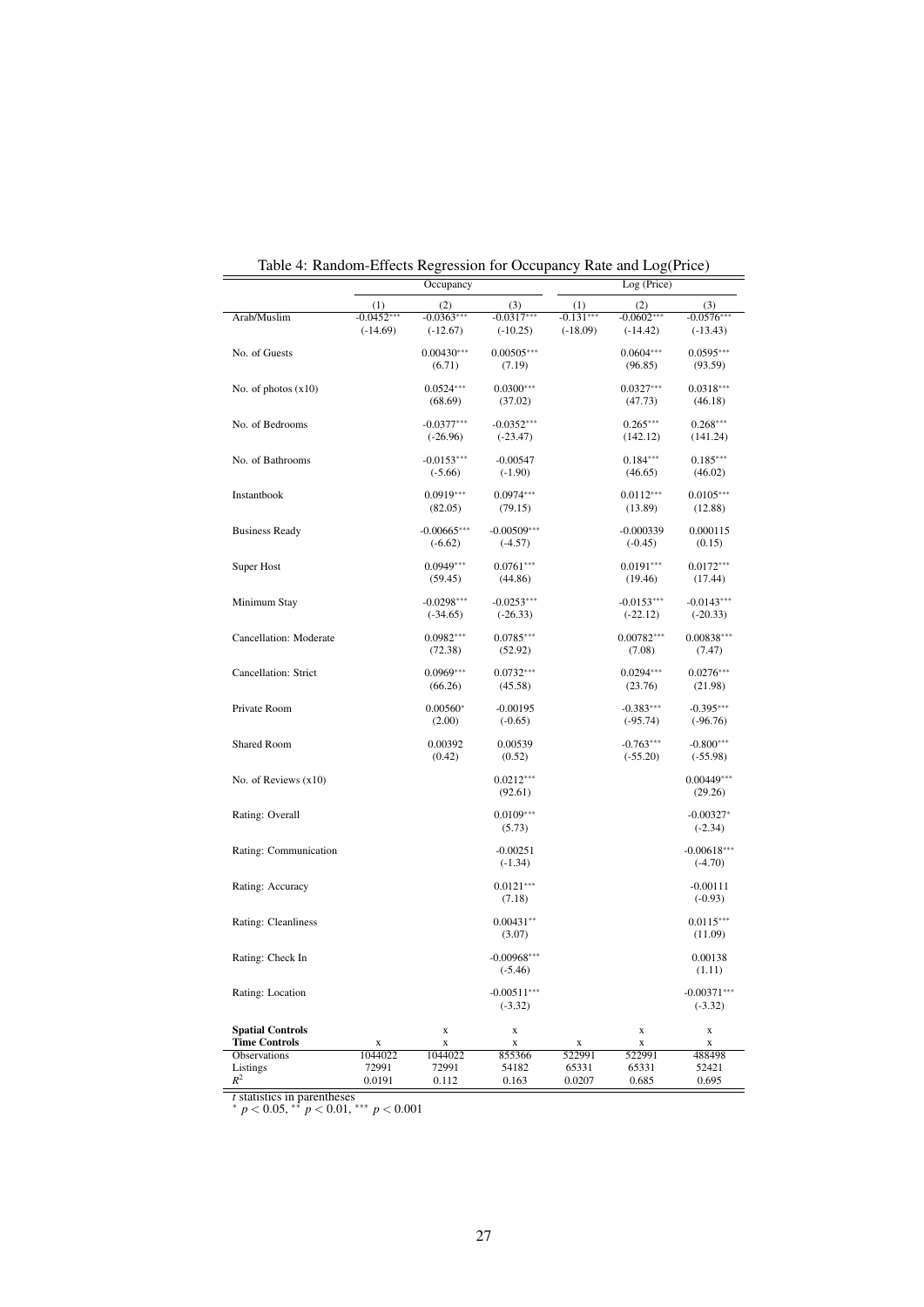| (1)<br>(3)<br>(1)<br>(3)<br>(2)<br>(2)<br>$-103.9***$<br>$-19.21***$<br>$-8.252***$<br>$-7.676***$<br>$-209.0***$<br>$-89.30***$<br>Arab/Muslim<br>$(-15.20)$<br>$(-16.62)$<br>$(-9.81)$<br>$(-9.61)$<br>$(-10.25)$<br>$(-7.56)$<br>No. of Guests<br>8.375***<br>8.585***<br>$143.6***$<br>$118.0***$<br>(67.14)<br>(69.01)<br>(48.96)<br>(52.15)<br>4.797***<br>$179.0***$<br>$4.481***$<br>246.7***<br>No. of photos $(x10)$<br>(32.77)<br>(35.54)<br>(85.72)<br>(56.17)<br>39.00***<br>38.18***<br>80.92***<br>No. of Bedrooms<br>$128.0***$<br>(103.85)<br>(107.11)<br>(16.11)<br>(22.17)<br>$75.54***$<br>72.66***<br>379.0***<br>526.7***<br>No. of Bathrooms<br>(95.21)<br>(97.10)<br>(39.82)<br>(47.89)<br>$1.687***$<br>$1.752***$<br>348.1***<br>356.3***<br>Instantbook<br>(10.52)<br>(72.02)<br>(10.83)<br>(78.17)<br>39.78***<br><b>Business Ready</b><br>0.117<br>0.202<br>50.86***<br>(0.78)<br>(1.33)<br>(9.79)<br>(11.27)<br>$2.296***$<br>$2.289***$<br>422.8***<br>332.4***<br>Super Host<br>(11.74)<br>(11.70)<br>(65.46)<br>(48.45)<br>$-1.936***$<br>$-122.5***$<br>$-108.0***$<br>Minimum Stay<br>$-2.038***$<br>$(-14.79)$<br>$(-13.87)$<br>$(-36.14)$<br>$(-28.00)$<br>Cancellation: Moderate<br>$-0.436*$<br>$-0.304$<br>$240.0***$<br>181.8***<br>$(-1.98)$<br>$(-1.37)$<br>(45.60)<br>(30.79)<br>$3.192***$<br>$3.246***$<br>$301.0***$<br>$224.5***$<br>Cancellation: Strict<br>(13.08)<br>(53.46)<br>(35.23)<br>(12.92)<br>$-32.98***$<br>Private Room<br>$-33.33***$<br>$-89.02***$<br>$-160.6***$<br>$(-40.96)$<br>$(-43.75)$<br>$(-8.95)$<br>$(-13.93)$<br>$-49.76***$<br>$-51.22***$<br>$-177.2***$<br>$-285.5***$<br><b>Shared Room</b><br>$(-17.87)$<br>$(-19.24)$<br>$(-5.33)$<br>$(-7.27)$<br>$0.223***$<br>83.14***<br>No. of Reviews $(x10)$<br>(7.34)<br>(91.07)<br>$-1.005***$<br>Rating: Overall<br>$21.11**$<br>$(-3.63)$<br>(2.77)<br>$-0.916***$<br>$-30.39***$<br>Rating: Communication<br>$(-3.51)$<br>$(-4.05)$<br>$25.25***$<br>$-0.243$<br>Rating: Accuracy<br>$(-1.03)$<br>(3.75)<br>$2.071***$<br>$61.14***$<br>Rating: Cleanliness<br>(10.13)<br>(10.96)<br>$-29.96***$<br>Rating: Check In<br>0.112<br>(0.45)<br>$(-4.23)$<br>Rating: Location<br>$-0.419$<br>$-10.46$<br>$(-1.89)$<br>$(-1.71)$<br><b>Spatial Controls</b><br>$\mathbf X$<br>X<br>x<br>$\mathbf X$<br><b>Time Controls</b><br>$\mathbf X$<br>X<br>X<br>X<br>X<br>X<br>522991<br>522991<br>1044022<br>1044022<br>855366<br>Observations<br>488498<br>Listings<br>65331<br>65331<br>52421<br>72991<br>72991<br>54182<br>$R^2$<br>0.0118<br>0.622<br>0.0179<br>0.243<br>0.291<br>0.639 |  | Price |  | Revenue |  |
|-------------------------------------------------------------------------------------------------------------------------------------------------------------------------------------------------------------------------------------------------------------------------------------------------------------------------------------------------------------------------------------------------------------------------------------------------------------------------------------------------------------------------------------------------------------------------------------------------------------------------------------------------------------------------------------------------------------------------------------------------------------------------------------------------------------------------------------------------------------------------------------------------------------------------------------------------------------------------------------------------------------------------------------------------------------------------------------------------------------------------------------------------------------------------------------------------------------------------------------------------------------------------------------------------------------------------------------------------------------------------------------------------------------------------------------------------------------------------------------------------------------------------------------------------------------------------------------------------------------------------------------------------------------------------------------------------------------------------------------------------------------------------------------------------------------------------------------------------------------------------------------------------------------------------------------------------------------------------------------------------------------------------------------------------------------------------------------------------------------------------------------------------------------------------------------------------------------------------------------------------------------------------------------------------------------------------------------------------------------------------------------------------------------------------------------------------------------------------------------------------------------------------------------------------------------------------------------------------------------|--|-------|--|---------|--|
|                                                                                                                                                                                                                                                                                                                                                                                                                                                                                                                                                                                                                                                                                                                                                                                                                                                                                                                                                                                                                                                                                                                                                                                                                                                                                                                                                                                                                                                                                                                                                                                                                                                                                                                                                                                                                                                                                                                                                                                                                                                                                                                                                                                                                                                                                                                                                                                                                                                                                                                                                                                                             |  |       |  |         |  |
|                                                                                                                                                                                                                                                                                                                                                                                                                                                                                                                                                                                                                                                                                                                                                                                                                                                                                                                                                                                                                                                                                                                                                                                                                                                                                                                                                                                                                                                                                                                                                                                                                                                                                                                                                                                                                                                                                                                                                                                                                                                                                                                                                                                                                                                                                                                                                                                                                                                                                                                                                                                                             |  |       |  |         |  |
|                                                                                                                                                                                                                                                                                                                                                                                                                                                                                                                                                                                                                                                                                                                                                                                                                                                                                                                                                                                                                                                                                                                                                                                                                                                                                                                                                                                                                                                                                                                                                                                                                                                                                                                                                                                                                                                                                                                                                                                                                                                                                                                                                                                                                                                                                                                                                                                                                                                                                                                                                                                                             |  |       |  |         |  |
|                                                                                                                                                                                                                                                                                                                                                                                                                                                                                                                                                                                                                                                                                                                                                                                                                                                                                                                                                                                                                                                                                                                                                                                                                                                                                                                                                                                                                                                                                                                                                                                                                                                                                                                                                                                                                                                                                                                                                                                                                                                                                                                                                                                                                                                                                                                                                                                                                                                                                                                                                                                                             |  |       |  |         |  |
|                                                                                                                                                                                                                                                                                                                                                                                                                                                                                                                                                                                                                                                                                                                                                                                                                                                                                                                                                                                                                                                                                                                                                                                                                                                                                                                                                                                                                                                                                                                                                                                                                                                                                                                                                                                                                                                                                                                                                                                                                                                                                                                                                                                                                                                                                                                                                                                                                                                                                                                                                                                                             |  |       |  |         |  |
|                                                                                                                                                                                                                                                                                                                                                                                                                                                                                                                                                                                                                                                                                                                                                                                                                                                                                                                                                                                                                                                                                                                                                                                                                                                                                                                                                                                                                                                                                                                                                                                                                                                                                                                                                                                                                                                                                                                                                                                                                                                                                                                                                                                                                                                                                                                                                                                                                                                                                                                                                                                                             |  |       |  |         |  |
|                                                                                                                                                                                                                                                                                                                                                                                                                                                                                                                                                                                                                                                                                                                                                                                                                                                                                                                                                                                                                                                                                                                                                                                                                                                                                                                                                                                                                                                                                                                                                                                                                                                                                                                                                                                                                                                                                                                                                                                                                                                                                                                                                                                                                                                                                                                                                                                                                                                                                                                                                                                                             |  |       |  |         |  |
|                                                                                                                                                                                                                                                                                                                                                                                                                                                                                                                                                                                                                                                                                                                                                                                                                                                                                                                                                                                                                                                                                                                                                                                                                                                                                                                                                                                                                                                                                                                                                                                                                                                                                                                                                                                                                                                                                                                                                                                                                                                                                                                                                                                                                                                                                                                                                                                                                                                                                                                                                                                                             |  |       |  |         |  |
|                                                                                                                                                                                                                                                                                                                                                                                                                                                                                                                                                                                                                                                                                                                                                                                                                                                                                                                                                                                                                                                                                                                                                                                                                                                                                                                                                                                                                                                                                                                                                                                                                                                                                                                                                                                                                                                                                                                                                                                                                                                                                                                                                                                                                                                                                                                                                                                                                                                                                                                                                                                                             |  |       |  |         |  |
|                                                                                                                                                                                                                                                                                                                                                                                                                                                                                                                                                                                                                                                                                                                                                                                                                                                                                                                                                                                                                                                                                                                                                                                                                                                                                                                                                                                                                                                                                                                                                                                                                                                                                                                                                                                                                                                                                                                                                                                                                                                                                                                                                                                                                                                                                                                                                                                                                                                                                                                                                                                                             |  |       |  |         |  |
|                                                                                                                                                                                                                                                                                                                                                                                                                                                                                                                                                                                                                                                                                                                                                                                                                                                                                                                                                                                                                                                                                                                                                                                                                                                                                                                                                                                                                                                                                                                                                                                                                                                                                                                                                                                                                                                                                                                                                                                                                                                                                                                                                                                                                                                                                                                                                                                                                                                                                                                                                                                                             |  |       |  |         |  |
|                                                                                                                                                                                                                                                                                                                                                                                                                                                                                                                                                                                                                                                                                                                                                                                                                                                                                                                                                                                                                                                                                                                                                                                                                                                                                                                                                                                                                                                                                                                                                                                                                                                                                                                                                                                                                                                                                                                                                                                                                                                                                                                                                                                                                                                                                                                                                                                                                                                                                                                                                                                                             |  |       |  |         |  |
|                                                                                                                                                                                                                                                                                                                                                                                                                                                                                                                                                                                                                                                                                                                                                                                                                                                                                                                                                                                                                                                                                                                                                                                                                                                                                                                                                                                                                                                                                                                                                                                                                                                                                                                                                                                                                                                                                                                                                                                                                                                                                                                                                                                                                                                                                                                                                                                                                                                                                                                                                                                                             |  |       |  |         |  |
|                                                                                                                                                                                                                                                                                                                                                                                                                                                                                                                                                                                                                                                                                                                                                                                                                                                                                                                                                                                                                                                                                                                                                                                                                                                                                                                                                                                                                                                                                                                                                                                                                                                                                                                                                                                                                                                                                                                                                                                                                                                                                                                                                                                                                                                                                                                                                                                                                                                                                                                                                                                                             |  |       |  |         |  |
|                                                                                                                                                                                                                                                                                                                                                                                                                                                                                                                                                                                                                                                                                                                                                                                                                                                                                                                                                                                                                                                                                                                                                                                                                                                                                                                                                                                                                                                                                                                                                                                                                                                                                                                                                                                                                                                                                                                                                                                                                                                                                                                                                                                                                                                                                                                                                                                                                                                                                                                                                                                                             |  |       |  |         |  |
|                                                                                                                                                                                                                                                                                                                                                                                                                                                                                                                                                                                                                                                                                                                                                                                                                                                                                                                                                                                                                                                                                                                                                                                                                                                                                                                                                                                                                                                                                                                                                                                                                                                                                                                                                                                                                                                                                                                                                                                                                                                                                                                                                                                                                                                                                                                                                                                                                                                                                                                                                                                                             |  |       |  |         |  |
|                                                                                                                                                                                                                                                                                                                                                                                                                                                                                                                                                                                                                                                                                                                                                                                                                                                                                                                                                                                                                                                                                                                                                                                                                                                                                                                                                                                                                                                                                                                                                                                                                                                                                                                                                                                                                                                                                                                                                                                                                                                                                                                                                                                                                                                                                                                                                                                                                                                                                                                                                                                                             |  |       |  |         |  |
|                                                                                                                                                                                                                                                                                                                                                                                                                                                                                                                                                                                                                                                                                                                                                                                                                                                                                                                                                                                                                                                                                                                                                                                                                                                                                                                                                                                                                                                                                                                                                                                                                                                                                                                                                                                                                                                                                                                                                                                                                                                                                                                                                                                                                                                                                                                                                                                                                                                                                                                                                                                                             |  |       |  |         |  |
|                                                                                                                                                                                                                                                                                                                                                                                                                                                                                                                                                                                                                                                                                                                                                                                                                                                                                                                                                                                                                                                                                                                                                                                                                                                                                                                                                                                                                                                                                                                                                                                                                                                                                                                                                                                                                                                                                                                                                                                                                                                                                                                                                                                                                                                                                                                                                                                                                                                                                                                                                                                                             |  |       |  |         |  |
|                                                                                                                                                                                                                                                                                                                                                                                                                                                                                                                                                                                                                                                                                                                                                                                                                                                                                                                                                                                                                                                                                                                                                                                                                                                                                                                                                                                                                                                                                                                                                                                                                                                                                                                                                                                                                                                                                                                                                                                                                                                                                                                                                                                                                                                                                                                                                                                                                                                                                                                                                                                                             |  |       |  |         |  |
|                                                                                                                                                                                                                                                                                                                                                                                                                                                                                                                                                                                                                                                                                                                                                                                                                                                                                                                                                                                                                                                                                                                                                                                                                                                                                                                                                                                                                                                                                                                                                                                                                                                                                                                                                                                                                                                                                                                                                                                                                                                                                                                                                                                                                                                                                                                                                                                                                                                                                                                                                                                                             |  |       |  |         |  |
|                                                                                                                                                                                                                                                                                                                                                                                                                                                                                                                                                                                                                                                                                                                                                                                                                                                                                                                                                                                                                                                                                                                                                                                                                                                                                                                                                                                                                                                                                                                                                                                                                                                                                                                                                                                                                                                                                                                                                                                                                                                                                                                                                                                                                                                                                                                                                                                                                                                                                                                                                                                                             |  |       |  |         |  |
|                                                                                                                                                                                                                                                                                                                                                                                                                                                                                                                                                                                                                                                                                                                                                                                                                                                                                                                                                                                                                                                                                                                                                                                                                                                                                                                                                                                                                                                                                                                                                                                                                                                                                                                                                                                                                                                                                                                                                                                                                                                                                                                                                                                                                                                                                                                                                                                                                                                                                                                                                                                                             |  |       |  |         |  |
|                                                                                                                                                                                                                                                                                                                                                                                                                                                                                                                                                                                                                                                                                                                                                                                                                                                                                                                                                                                                                                                                                                                                                                                                                                                                                                                                                                                                                                                                                                                                                                                                                                                                                                                                                                                                                                                                                                                                                                                                                                                                                                                                                                                                                                                                                                                                                                                                                                                                                                                                                                                                             |  |       |  |         |  |
|                                                                                                                                                                                                                                                                                                                                                                                                                                                                                                                                                                                                                                                                                                                                                                                                                                                                                                                                                                                                                                                                                                                                                                                                                                                                                                                                                                                                                                                                                                                                                                                                                                                                                                                                                                                                                                                                                                                                                                                                                                                                                                                                                                                                                                                                                                                                                                                                                                                                                                                                                                                                             |  |       |  |         |  |
|                                                                                                                                                                                                                                                                                                                                                                                                                                                                                                                                                                                                                                                                                                                                                                                                                                                                                                                                                                                                                                                                                                                                                                                                                                                                                                                                                                                                                                                                                                                                                                                                                                                                                                                                                                                                                                                                                                                                                                                                                                                                                                                                                                                                                                                                                                                                                                                                                                                                                                                                                                                                             |  |       |  |         |  |
|                                                                                                                                                                                                                                                                                                                                                                                                                                                                                                                                                                                                                                                                                                                                                                                                                                                                                                                                                                                                                                                                                                                                                                                                                                                                                                                                                                                                                                                                                                                                                                                                                                                                                                                                                                                                                                                                                                                                                                                                                                                                                                                                                                                                                                                                                                                                                                                                                                                                                                                                                                                                             |  |       |  |         |  |
|                                                                                                                                                                                                                                                                                                                                                                                                                                                                                                                                                                                                                                                                                                                                                                                                                                                                                                                                                                                                                                                                                                                                                                                                                                                                                                                                                                                                                                                                                                                                                                                                                                                                                                                                                                                                                                                                                                                                                                                                                                                                                                                                                                                                                                                                                                                                                                                                                                                                                                                                                                                                             |  |       |  |         |  |
|                                                                                                                                                                                                                                                                                                                                                                                                                                                                                                                                                                                                                                                                                                                                                                                                                                                                                                                                                                                                                                                                                                                                                                                                                                                                                                                                                                                                                                                                                                                                                                                                                                                                                                                                                                                                                                                                                                                                                                                                                                                                                                                                                                                                                                                                                                                                                                                                                                                                                                                                                                                                             |  |       |  |         |  |
|                                                                                                                                                                                                                                                                                                                                                                                                                                                                                                                                                                                                                                                                                                                                                                                                                                                                                                                                                                                                                                                                                                                                                                                                                                                                                                                                                                                                                                                                                                                                                                                                                                                                                                                                                                                                                                                                                                                                                                                                                                                                                                                                                                                                                                                                                                                                                                                                                                                                                                                                                                                                             |  |       |  |         |  |
|                                                                                                                                                                                                                                                                                                                                                                                                                                                                                                                                                                                                                                                                                                                                                                                                                                                                                                                                                                                                                                                                                                                                                                                                                                                                                                                                                                                                                                                                                                                                                                                                                                                                                                                                                                                                                                                                                                                                                                                                                                                                                                                                                                                                                                                                                                                                                                                                                                                                                                                                                                                                             |  |       |  |         |  |
|                                                                                                                                                                                                                                                                                                                                                                                                                                                                                                                                                                                                                                                                                                                                                                                                                                                                                                                                                                                                                                                                                                                                                                                                                                                                                                                                                                                                                                                                                                                                                                                                                                                                                                                                                                                                                                                                                                                                                                                                                                                                                                                                                                                                                                                                                                                                                                                                                                                                                                                                                                                                             |  |       |  |         |  |
|                                                                                                                                                                                                                                                                                                                                                                                                                                                                                                                                                                                                                                                                                                                                                                                                                                                                                                                                                                                                                                                                                                                                                                                                                                                                                                                                                                                                                                                                                                                                                                                                                                                                                                                                                                                                                                                                                                                                                                                                                                                                                                                                                                                                                                                                                                                                                                                                                                                                                                                                                                                                             |  |       |  |         |  |
|                                                                                                                                                                                                                                                                                                                                                                                                                                                                                                                                                                                                                                                                                                                                                                                                                                                                                                                                                                                                                                                                                                                                                                                                                                                                                                                                                                                                                                                                                                                                                                                                                                                                                                                                                                                                                                                                                                                                                                                                                                                                                                                                                                                                                                                                                                                                                                                                                                                                                                                                                                                                             |  |       |  |         |  |
|                                                                                                                                                                                                                                                                                                                                                                                                                                                                                                                                                                                                                                                                                                                                                                                                                                                                                                                                                                                                                                                                                                                                                                                                                                                                                                                                                                                                                                                                                                                                                                                                                                                                                                                                                                                                                                                                                                                                                                                                                                                                                                                                                                                                                                                                                                                                                                                                                                                                                                                                                                                                             |  |       |  |         |  |
|                                                                                                                                                                                                                                                                                                                                                                                                                                                                                                                                                                                                                                                                                                                                                                                                                                                                                                                                                                                                                                                                                                                                                                                                                                                                                                                                                                                                                                                                                                                                                                                                                                                                                                                                                                                                                                                                                                                                                                                                                                                                                                                                                                                                                                                                                                                                                                                                                                                                                                                                                                                                             |  |       |  |         |  |
|                                                                                                                                                                                                                                                                                                                                                                                                                                                                                                                                                                                                                                                                                                                                                                                                                                                                                                                                                                                                                                                                                                                                                                                                                                                                                                                                                                                                                                                                                                                                                                                                                                                                                                                                                                                                                                                                                                                                                                                                                                                                                                                                                                                                                                                                                                                                                                                                                                                                                                                                                                                                             |  |       |  |         |  |
|                                                                                                                                                                                                                                                                                                                                                                                                                                                                                                                                                                                                                                                                                                                                                                                                                                                                                                                                                                                                                                                                                                                                                                                                                                                                                                                                                                                                                                                                                                                                                                                                                                                                                                                                                                                                                                                                                                                                                                                                                                                                                                                                                                                                                                                                                                                                                                                                                                                                                                                                                                                                             |  |       |  |         |  |
|                                                                                                                                                                                                                                                                                                                                                                                                                                                                                                                                                                                                                                                                                                                                                                                                                                                                                                                                                                                                                                                                                                                                                                                                                                                                                                                                                                                                                                                                                                                                                                                                                                                                                                                                                                                                                                                                                                                                                                                                                                                                                                                                                                                                                                                                                                                                                                                                                                                                                                                                                                                                             |  |       |  |         |  |
|                                                                                                                                                                                                                                                                                                                                                                                                                                                                                                                                                                                                                                                                                                                                                                                                                                                                                                                                                                                                                                                                                                                                                                                                                                                                                                                                                                                                                                                                                                                                                                                                                                                                                                                                                                                                                                                                                                                                                                                                                                                                                                                                                                                                                                                                                                                                                                                                                                                                                                                                                                                                             |  |       |  |         |  |
|                                                                                                                                                                                                                                                                                                                                                                                                                                                                                                                                                                                                                                                                                                                                                                                                                                                                                                                                                                                                                                                                                                                                                                                                                                                                                                                                                                                                                                                                                                                                                                                                                                                                                                                                                                                                                                                                                                                                                                                                                                                                                                                                                                                                                                                                                                                                                                                                                                                                                                                                                                                                             |  |       |  |         |  |
|                                                                                                                                                                                                                                                                                                                                                                                                                                                                                                                                                                                                                                                                                                                                                                                                                                                                                                                                                                                                                                                                                                                                                                                                                                                                                                                                                                                                                                                                                                                                                                                                                                                                                                                                                                                                                                                                                                                                                                                                                                                                                                                                                                                                                                                                                                                                                                                                                                                                                                                                                                                                             |  |       |  |         |  |
|                                                                                                                                                                                                                                                                                                                                                                                                                                                                                                                                                                                                                                                                                                                                                                                                                                                                                                                                                                                                                                                                                                                                                                                                                                                                                                                                                                                                                                                                                                                                                                                                                                                                                                                                                                                                                                                                                                                                                                                                                                                                                                                                                                                                                                                                                                                                                                                                                                                                                                                                                                                                             |  |       |  |         |  |
|                                                                                                                                                                                                                                                                                                                                                                                                                                                                                                                                                                                                                                                                                                                                                                                                                                                                                                                                                                                                                                                                                                                                                                                                                                                                                                                                                                                                                                                                                                                                                                                                                                                                                                                                                                                                                                                                                                                                                                                                                                                                                                                                                                                                                                                                                                                                                                                                                                                                                                                                                                                                             |  |       |  |         |  |
|                                                                                                                                                                                                                                                                                                                                                                                                                                                                                                                                                                                                                                                                                                                                                                                                                                                                                                                                                                                                                                                                                                                                                                                                                                                                                                                                                                                                                                                                                                                                                                                                                                                                                                                                                                                                                                                                                                                                                                                                                                                                                                                                                                                                                                                                                                                                                                                                                                                                                                                                                                                                             |  |       |  |         |  |
|                                                                                                                                                                                                                                                                                                                                                                                                                                                                                                                                                                                                                                                                                                                                                                                                                                                                                                                                                                                                                                                                                                                                                                                                                                                                                                                                                                                                                                                                                                                                                                                                                                                                                                                                                                                                                                                                                                                                                                                                                                                                                                                                                                                                                                                                                                                                                                                                                                                                                                                                                                                                             |  |       |  |         |  |
|                                                                                                                                                                                                                                                                                                                                                                                                                                                                                                                                                                                                                                                                                                                                                                                                                                                                                                                                                                                                                                                                                                                                                                                                                                                                                                                                                                                                                                                                                                                                                                                                                                                                                                                                                                                                                                                                                                                                                                                                                                                                                                                                                                                                                                                                                                                                                                                                                                                                                                                                                                                                             |  |       |  |         |  |
|                                                                                                                                                                                                                                                                                                                                                                                                                                                                                                                                                                                                                                                                                                                                                                                                                                                                                                                                                                                                                                                                                                                                                                                                                                                                                                                                                                                                                                                                                                                                                                                                                                                                                                                                                                                                                                                                                                                                                                                                                                                                                                                                                                                                                                                                                                                                                                                                                                                                                                                                                                                                             |  |       |  |         |  |
|                                                                                                                                                                                                                                                                                                                                                                                                                                                                                                                                                                                                                                                                                                                                                                                                                                                                                                                                                                                                                                                                                                                                                                                                                                                                                                                                                                                                                                                                                                                                                                                                                                                                                                                                                                                                                                                                                                                                                                                                                                                                                                                                                                                                                                                                                                                                                                                                                                                                                                                                                                                                             |  |       |  |         |  |
|                                                                                                                                                                                                                                                                                                                                                                                                                                                                                                                                                                                                                                                                                                                                                                                                                                                                                                                                                                                                                                                                                                                                                                                                                                                                                                                                                                                                                                                                                                                                                                                                                                                                                                                                                                                                                                                                                                                                                                                                                                                                                                                                                                                                                                                                                                                                                                                                                                                                                                                                                                                                             |  |       |  |         |  |
|                                                                                                                                                                                                                                                                                                                                                                                                                                                                                                                                                                                                                                                                                                                                                                                                                                                                                                                                                                                                                                                                                                                                                                                                                                                                                                                                                                                                                                                                                                                                                                                                                                                                                                                                                                                                                                                                                                                                                                                                                                                                                                                                                                                                                                                                                                                                                                                                                                                                                                                                                                                                             |  |       |  |         |  |
|                                                                                                                                                                                                                                                                                                                                                                                                                                                                                                                                                                                                                                                                                                                                                                                                                                                                                                                                                                                                                                                                                                                                                                                                                                                                                                                                                                                                                                                                                                                                                                                                                                                                                                                                                                                                                                                                                                                                                                                                                                                                                                                                                                                                                                                                                                                                                                                                                                                                                                                                                                                                             |  |       |  |         |  |
|                                                                                                                                                                                                                                                                                                                                                                                                                                                                                                                                                                                                                                                                                                                                                                                                                                                                                                                                                                                                                                                                                                                                                                                                                                                                                                                                                                                                                                                                                                                                                                                                                                                                                                                                                                                                                                                                                                                                                                                                                                                                                                                                                                                                                                                                                                                                                                                                                                                                                                                                                                                                             |  |       |  |         |  |
|                                                                                                                                                                                                                                                                                                                                                                                                                                                                                                                                                                                                                                                                                                                                                                                                                                                                                                                                                                                                                                                                                                                                                                                                                                                                                                                                                                                                                                                                                                                                                                                                                                                                                                                                                                                                                                                                                                                                                                                                                                                                                                                                                                                                                                                                                                                                                                                                                                                                                                                                                                                                             |  |       |  |         |  |
|                                                                                                                                                                                                                                                                                                                                                                                                                                                                                                                                                                                                                                                                                                                                                                                                                                                                                                                                                                                                                                                                                                                                                                                                                                                                                                                                                                                                                                                                                                                                                                                                                                                                                                                                                                                                                                                                                                                                                                                                                                                                                                                                                                                                                                                                                                                                                                                                                                                                                                                                                                                                             |  |       |  |         |  |
|                                                                                                                                                                                                                                                                                                                                                                                                                                                                                                                                                                                                                                                                                                                                                                                                                                                                                                                                                                                                                                                                                                                                                                                                                                                                                                                                                                                                                                                                                                                                                                                                                                                                                                                                                                                                                                                                                                                                                                                                                                                                                                                                                                                                                                                                                                                                                                                                                                                                                                                                                                                                             |  |       |  |         |  |
|                                                                                                                                                                                                                                                                                                                                                                                                                                                                                                                                                                                                                                                                                                                                                                                                                                                                                                                                                                                                                                                                                                                                                                                                                                                                                                                                                                                                                                                                                                                                                                                                                                                                                                                                                                                                                                                                                                                                                                                                                                                                                                                                                                                                                                                                                                                                                                                                                                                                                                                                                                                                             |  |       |  |         |  |

<span id="page-28-0"></span>Table 5: Random-Effects Regression for Price and Revenue in USD

*t* statistics in parentheses <sup>∗</sup> *p* < 0.05, ∗∗ *p* < 0.01, ∗∗∗ *p* < 0.001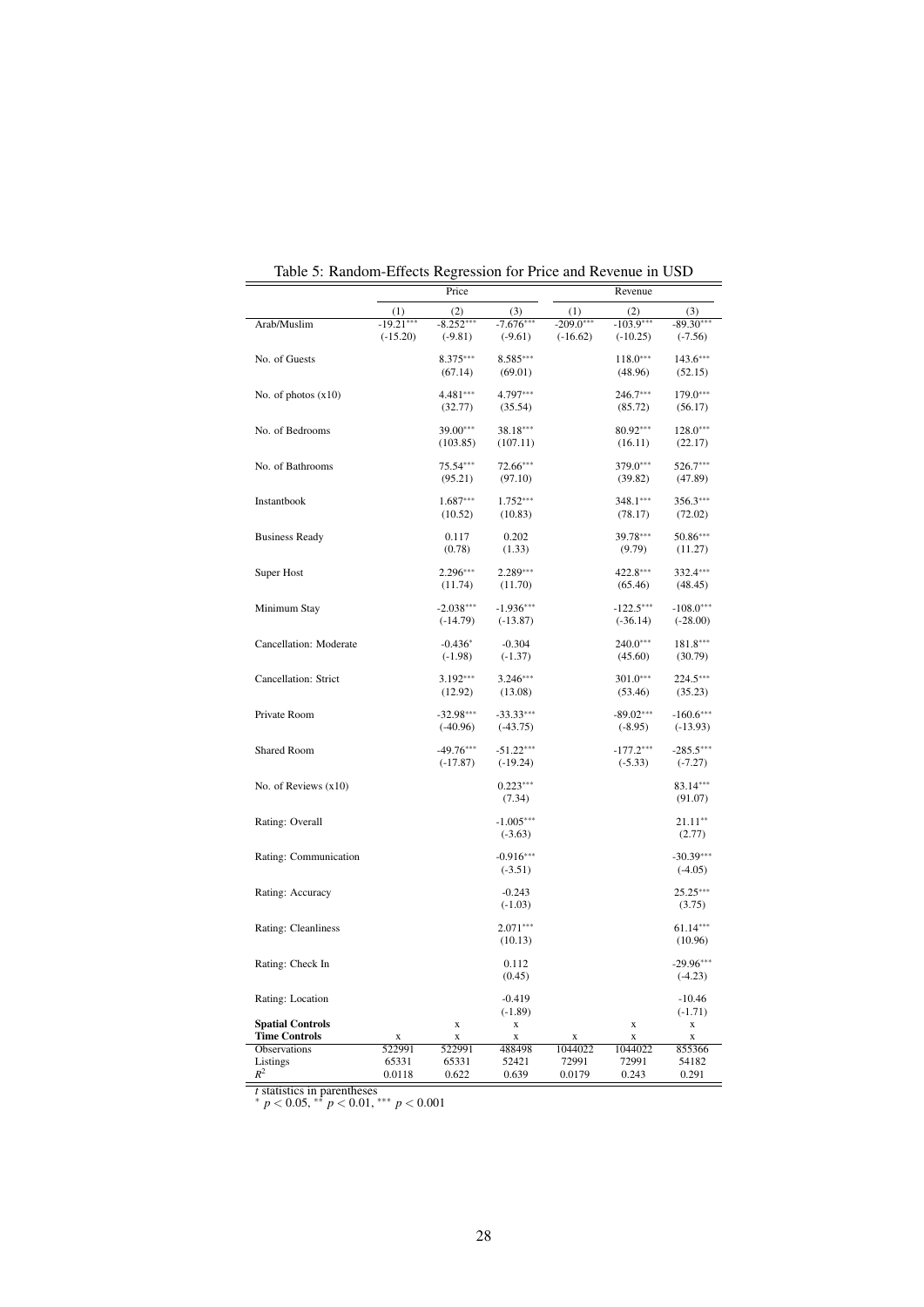<span id="page-29-0"></span>

|                         | (1)          | (2)           | (3)           |
|-------------------------|--------------|---------------|---------------|
| Arab/Muslim             | $-0.0499***$ | $-0.0462***$  | $-0.0388***$  |
|                         | $(-15.03)$   | $(-16.81)$    | $(-14.18)$    |
|                         |              |               |               |
| No. of Guests           |              | $-0.00163*$   | $-0.00138*$   |
|                         |              | $(-2.38)$     | $(-2.02)$     |
| No. of photos $(x10)$   |              | $0.0233***$   | $0.00957***$  |
|                         |              | (29.62)       | (12.31)       |
|                         |              |               |               |
| No. of Bedrooms         |              | $-0.0251***$  | $-0.0237***$  |
|                         |              | $(-18.31)$    | $(-17.41)$    |
|                         |              |               |               |
| No. of Bathrooms        |              | $-0.0156***$  | $-0.00967***$ |
|                         |              | $(-6.04)$     | $(-3.81)$     |
| Instantbook             |              | $0.0645***$   | $0.0668***$   |
|                         |              |               |               |
|                         |              | (52.69)       | (53.97)       |
| <b>Business Ready</b>   |              | $0.0101***$   | $0.00847***$  |
|                         |              | (8.33)        | (6.95)        |
|                         |              |               |               |
| Super Host              |              | $0.0491***$   | $0.0386***$   |
|                         |              | (30.25)       | (23.92)       |
|                         |              |               |               |
| Minimum Stay            |              | $-0.00594***$ | $-0.000400$   |
|                         |              | $(-5.85)$     | $(-0.39)$     |
|                         |              |               | $0.0436***$   |
| Cancellation: Moderate  |              | $0.0597***$   |               |
|                         |              | (40.02)       | (28.97)       |
| Cancellation: Strict    |              | $0.0565***$   | $0.0393***$   |
|                         |              | (35.41)       | (24.34)       |
|                         |              |               |               |
| Private Room            |              | $-0.0206***$  | $-0.0253***$  |
|                         |              | $(-7.60)$     | $(-9.38)$     |
|                         |              |               |               |
| <b>Shared Room</b>      |              | $-0.0341***$  | $-0.0314***$  |
|                         |              | $(-3.77)$     | $(-3.48)$     |
| No. of Reviews $(x10)$  |              |               | $0.00970***$  |
|                         |              |               | (46.03)       |
|                         |              |               |               |
| Rating: Overall         |              |               | $0.0134***$   |
|                         |              |               | (6.72)        |
|                         |              |               |               |
| Rating: Communication   |              |               | 0.000601      |
|                         |              |               | (0.31)        |
|                         |              |               |               |
| Rating: Accuracy        |              |               | $0.0108***$   |
|                         |              |               | (6.24)        |
|                         |              |               | 0.00260       |
| Rating: Cleanliness     |              |               |               |
|                         |              |               | (1.83)        |
| Rating: Check In        |              |               | $-0.00886***$ |
|                         |              |               | $(-4.86)$     |
|                         |              |               |               |
| Rating: Location        |              |               | $-0.00900***$ |
|                         |              |               | $(-5.76)$     |
| <b>Spatial Controls</b> |              | X             | X             |
| <b>Time Controls</b>    | X            | X             | X             |
| Observations            | 475733       | 522991        | 488498        |
| Listings                | 59273        | 65331         | 52421         |
| $R^2$                   | 0.0409       | 0.0891        | 0.124         |

Table 6: Random-Effects Regression for Occupancy Rate (Price Sample)

*t* statistics in parentheses <sup>∗</sup> *p* < 0.05, ∗∗ *p* < 0.01, ∗∗∗ *p* < 0.001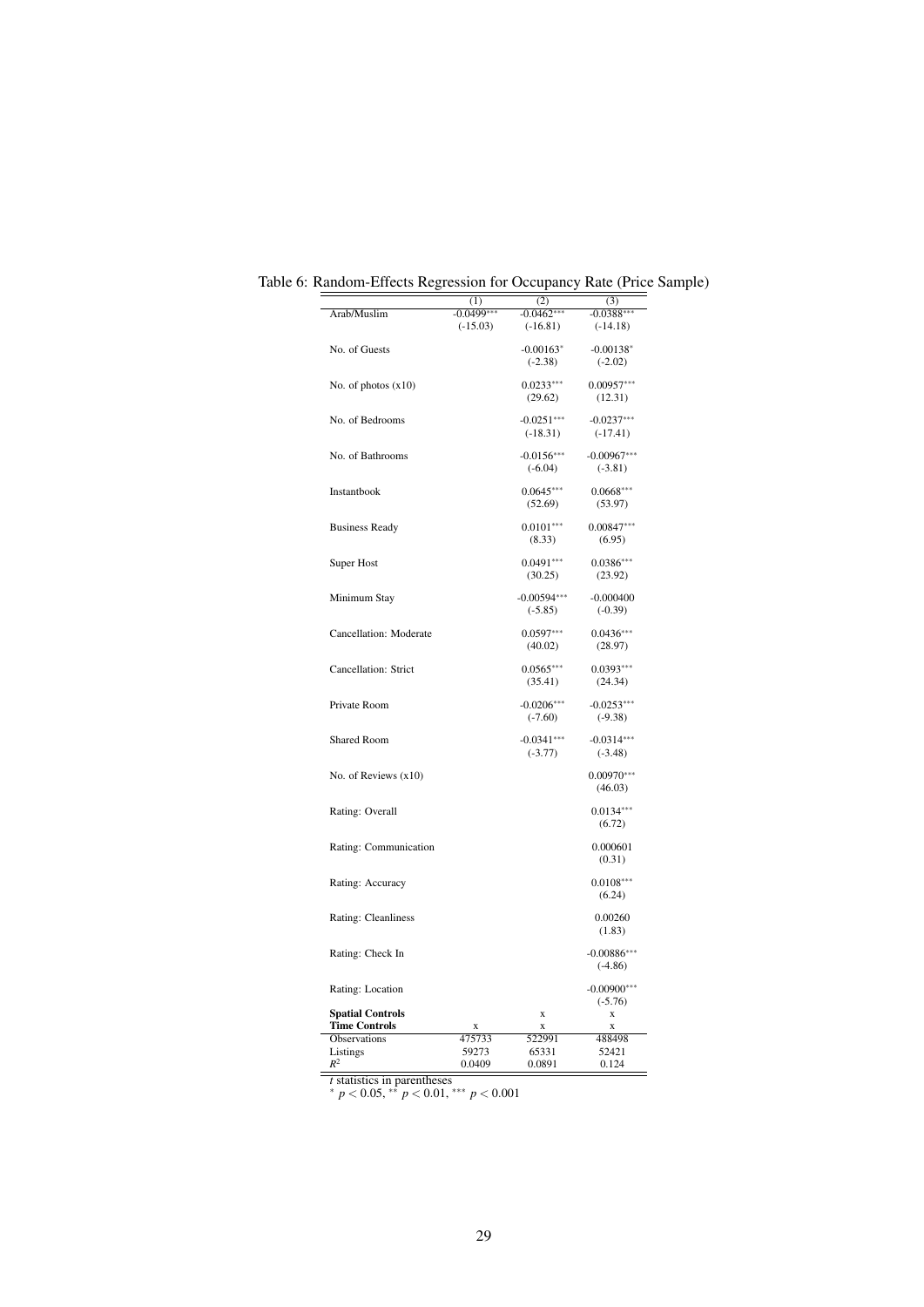

<span id="page-30-0"></span>Figure 11: Coefficients and 95% Confidence Intervals for Hosts with Arab/Muslim Names (From Separate Monthly OLS Regressions with No Controls)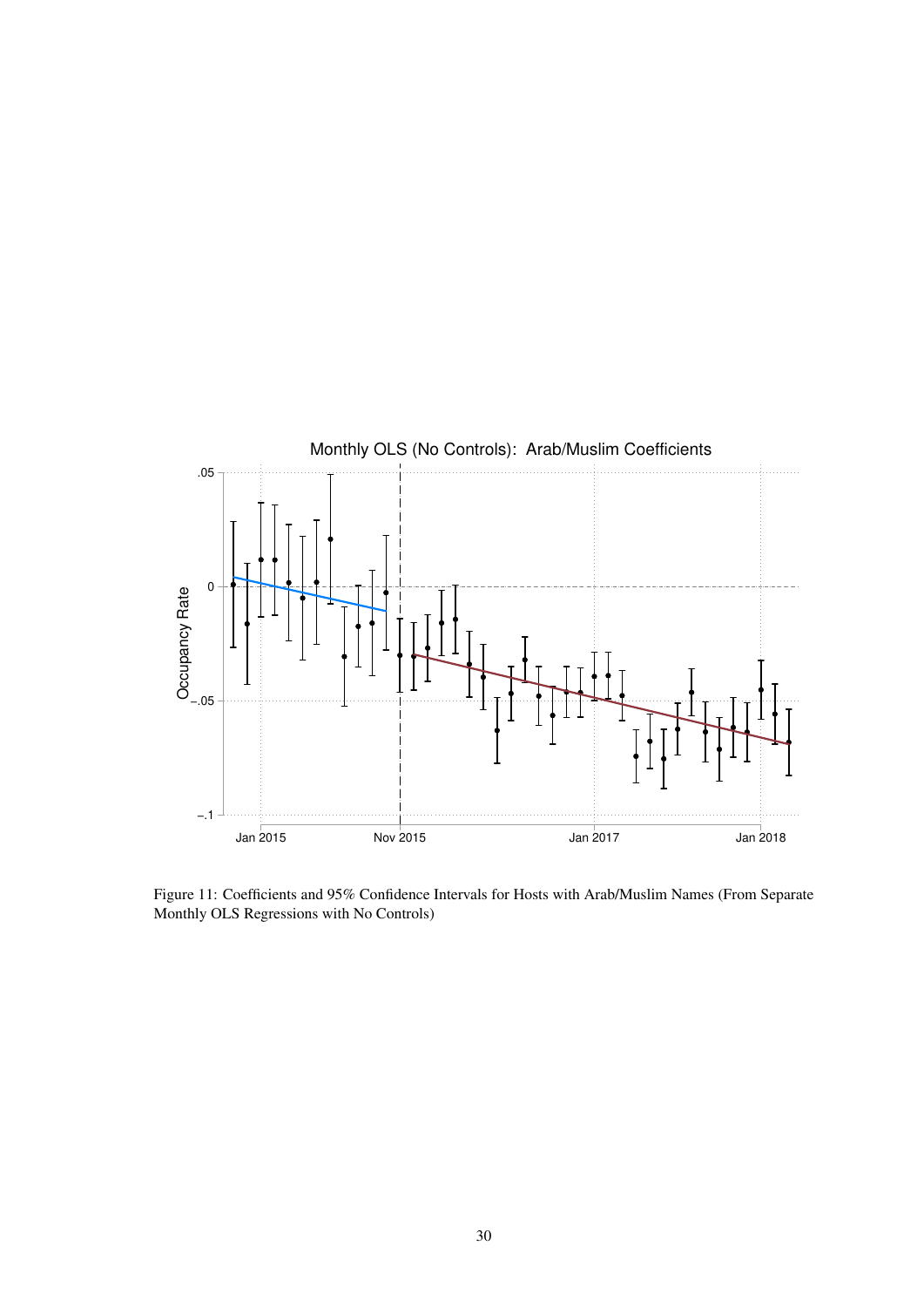

<span id="page-31-0"></span>Figure 12: Coefficients and 95% Confidence Intervals for Hosts with Arab/Muslim Names (From Separate Monthly OLS Regressions with No Controls)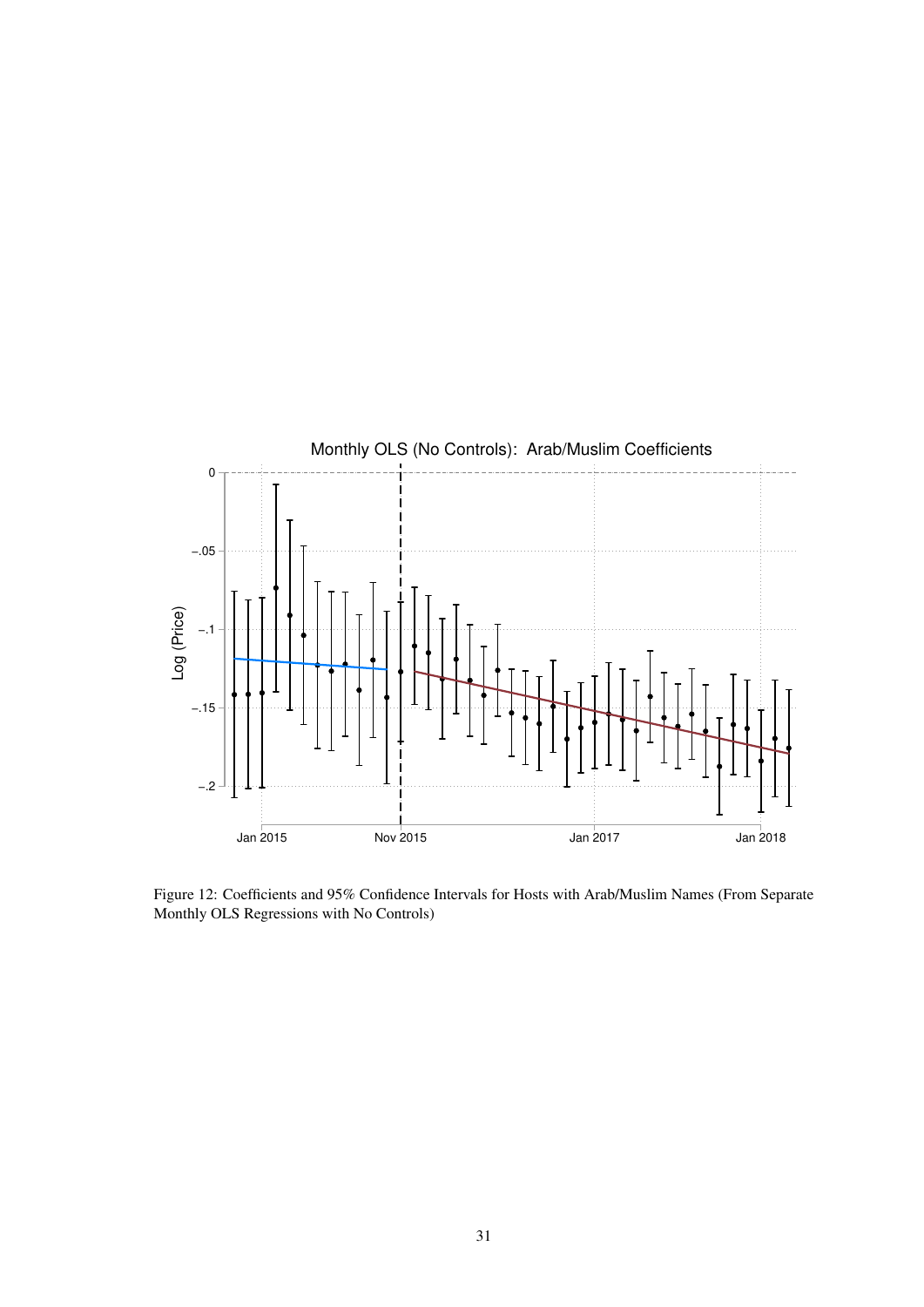

<span id="page-32-0"></span>Figure 13: Coefficients and 95% Confidence Intervals for Hosts with Arab/Muslim Names (From Separate Monthly OLS Regressions with Full Set of Controls, Including Reviews)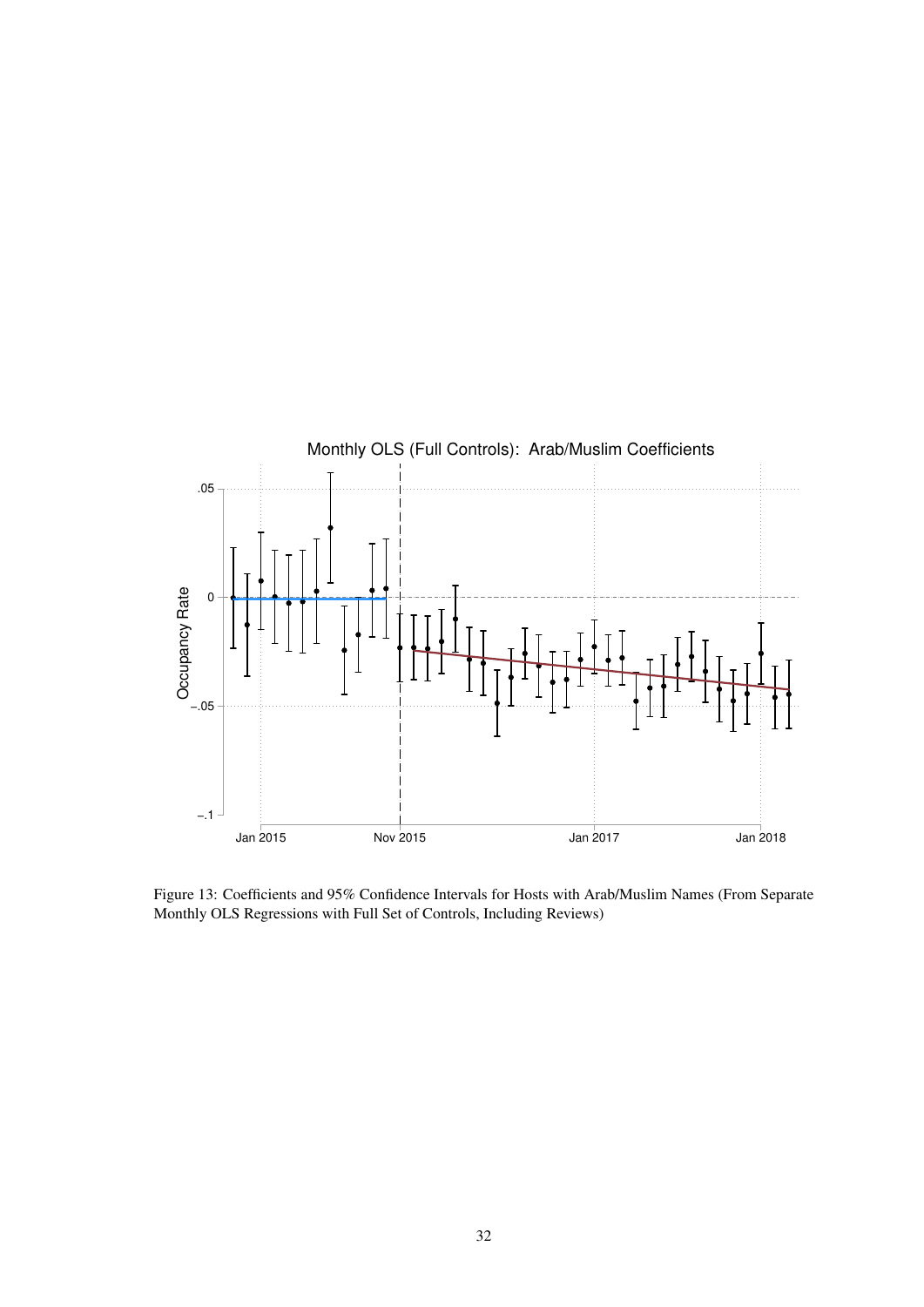

<span id="page-33-0"></span>Figure 14: Coefficients and 95% Confidence Intervals for Hosts with Arab/Muslim Names (From Separate Monthly OLS Regressions with Full Set of Controls, Including Reviews)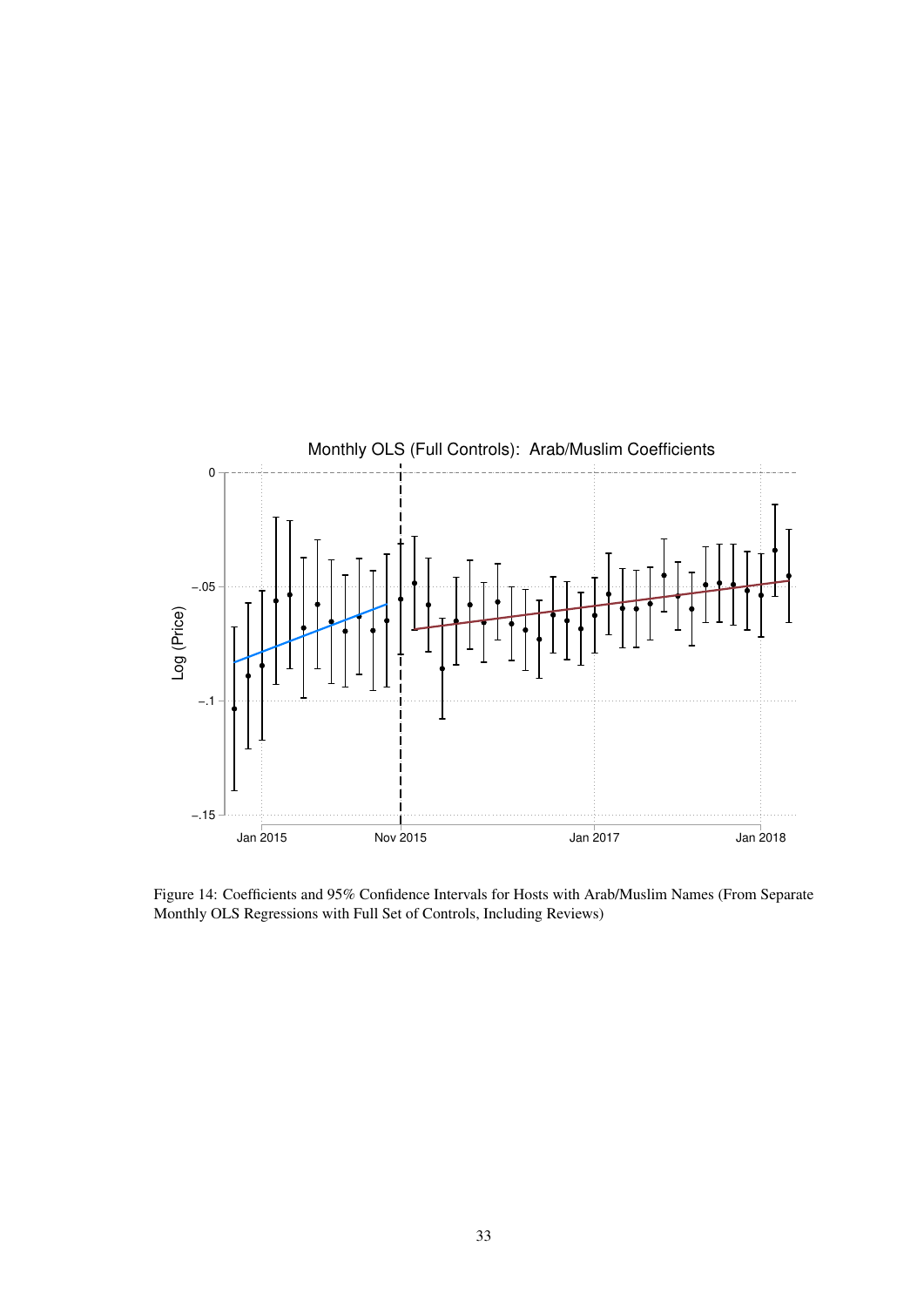

<span id="page-34-0"></span>Figure 15: Coefficients and 95% Confidence Intervals for Hosts with Arab/Muslim Names (From Separate Monthly OLS Regressions with Full Set of Controls, Excluding Reviews)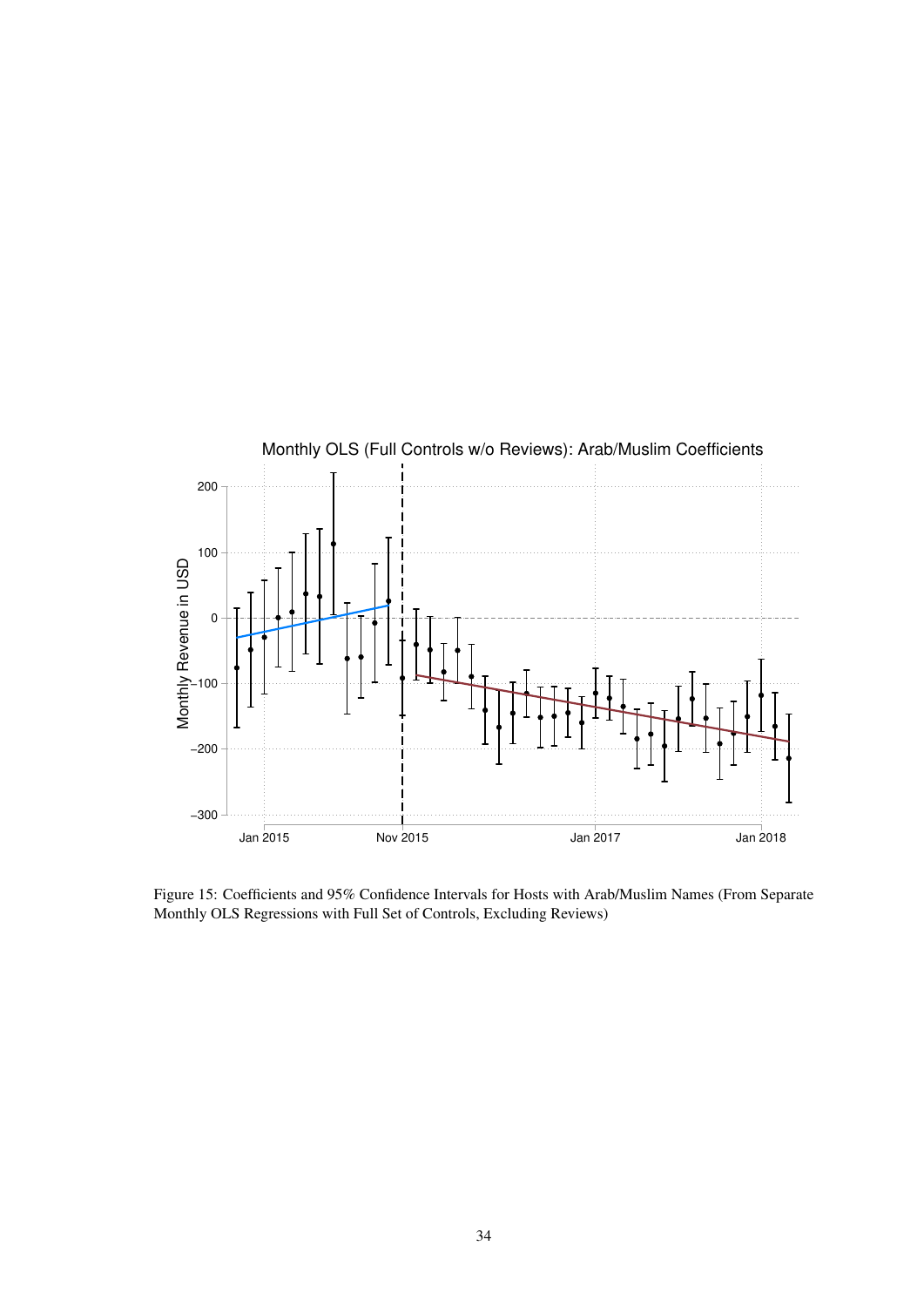

<span id="page-35-0"></span>Figure 16: Coefficients and 95% Confidence Intervals for Hosts with Arab/Muslim Names (From Separate Monthly OLS Regressions with Full Set of Controls, Including Reviews)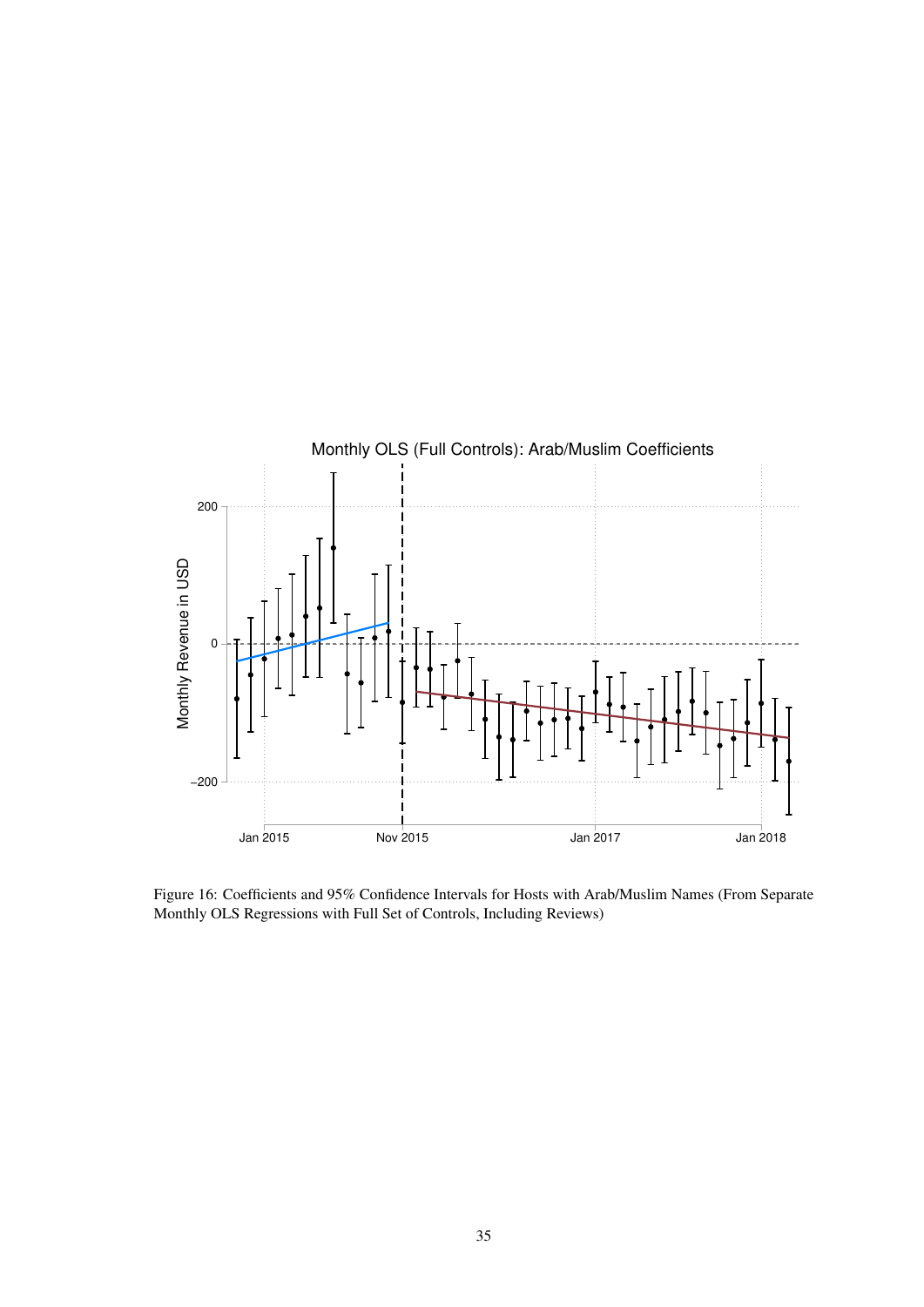

Figure 17: Coefficients and 95% Confidence Intervals for Hosts with Arab/Muslim Names (From Separate Monthly OLS Regressions with Full Set of Controls, Excluding Reviews)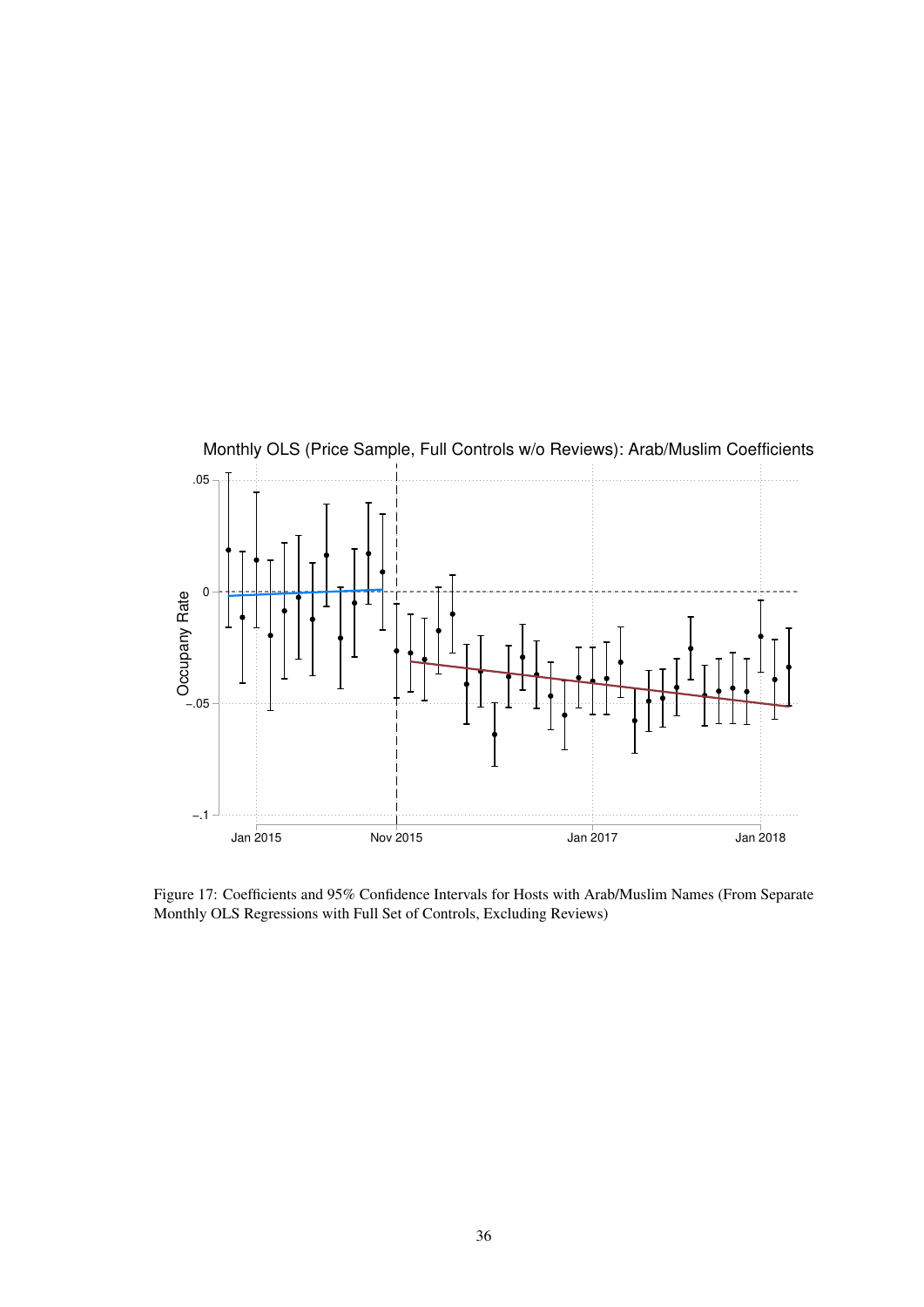|                            |              | Table 7: Estimates From Listing Fixed-Effects Regressions |              |              |                |               |
|----------------------------|--------------|-----------------------------------------------------------|--------------|--------------|----------------|---------------|
|                            |              | Occupancy Rate                                            |              |              | log(Price)     |               |
|                            | (1)          | (2)                                                       | (3)          | (1)          | (2)            | (3)           |
| Post Attacks               | 0.000229     | $-0.0125***$                                              | $-0.0376***$ | $-0.0268***$ | $-0.0339***$   | $-0.0665***$  |
|                            | (0.26)       | $(-13.82)$                                                | $(-34.78)$   | $(-39.92)$   | $(-49.26)$     | $(-87.16)$    |
| A/M * Post Attacks         | $-0.0195***$ | $-0.0228***$                                              | $-0.0261***$ | $-0.0171***$ | $-0.0184***$   | $-0.0227***$  |
|                            | $(-5.97)$    | $(-7.01)$                                                 | $(-7.24)$    | $(-6.69)$    | $(-7.21)$      | $(-9.01)$     |
| No. of Photos $(x10)$      |              | $0.0780***$                                               | $0.0745***$  |              | $0.0218***$    | $0.0153***$   |
|                            |              | (67.70)                                                   | (59.17)      |              | (26.42)        | (18.60)       |
| Instantbook                |              | $0.0744***$                                               | $0.0731***$  |              | $0.0150***$    | $0.00867***$  |
|                            |              | (57.14)                                                   | (50.83)      |              | (16.96)        | (9.81)        |
| <b>Business Ready</b>      |              | $0.0104***$                                               | $0.0213***$  |              | $-0.00866$ *** | $0.00666***$  |
|                            |              | (10.79)                                                   | (19.46)      |              | $(-12.41)$     | (9.34)        |
| Super Host                 |              | $0.0694***$                                               | $0.0555***$  |              | $0.0428***$    | $0.0277***$   |
|                            |              | (40.53)                                                   | (30.09)      |              | (41.16)        | (26.72)       |
| Minimum Stay               |              | $-0.0211***$                                              | $-0.0237***$ |              | $-0.00355***$  | $-0.00497***$ |
|                            |              | $(-20.68)$                                                | $(-20.87)$   |              | $(-4.66)$      | $(-6.50)$     |
| Cancellation: Moderate     |              | $0.103***$                                                | $0.103***$   |              | $0.0234***$    | $0.0166***$   |
|                            |              | (59.13)                                                   | (53.36)      |              | (18.67)        | (13.28)       |
| Cancellation: Strict       |              | $0.116***$                                                | $0.112***$   |              | $0.0458***$    | $0.0314***$   |
|                            |              | (59.43)                                                   | (51.38)      |              | (32.39)        | (22.10)       |
| Rating: Overall            |              |                                                           | $0.0144***$  |              |                | $-0.00830***$ |
|                            |              |                                                           | (5.90)       |              |                | $(-5.28)$     |
| Rating: Communication      |              |                                                           | $-0.00139$   |              |                | $-0.000256$   |
|                            |              |                                                           | $(-0.60)$    |              |                | $(-0.18)$     |
| No. of Reviews $(x10)$     |              |                                                           | $0.0147***$  |              |                | $0.0151***$   |
|                            |              |                                                           | (55.55)      |              |                | (104.62)      |
| Rating: Accuracy           |              |                                                           | $0.00614**$  |              |                | $0.00317*$    |
|                            |              |                                                           | (2.92)       |              |                | (2.42)        |
| <b>Rating: Cleanliness</b> |              |                                                           | $-0.00190$   |              |                | $-0.00429***$ |
|                            |              |                                                           | $(-1.02)$    |              |                | $(-3.70)$     |
| Rating: Check In           |              |                                                           | $-0.00541*$  |              |                | $0.00693***$  |
|                            |              |                                                           | $(-2.47)$    |              |                | (5.06)        |
| Rating: Location           |              |                                                           | $-0.00442*$  |              |                | $0.00402**$   |
|                            |              |                                                           | $(-2.21)$    |              |                | (3.23)        |
| <b>Observations</b>        | 1026416      | 1026416                                                   | 839390       | 514702       | 514702         | 480427        |
| Listings                   | 72981        | 72981                                                     | 54175        | 65280        | 65280          | 52390         |
| $R^2$                      | 0.00186      | 0.0650                                                    | 0.0803       | 0.00904      | 0.185          | 0.0449        |

<span id="page-37-0"></span>Table 7: Estimates From Listing Fixed-Effects Regressions

*t* statistics in parentheses

<sup>∗</sup> *p* < 0.05, ∗∗ *p* < 0.01, ∗∗∗ *p* < 0.001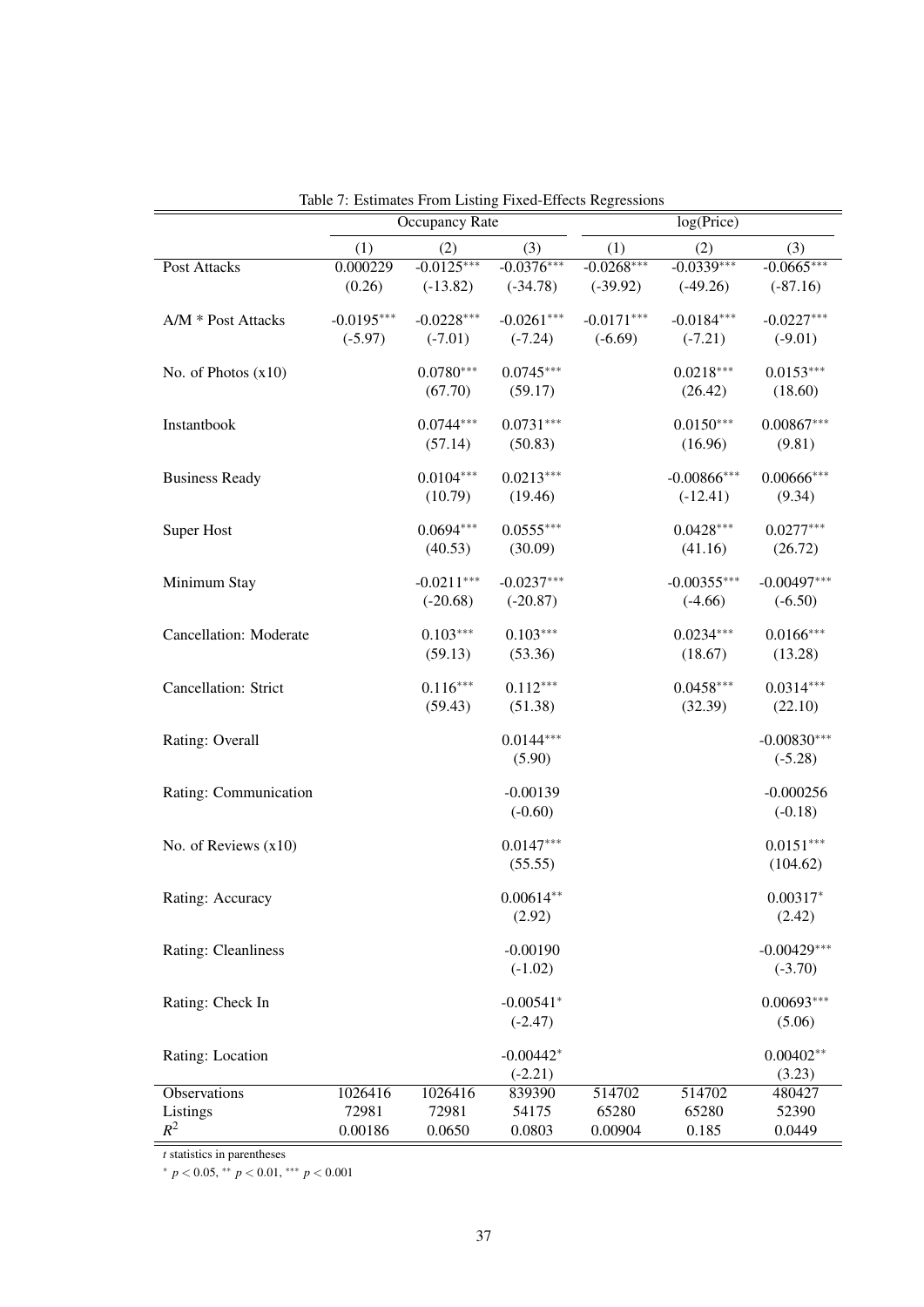|                               | (1)         | (2)                  | (3)                 |
|-------------------------------|-------------|----------------------|---------------------|
| Post Attacks                  | $87.48***$  | $37.48***$           | $-90.74***$         |
|                               | (24.13)     | $(10.10)$ $(-20.56)$ |                     |
| $A/M * Post Attacks$          | $-107.1***$ | $-118.7***$          | $-135.8***$         |
|                               | $(-7.96)$   | $(-8.89)$            | $(-9.24)$           |
| No. of Photos $(x10)$         |             | $322.7***$           | 298.5***            |
|                               |             | (68.14)              | (58.14)             |
| Instantbook                   |             | 288.0***             | 269.6***            |
|                               |             | (53.76)              | (45.98)             |
| <b>Business Ready</b>         |             | $30.26***$           | 98.62***            |
|                               |             | (7.60)               | (22.08)             |
| <b>Super Host</b>             |             | $338.3***$           | $255.2***$          |
|                               |             |                      | $(48.05)$ $(33.92)$ |
| Minimum Stay                  |             | $-75.27***$          | $-85.97***$         |
|                               |             | $(-17.90)$           | $(-18.53)$          |
| <b>Cancellation: Moderate</b> |             | $291.9***$           | $273.2***$          |
|                               |             | (40.75)              | (34.84)             |
| Cancellation: Strict          |             | $385.5***$           | 339.9***            |
|                               |             | (48.02)              | (38.37)             |
| Rating: Overall               |             |                      | 4.124               |
|                               |             |                      | (0.41)              |
| Rating: Communication         |             |                      | 8.051               |
|                               |             |                      | (0.85)              |
| No. of Reviews $(x10)$        |             |                      | 87.24***            |
|                               |             |                      | (80.66)             |
| Rating: Accuracy              |             |                      | 12.88               |
|                               |             |                      | (1.50)              |
| <b>Rating: Cleanliness</b>    |             |                      | $-0.505$            |
|                               |             |                      | $(-0.07)$           |
| Rating: Check In              |             |                      | $-6.668$            |
|                               |             |                      | $(-0.75)$           |
| Rating: Location              |             |                      | 1.304               |
|                               |             |                      | (0.16)              |
| <b>Observations</b>           | 1026416     | 1026416              | 839390              |
| Listings<br>$R^2$             | 72981       | 72981                | 54175               |
|                               | 0.00113     | 0.133                | 0.149               |

Table 8: Estimates From Listing Fixed-Effects Regressions for Revenue

*t* statistics in parentheses

<sup>∗</sup> *p* < 0.05, ∗∗ *p* < 0.01, ∗∗∗ *p* < 0.001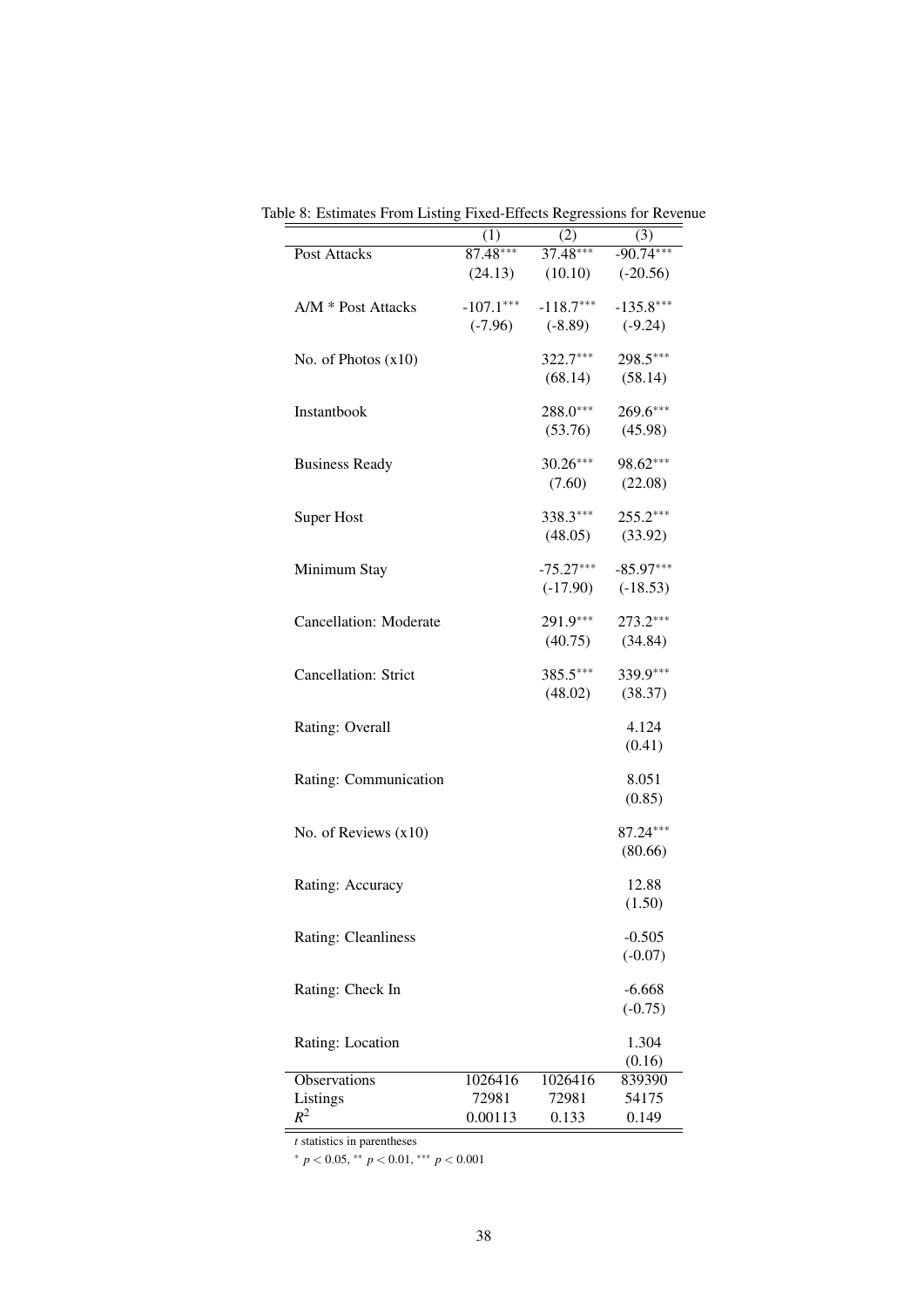<span id="page-39-0"></span>

|                                                                                                                                                                 |            | Overall  |                  |            | Pre-Attacks  |              |            | Post-Attacks |                      |
|-----------------------------------------------------------------------------------------------------------------------------------------------------------------|------------|----------|------------------|------------|--------------|--------------|------------|--------------|----------------------|
|                                                                                                                                                                 | ි<br>ධ     | Ctrls    | Ctrls & Revs     | Calc       | Ctrls        | Ctrls & Revs | Calc       | Ctrls        | Ctrls & Revs         |
| Average Listing Revenue per Day Listed                                                                                                                          |            |          |                  |            |              |              |            |              |                      |
| Revenue (French) in \$                                                                                                                                          | 68.75      |          |                  | 73.11      |              |              | 68.24      |              |                      |
| Revenue (A/M) in \$                                                                                                                                             | 53.92      |          |                  | 62.43      |              |              | 52.98      |              |                      |
| Add. Revenue (A/M) w/o Occ. Rate Diff. \$                                                                                                                       |            | 3.96     |                  |            | 0.24         | 0.10         |            | 4.45         |                      |
| Add. Revenue (A/M) w/o Price Diff. \$                                                                                                                           |            | 3.74     | $3.18$<br>$3.15$ |            | 4.76<br>5.02 | 4.27         |            | 3.63         | 3.57<br>3.02<br>6.79 |
| Add. Revenue (A/M) w/o Occ. Rate & Price Diff. \$                                                                                                               |            | 7.98     | 6.50             |            |              | 4.38         |            | 8.38         |                      |
| Total Revenue for All Observations (in 1,000 \$)                                                                                                                |            |          |                  |            |              |              |            |              |                      |
| Revenue (French) in \$                                                                                                                                          | 818,028.32 |          |                  | 103,953.86 |              |              | 703,729.16 |              |                      |
| Revenue (A/M) in \$                                                                                                                                             | 63,430.21  |          |                  | 7,463.29   |              |              | 55,236.54  |              |                      |
| Add. Revenue (A/M) w/o Occ. Rate Diff. \$                                                                                                                       |            | 4,749.61 | 3,804.60         |            | 31.34        | 14.75        |            | 4,673.86     | 3,751.23             |
| Add. Revenue (A/M) w/o Price Diff. \$                                                                                                                           |            | 4,397.15 | 3,699.23         |            | 567.57       | 509.44       |            | 3,788.47     | 3,149.35             |
| Add. Revenue (A/M) w/o Occ. Rate & Price Diff. \$                                                                                                               |            | 9,471.81 | 7,718.79         |            | 601.56       | 525.41       |            | 8,782.24     | 7,112.17             |
| Table 9: Estimates of Additional Revenue for Arab/Muslim (A/M) Hosts under Different Counterfactual Scenarios. Calculations for Average Listing Revenue per Day |            |          |                  |            |              |              |            |              |                      |
| Listed and for Total Revenue for All Observations, for Entire Sample and for Sub-Samples of Observations Prior and Posterior to November 2015 Attacks.          |            |          |                  |            |              |              |            |              |                      |

 $\mathbf{I}$